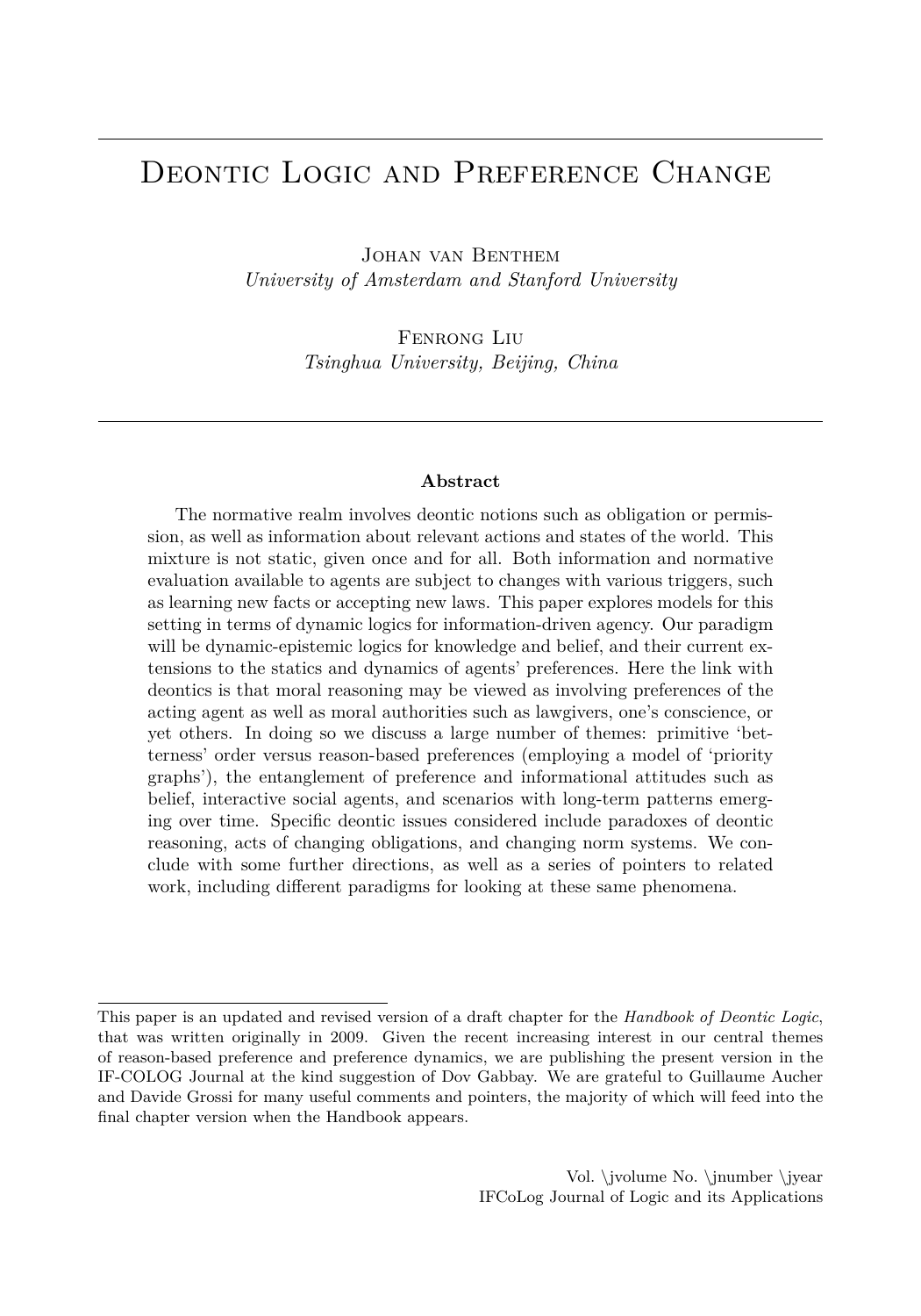## **1 Agency, information, and preference**

Agents pursue goals in this world, acting within constraints in terms of their information about what is true, as well as norms about what is right. The former dimension typically involves acts of inference, observation, as well as communication and other forms of social interaction. The latter dimension involves evaluation of situations and actions, 'coloring' the agents' view of the world, and driving their desires, decisions, and actions in it. A purely informational agent may be rational in the sense of clever reasoning, but a *reasonable* agent is one whose actions are in harmony with what she wants. The two dimensions are intimately related. For instance, what we want is influenced by what we believe to be true as well as what we prefer, and normally also, we only seek information to further goals that we desire.

This balance of information and evaluation is not achieved once and for all. Agents must constantly cope with new information, either because they learn more about the current situation, or because the world has changed. But equally well, agents constantly undergo changes in evaluation, sometimes by intrinsic changes of heart, but most often through events with normative impact, such as accepting a command from an authority. These two forms of dynamics, too, are often entangled: for instance, learning more about the facts can change my evaluation of a situation.

A third major aspect of agency is its social interactive character. Even pure information flow is often driven by an epistemic gradient: the fact that different agents know different things leads us to communicate, whether in cooperative inquiry or adversarial argumentation, perhaps until a state of equilibrium is reached such as common knowledge or common belief. But also more complex forms of interaction occur, such as merging beliefs, where differences in informational authority may play a crucial role. Again, very similar phenomena play on the normative side. Norms, commitments and duties usually involve other agents, both as their source and as their target, and whole institutions and societies are constructed in terms of social choice, shared norms and rules of behavior.

In this chapter, we will discuss how current dynamic epistemic logics can model the above phenomena, both informational and preferential, and we will show what results when this perspective is taken to normative reasoning and deontic logic. Our treatment will be brief, and for a much more elaborate sample of this style of thinking about the normative realm, we refer to [\[Benthem](#page-39-0) *et al.*2014]. In pursuing this specific line, we are not denying the existence of other valid approaches to deontic dynamics, and we will provide a number of references to other relevant literature.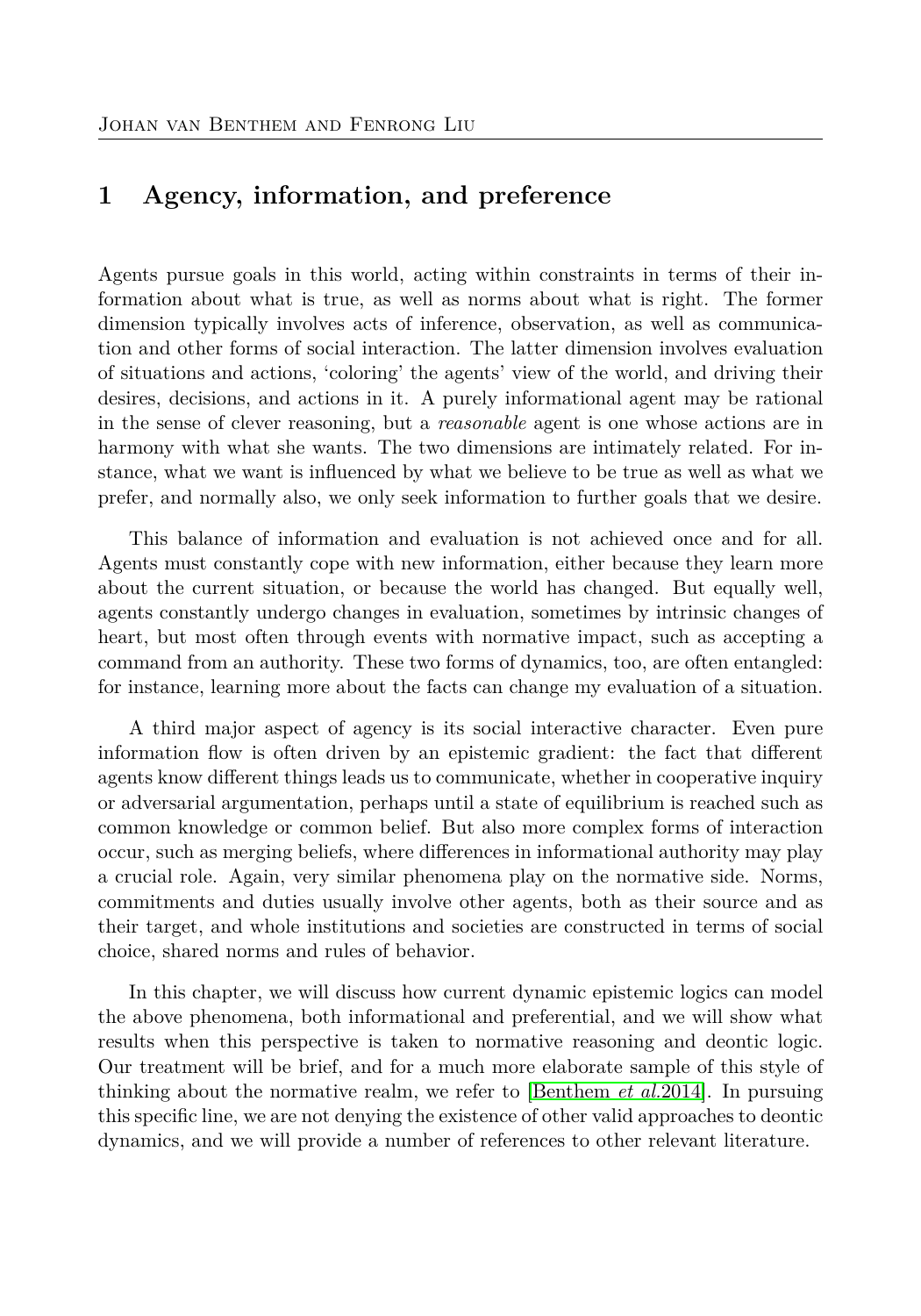# **2 Dynamic logics of knowledge and belief change**

Before analyzing preference or related deontic notions, we first develop the basic methodology of this paper for the purely informational case, where the first 'dynamic-epistemic logics' arose in the study of information change.

### **2.1 Epistemic logic and semantic information**

Dynamic logics of agency need an account of underlying of static states that can be modified by suitable triggers: actions or events. Such states usually come from existing systems in philosophical or computational logic whose models can serve as static snapshots of the dynamic process. In this paper, we start with a traditional modal base system of epistemic logic, referring to the standard literature for details (cf. [\[Fagin](#page-40-0) *et al.*1995] and [\[Blackburn](#page-39-1) *et al.*2001]).

**Definition 1.** *Let a set of propositional variables* Φ *be given, as well as a set of agents A. The epistemic language is defined by the syntax rule*

 $\varphi := \top | p | \neg \varphi | \varphi \wedge \psi | K_a \varphi \quad \text{where } p \in \Phi, a \in A.$ 

*Remark: Single agents, interacting agents, and groups.* For convenience, we will focus on single agents in this paper, although this still allows us to describe interacting individual agents where needed through iterations of modalities. Epistemically important notions with groups themselves as agents, such as 'common knowledge' or 'distributed knowledge', are deferred to our discussion at the end.

Semantic models for the epistemic language encode agents' 'information ranges' in the form of equivalence classes of binary uncertainty relations for each agent.<sup>[1](#page-0-0)</sup> These support a standard compositional truth definition.

**Definition 2.** An epistemic model *is a tuple*  $\mathfrak{M} = (W, \{\sim_a\}_{a \in A}, V)$  *with W a set of epistemically possible states (or 'worlds'),* ∼*<sup>a</sup> an equivalence relation on W, and V a valuation function from* Φ *to subsets of W.*

**Definition 3.** For an epistemic model  $\mathfrak{M} = (W, \{\sim_a | a \in A\}, V)$  and any world  $s \in S$ *, we define*  $\mathfrak{M}, s \models \varphi$  *(epistemic formula*  $\varphi$  is true in  $\mathfrak{M}$  at *s)* by *induction on the structure of the formula*  $\varphi$ *:* 

1.  $\mathfrak{M}, s \models \top$  *always.* 

<sup>&</sup>lt;sup>1</sup>The approach of this paper will also work on more general relations such as pre-orders, but we start with this easily visualizable epistemic case for expository purposes.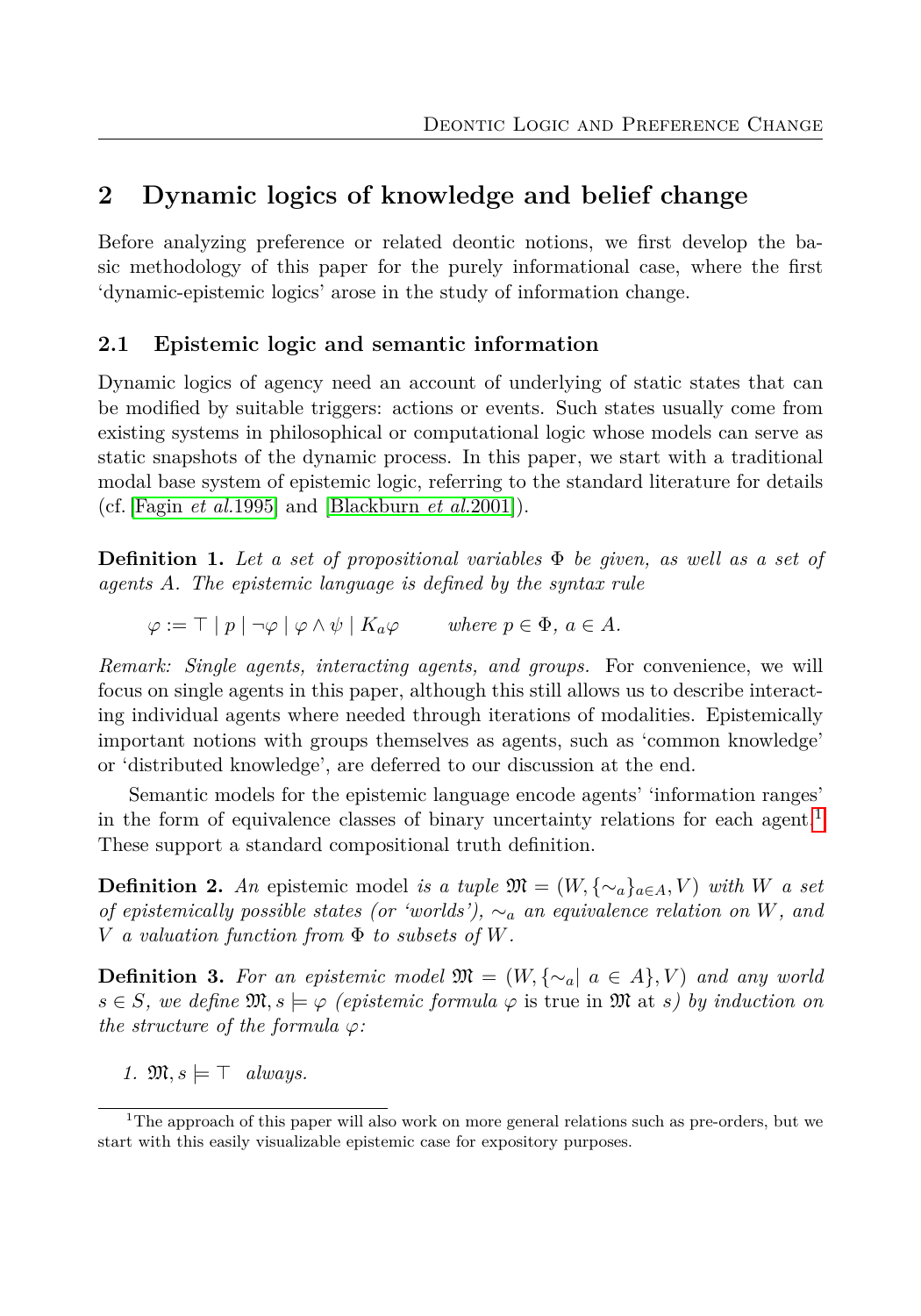2.  $\mathfrak{M}, s \models p$  iff  $s \in V(p)$ .

*3.*  $\mathfrak{M}, s \models \neg \varphi$  iff  $not \mathfrak{M}, s \models \varphi$ .

 $\mathcal{A}$ *.*  $\mathfrak{M}, s \models \varphi \land \psi$  iff  $\mathfrak{M}, s \models \varphi$  and  $\mathfrak{M}, s \models \psi$ *.* 

*5.*  $\mathfrak{M}, s \models K_a \varphi$  iff *for all t with*  $s \sim_a t : \mathfrak{M}, t \models \varphi$ .

Using equivalence relations in our models yields the well-known modal system **S5** for each individual knowledge modality, without interaction laws for different agents. Just for concreteness, we state this basic system here:

**Theorem 4.** *Basic epistemic logic is axiomatized completely by the axioms and inference rules of the modal system S5 for each separate agent.*

Few researchers see our basic modalities and the simple axioms of modal **S5** as expressing genuine properties of 'knowledge' – thus making earlier polemical discussions of epistemic 'omniscience' or 'introspection' expressed by these axioms obsolete. Our interpretation of the above notions is as describing the *semantic information* that agents have available (cf. [\[Benthem2014a\]](#page-39-2)), being a modest but useful building block in analyzing more complex epistemic and deontic notions. We will allow ourselves the use of the word 'know' occasionally, however: old habits die hard. [2](#page-0-0)

Static epistemic logic describes what agents know on the basis of their current semantic information. But information flows, and a richer story must also include dynamics of actions that produce and modify information. We now turn to the simplest case of this dynamics: reliable public announcements or public observations, that shrink the current information range.

#### **2.2 Dynamic logic of public announcement**

The pilot for the methodology of this paper is 'public announcement logic' (*P AL*), a toy system describing a combination of epistemic logic and one dynamic event, namely, *announcement* of new 'hard information' expressed in some proposition  $\varphi$ that is true at the actual world. The corresponding 'update action'  $\varphi$  transforms a current epistemic model  $\mathfrak{M}, s$  into its definable submodel  $\mathfrak{M}(\varphi, s$  where all worlds

<sup>&</sup>lt;sup>2</sup>There is a fast-growing literature on more sophisticated logical analyses of genuine knowledge (cf. [\[Holliday2012\]](#page-42-0), [\[Benthem and Pacuit2011\]](#page-38-0), [\[Shi2014\]](#page-45-0)), which also seems relevant to modeling and reasoning in the deontic realm. However, the main points to be made in this paper are orthogonal to these additional refinements of the logical framework.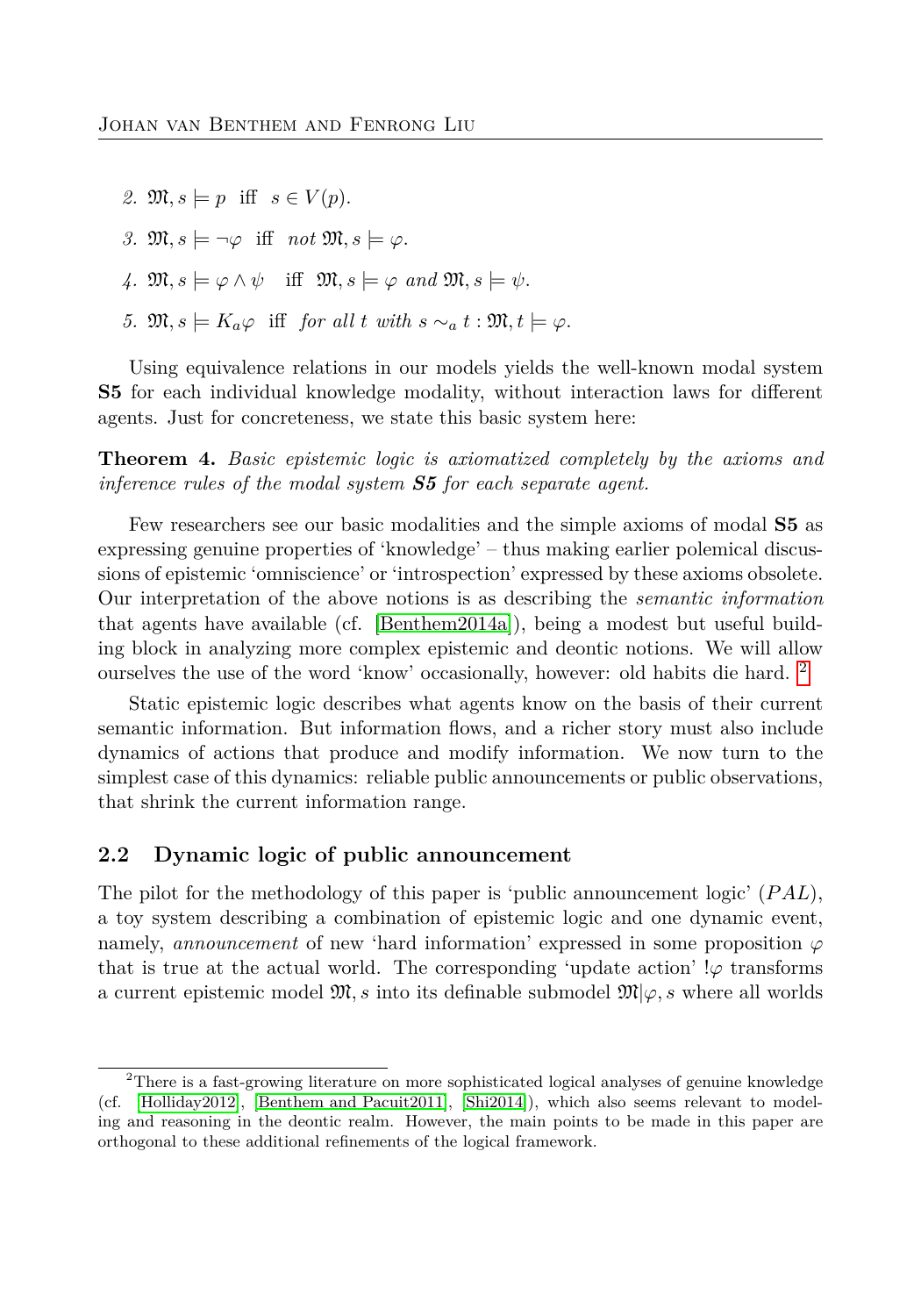that did not satisfy  $\varphi$  have been eliminated. This model update is the basic scenario of obtaining information in the realm of science but also of common sense, by shrinking one's current epistemic range of uncertainty.<sup>[3](#page-0-0)</sup>

To describe this phenomenon, the *language* of *PAL* has two levels, using both formulas for propositions and action expressions for announcements:

$$
\varphi := \top | p | \neg \varphi | \varphi \land \psi | K_a \varphi | [A] \varphi
$$

$$
A := !\varphi
$$

The new dynamic formula  $\varphi$  says that "after updating with the true proposition *ϕ*, formula *ψ* holds":

$$
\mathfrak{M}, s \models [\psi]\psi \text{ iff if } \mathfrak{M}, s \models \varphi, \text{ then } \mathfrak{M}|\varphi, s \models \psi.
$$

This language can make characteristic assertions about knowledge change such as  $[\psi]K_a\psi$ , which states what agent *a* will know after having received the hard information that *ϕ*. In particular, the knowledge change before and after an update can be captured by so-called *recursion axioms*, a sort of recursion equations for the 'dynamical system' of *P AL*, relating new knowledge to knowledge that agents had before. Here is the complete logical system for information flow under public announcement (two original sources are [\[Gerbrandy1999\]](#page-40-1), [\[Plaza1989\]](#page-44-0)):

**Theorem 5.** *P AL is axiomatized completely by the usual laws of the static epistemic base logic plus the following recursion axioms:*

- *1.*  $[!\varphi]q \leftrightarrow (\varphi \rightarrow q)$  *for atomic facts q*
- *2.*  $[\phi] \neg \psi \leftrightarrow (\varphi \rightarrow \neg [!\varphi] \psi)$
- *3.*  $[\psi](\psi \wedge \chi) \leftrightarrow ([\psi](\psi \wedge \psi) \wedge \psi)$
- $4.$   $\left[\psi\right]K_a\psi \leftrightarrow \left(\varphi \rightarrow K_a\left[\psi\right]\psi\right)$

These elegant principles analyze reasoning about epistemic effects of receiving hard information, through observation, communication, or other reliable means. In particular, the knowledge law reduces knowledge after new information to 'conditional knowledge' that the agent had before, but in a subtle recursive manner. This prudence of design for *P AL* is necessary since the process of information update can change truth values of epistemic assertions. Perhaps, initially, I did not know that *p*, but after the event !*p*, I do.

<sup>&</sup>lt;sup>3</sup>The name 'public announcement logic' may be unfortunate, since the logic describes updates with hard information from whatever source, but no consensus has emerged yet on a rebaptism.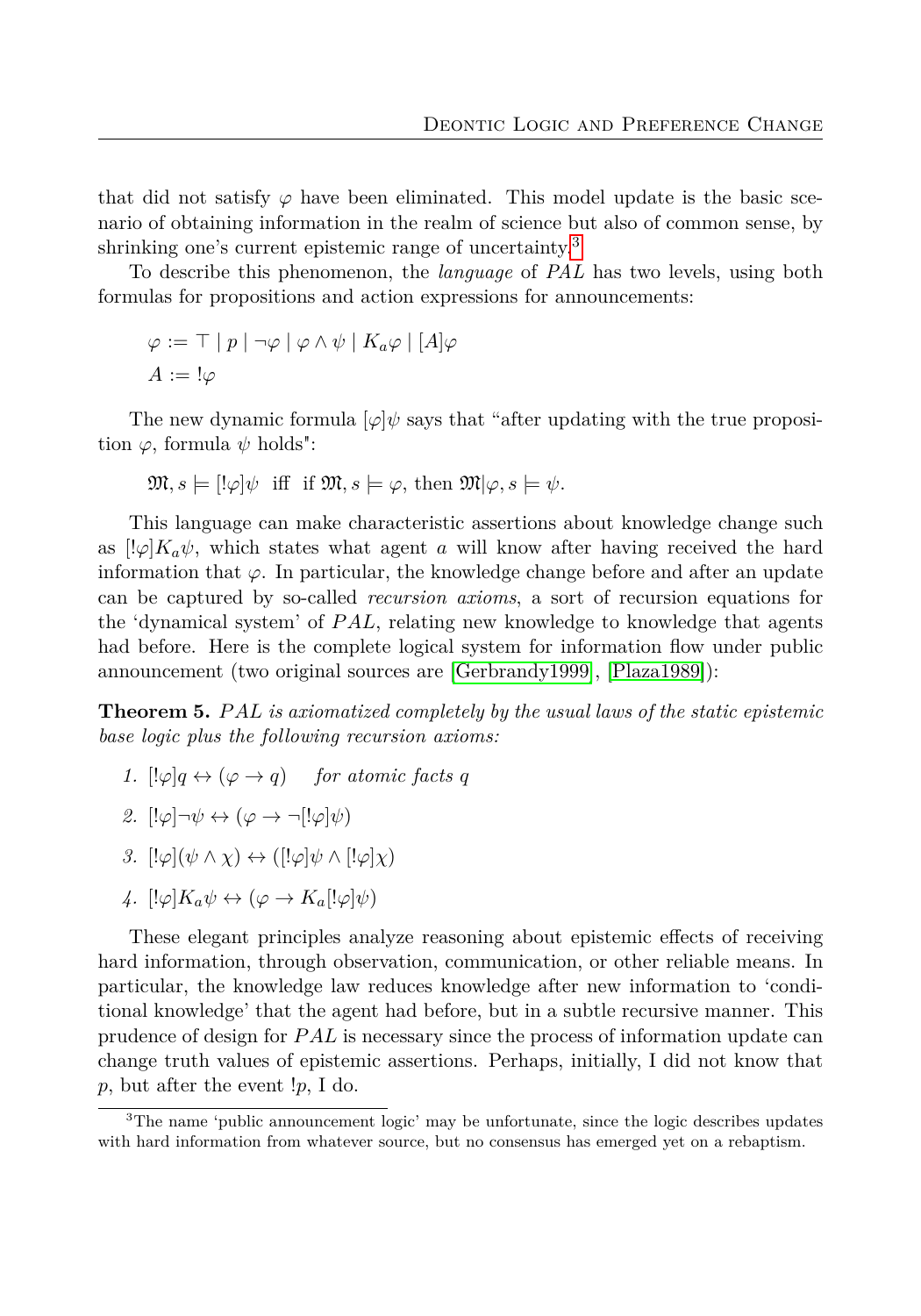There are several noteworthy features to this approach. We already stressed the recursive nature of reducing new knowledge to pre-existing knowledge, a feature that is typical of dynamical systems. Also, the precise way in which this happens involves breaking down the 'postconditions' behind the dynamic modalities [!*ϕ*] compositionally on the basis of their shape.

Next, as things stand here, repeating these steps, the stated features drive a 'reduction process' taking every formula of our dynamic-epistemic language eventually to an equivalent formula inside the static epistemic language. In terms of semantics and expressive power, this means that a current static model 'pre-encodes' all information about what might happen when agents communicate what they know. In terms of the logic, the reduction procedure means that *P AL* is *axiomatizable* and *decidable*, since it inherits these features from the epistemic base logic.

However, it is also important to note that the latter sweeping dynamics-tostatics reduction is not an inevitable feature of dynamic-epistemic analysis. In recent versions of the semantics for *P AL*, the available sequences of information updates may be constrained by global *protocols* that regulate available events in the current process of inquiry. In that case, no reduction is possible to the base logic, and the dynamic logic, though still employing recursion equations, while also remaining axiomatizable and decidable, comes to encode a genuine new kind of 'procedural information' (cf. [\[Benthem](#page-38-1) *et al.*2009a]). Protocols also make sense for deontic purposes, because of the procedural character of much normative behavior, and we will briefly return to this perspective at the end of this chapter.

In what follows, *P AL* will serve as a pilot example for many other complex cases, for example, changes in beliefs, preferences, and obligations. In each case, the 'triggering events' can be different: for instance, beliefs can change by signals of different force: hard or more 'soft', and obligations can change through actions of commanding by a normative authority. In many cases, the domain of the model does not change, but rather its *ordering pattern*. [4](#page-0-0) However, the general recursive methodology of *PAL* will remain in force, though in each case, with new twists.

#### **2.3 From knowledge to belief and soft information**

Knowledge rests on hard information, but most of the information that we have and act on is soft, giving rise to *beliefs*, that are not always true, and that can be revised when shown inadequate. One can think of learning from error as the more creative ability, beyond mere recording of reliable information in the agent's environment.

<sup>4</sup>One example of this approach, even in the epistemic realm, are 'link cutting' versions of updating after announcement: cf. [\[Liu2004\]](#page-43-0), [\[Snyder2004\]](#page-45-1), [\[Benthem and Liu2007\]](#page-38-2), that will be used later on in scenarios where we may want to return to worlds considered earlier in the process.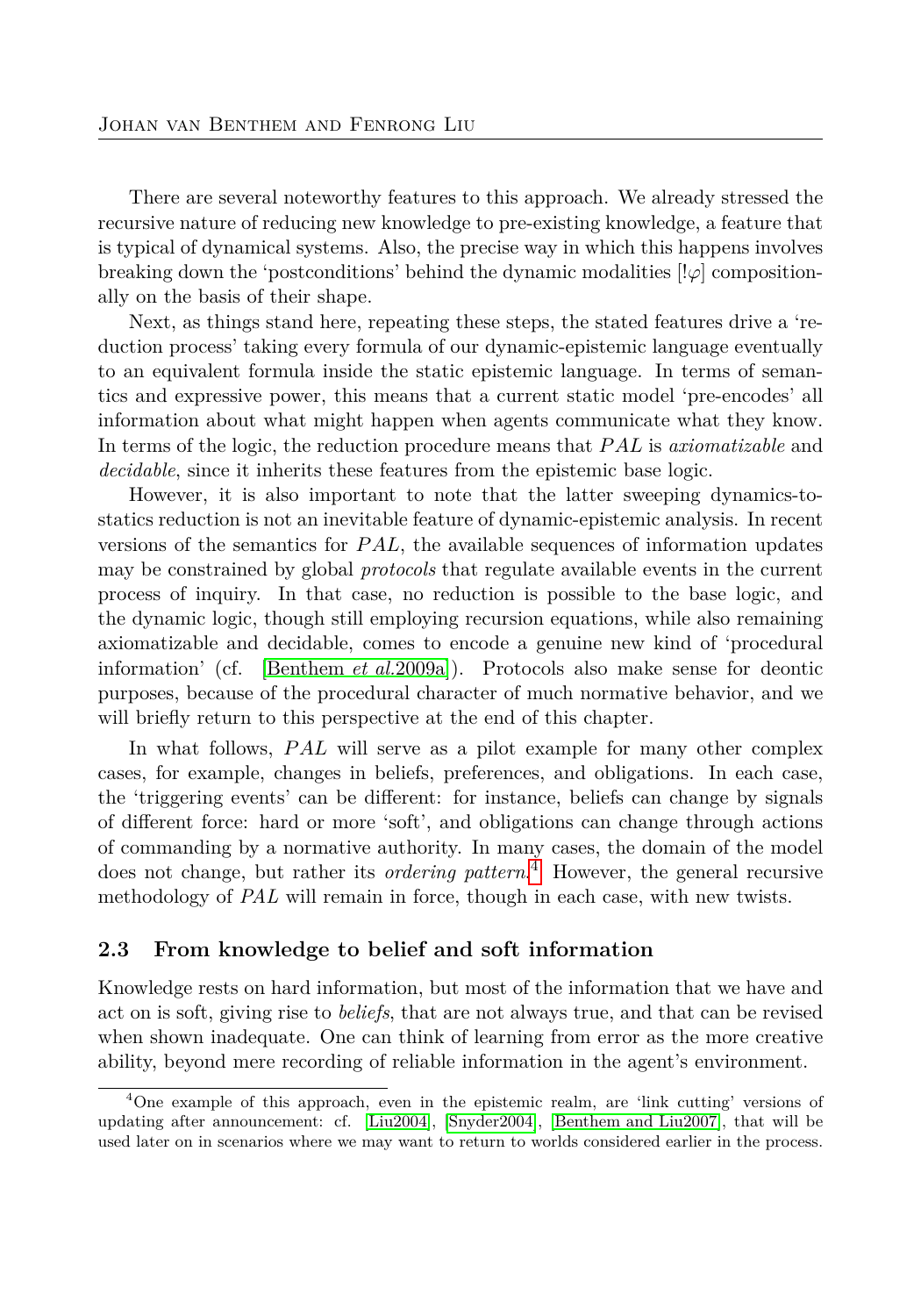Again we need to start with a convenient static base for our investigation. One powerful model for soft information and belief reflects the intuition that we believe those things that hold in the *most plausible* worlds in our epistemic range. I believe that this train will take me home on time, even though I do not know that it will not suddenly fly away from the tracks. But the worlds where it stays on track are more plausible than those where it flies off, and among the latter, those where it arrives on time are more plausible than those where it does not.

The long history for this way of modeling belief includes non-monotonic logic in artificial intelligence ([\[Shoham1988\]](#page-45-2), [\[Boutilier1992\]](#page-39-3), [\[Lamarre and Shoham1994\]](#page-42-1), [\[Friedman and Halpern1997\]](#page-40-2), [\[Friedman and Halpern1999\]](#page-40-3)), the semantics of natural language (cf. [\[Veltman1996\]](#page-45-3)), as well as the philosophical literature on epistemology and games (cf. [\[Stalnaker1996\]](#page-45-4), [\[Baltag and Smets2008\]](#page-38-3)).

The common intuition of relative plausibility leads to the following semantics:

**Definition 6.** An epistemic-doxastic model  $\mathfrak{M} = (W, {\{\sim_a\}}_{a \in A}, {\{\le_a\}}_{a \in A}, V)$  *consists of an epistemic model*  $(W, {\lbrace \sim_a \rbrace_{a \in A}, V})$  *as before, while the*  $\leq_a$  *are binary comparative plausibility pre-orders for agents between worlds.*

Intuitively, these comparison orders might well be  $ternary \leq_{a,s} xy$  saying that, in world *s*, agent *a* considers world *x* at least as plausible as  $y$ . <sup>[5](#page-0-0)</sup> For convenience in this chapter, however, our semantics assumes that plausibility orderings are the same for epistemically indistinguishable worlds: that is, agents know their plausibility judgements. Assuming that plausibility is a pre-order, i.e., reflexive and transitive, but not necessarily connected, leaves room for the existence of genuinely incomparable worlds – but much of what we say in this chapter also holds for the special case of *connected* pre-orders where any two worlds are comparable.<sup>[6](#page-0-0)</sup> As with epistemic models, our logical analysis works largely independently from specific design decisions about the ordering, important though they may be in specific applications.

One can interpret many logical languages in these comparative order structures. In what follows, we work with modal formalisms for the usual reasons of perspicuous formulation and low complexity (cf. [\[Blackburn](#page-39-4) *et al.*2007]).

First of all, there is *absolute belief* as truth in all most plausible worlds:

 $\mathfrak{M}, s \models B_a \varphi$  iff  $\mathfrak{M}, t \models \varphi$  *for all those worlds*  $t \sim_a s$  *that are maximal in the order*  $\leq_a$  *xy in the*  $\sim_a$ -*equivalence class of s.* 

<sup>&</sup>lt;sup>5</sup>In particular, ternary world-dependent plausibility relations are found in the semantics of conditional logic: cf. [\[Lewis1973\]](#page-43-1), [\[Spohn1988\]](#page-45-5), models for games: cf. [\[Stalnaker1999\]](#page-45-6), [\[Benthem2014a\]](#page-39-2), as well as in recent logical analyses of major paradigms in epistemology: [\[Holliday2012\]](#page-42-0).

<sup>&</sup>lt;sup>6</sup>Connected orders are equivalent to the 'sphere models' of conditional logic or belief revision theory (cf. [\[Grove1988\]](#page-41-0), [\[Segerberg2001\]](#page-44-1)) – but in these areas, too, a generalization to pre-orders has been proposed: cf. [\[Burgess1984\]](#page-39-5), [\[Shoham1988\]](#page-45-2), [\[Veltman1985\]](#page-45-7).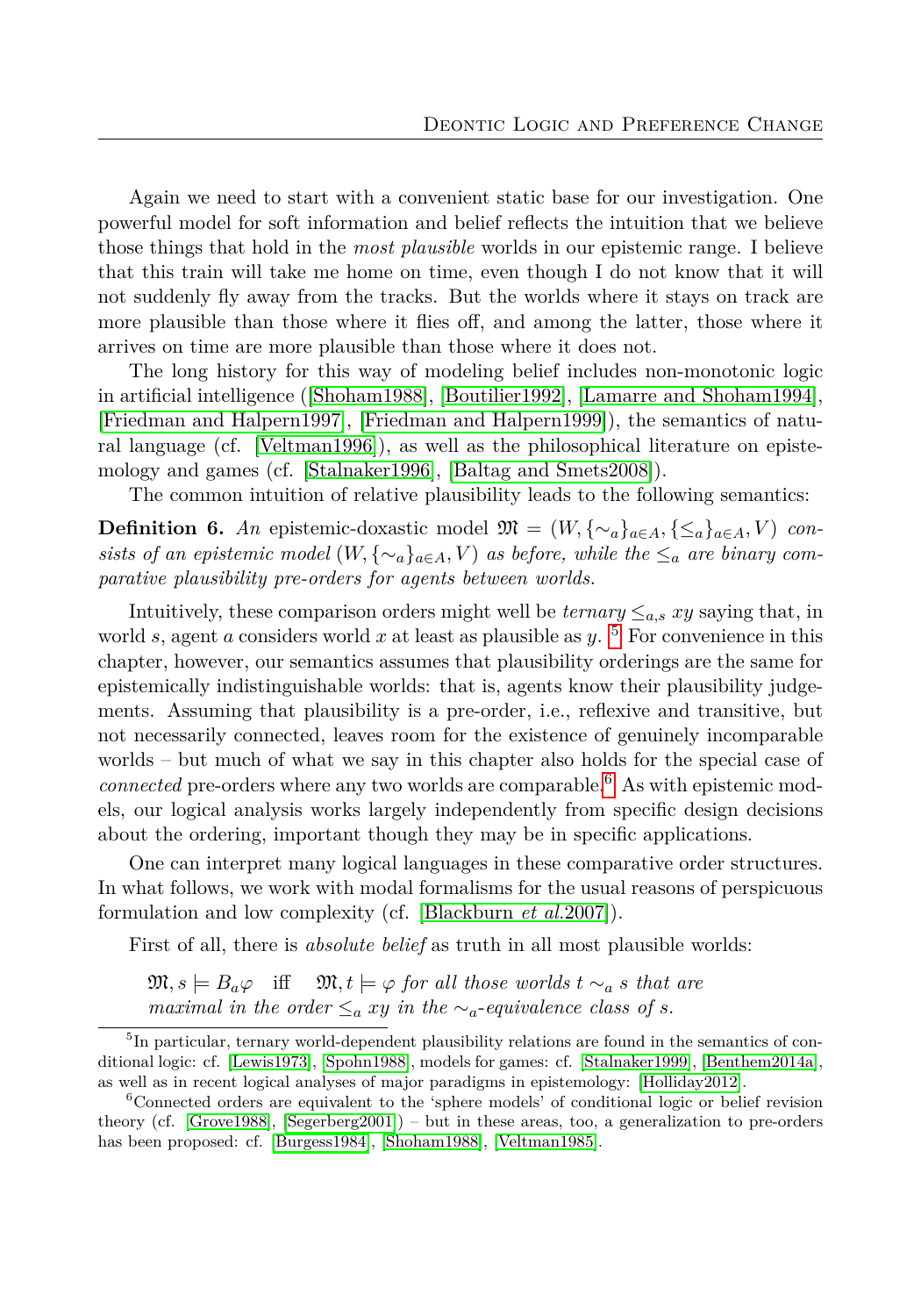But the more general notion in our models is that of a *conditional belief* :

 $\mathfrak{M}, s \models B_a^{\psi} \varphi \text{ iff } \mathfrak{M}, t \models \varphi \text{ for all those worlds } t \sim_a s \text{ that are }$ *maximal for*  $\leq_a$  *xy in the set*  $\{u \mid s \sim_a u \text{ and } \mathfrak{M}, u \models \psi\}.$ <sup>[7](#page-0-0)</sup>

Conditional beliefs generalize absolute beliefs, which are now definable as  $B_a^{\dagger} \varphi$ . They *pre-encode* absolute beliefs that we will have *if* we learn certain things. Indeed, the above semantics for  $B_a^{\psi} \varphi$  is formally similar to that for conditional assertions  $\psi \Rightarrow \varphi$ . This allows us to use known results from [\[Burgess1984\]](#page-39-5), [\[Veltman1985\]](#page-45-7):

**Theorem 7.** The logic of  $B^{\psi}_{a} \varphi$  is axiomatized by standard propositional logic plus *the laws of conditional logic over pre-orders.*

Deductively stronger modal logics also exist in this area, such as the popular system **KD45** for absolute belief. The structural content of their additional axioms can be determined through standard modal frame correspondence techniques (see [\[Blackburn](#page-39-4) *et al.*2007], [\[Benthem2010\]](#page-39-6)).

*Digression: Further relevant attitudes.* Modeling agency with just the notions of knowledge and belief is mainly a tradition inherited from the literature. In a serious study of agency the question needs to be raised afresh what is our natural repertoire of attitudes triggered by information. As one interesting example, the following operator has emerged recently, in between knowledge and belief qua strength. Intuitively, 'safe belief' is belief that agents have which cannot be falsified by receiving true new information.<sup>[8](#page-0-0)</sup> Over epistemic plausibility models  $\mathfrak{M}$ , its force is as follows:

**Definition 8.** *The modality of* safe belief  $B_a^+\varphi$  *is interpreted as follows:* 

 $\mathfrak{M}, s \models B_a^+ \varphi$  iff *for all worlds*  $t \sim_a s$ *: if*  $s \leq_a t$ *, then*  $\mathfrak{M}, t \models \varphi$ *.* 

Thus, the formula  $\varphi$  is to be true in all accessible worlds that are at least as plausible as the current one. This includes the most plausible worlds, but it need not include all epistemically accessible worlds, since the latter may have some less plausible than the current one. The logic for safe belief is just **S4**, since it is in fact the simplest modality over the plausibility order.

 $7$ These intuitive maximality formulations must be modified in models allowing infinite sequences in the plausibility ordering. Trivialization can then be avoided as follows (cf. the exposition of plausibility semantics in [\[Girard2008\]](#page-41-1)):  $\mathfrak{M}, s \models O^{\psi}\varphi$  iff  $\forall t \sim s : \exists u : (t \preceq u \text{ and } \mathfrak{M}, u \models \psi \text{ and }$  $\forall v \sim s:$  (*if*  $u \leq v$  *and*  $\mathfrak{M}, v \models \psi$ , *then*  $\mathfrak{M}, v \models \varphi)$ ).

<sup>8</sup>This notion has been proposed independently in AI [\[Shoham and Leyton-Brown2008\]](#page-45-8), philosophy [\[Stalnaker2006\]](#page-45-9), learning theory, and game theory [\[Baltag](#page-38-4) *et al.*2011], [\[Baltag](#page-38-5) *et al.*2009].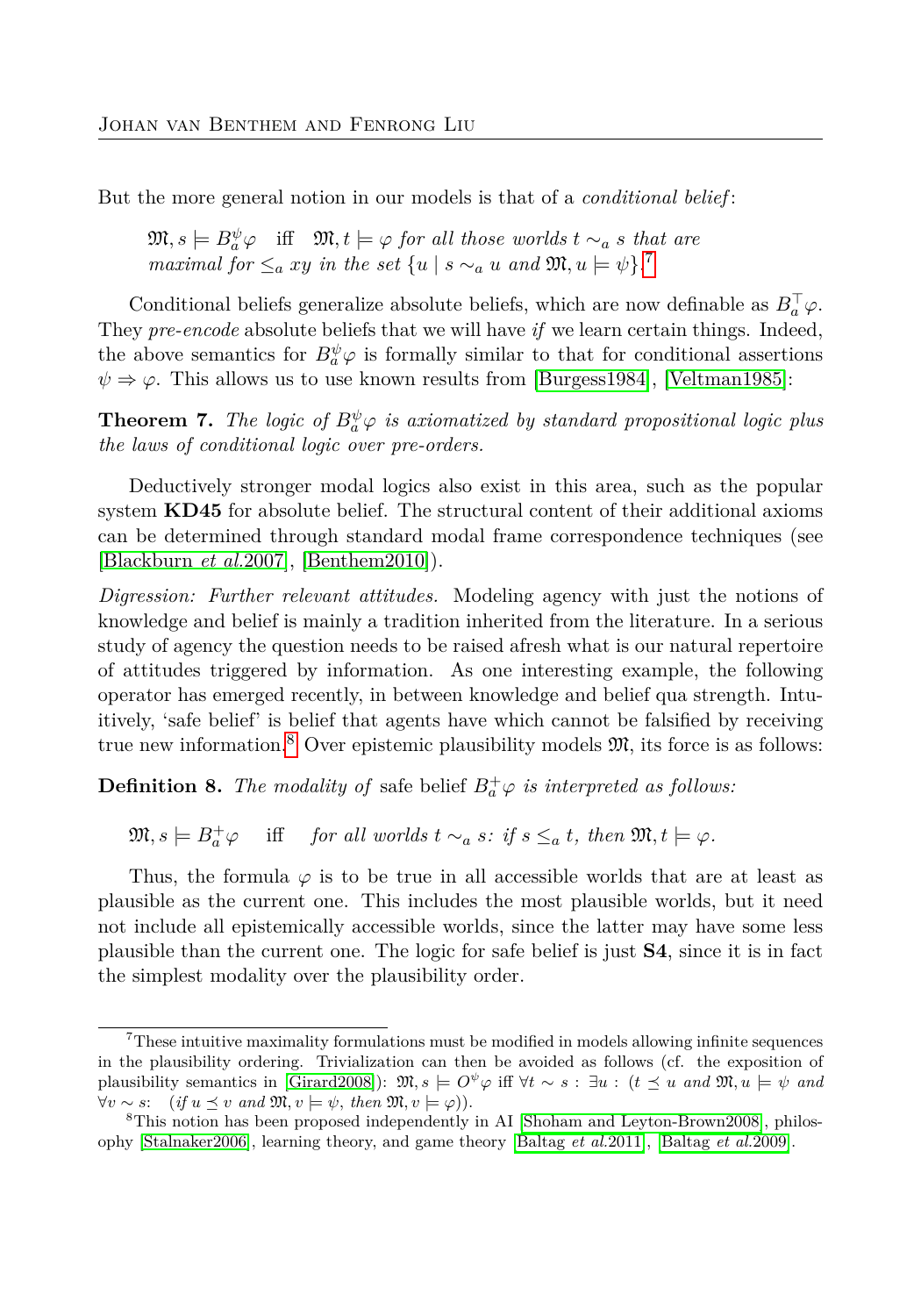A notion like this has the conceptual advantage of making us see that agents can have more responses to information than just knowledge and belief. <sup>[9](#page-0-0)</sup> But there is also the technical advantage that the simple modality of safe belief can define more complex notions such as conditional belief (see [\[Lamarre1991\]](#page-42-2), [\[Boutilier1994\]](#page-39-7), [\[Benthem2014a\]](#page-39-2)) which can lead to simplifications of logics for agency.

### **2.4 Dynamic logics of belief change**

Having set up the basic attitudes, we now want to deal with explicit acts or events that update not just knowledge, but also agents' beliefs. <sup>[10](#page-0-0)</sup>

**Hard information** The first obvious triggering event are the earlier public announcements of new hard information. Their complete logic of belief change can be developed in analogy with the earlier dynamic epistemic logic *P AL*, again via world elimination. Its key recursion axiom for new beliefs uses conditional beliefs:

**Fact 9.** *The following formula is valid in our semantics:*

 $[\psi]B_a\psi \leftrightarrow (\varphi \rightarrow B_a[\psi]\varphi \psi)$ 

To keep the complete dynamic language in harmony, we then also need a recursion axiom for the conditional beliefs that are essential here:

**Theorem 10.** *The dynamic logic of conditional belief under public announcements is axiomatized completely by*

- *(a) any complete static logic for the model class chosen,*
- *(b) the P AL recursion axioms for atomic facts and Boolean operations,*
- *(c) the following recursion axiom for conditional beliefs:*

 $[!\varphi]B^{\chi}_{a}\psi \leftrightarrow (\varphi \rightarrow B_{a} [!\varphi]^{\varphi \wedge [!\varphi] \chi} \psi)$ 

This analysis also extends to safe belief, with this recursion law:

**Fact 11.** *The following PAL-style axiom holds for safe belief:*

 $[!\varphi]B^+_a\psi \leftrightarrow (\varphi \rightarrow B^+_a(\varphi \rightarrow [!\varphi]\psi)).$ 

 $^{9}$ Other relevant notions include the 'strong belief' of [\[Stalnaker2006\]](#page-45-9), [\[Baltag and Smets2008\]](#page-38-3).

<sup>&</sup>lt;sup>10</sup>For a much more extensive up-to-date treatment of logic-based belief revision, cf. the chapter [\[Benthem and Smets2014\]](#page-38-6) in the forthcoming *Handbook of Logics of Knowledge and Belief*.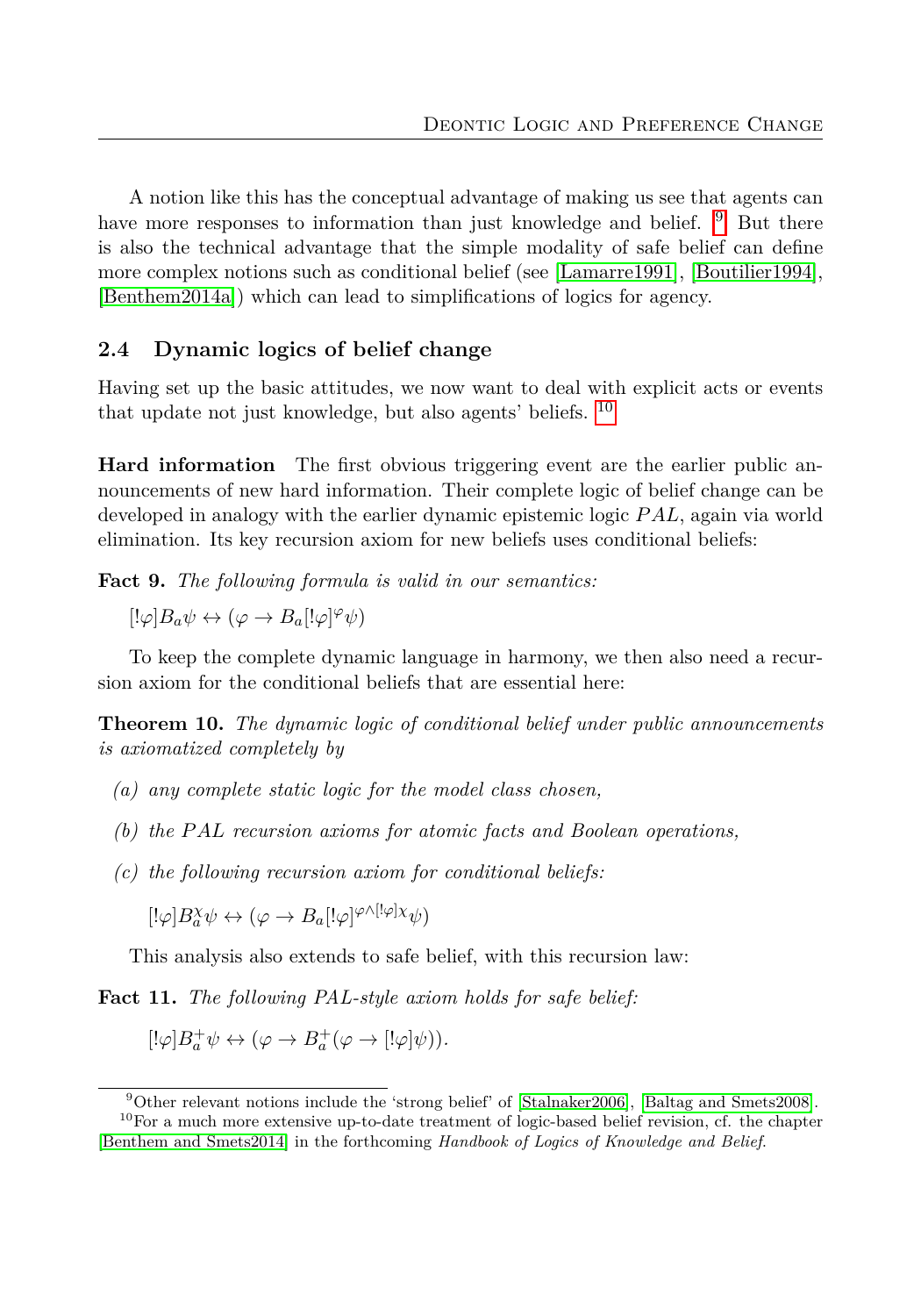Using this equivalence, which behaves more like the original central *P AL* axiom, one can show that safe belief has its intuitively intended feature. Safe belief in factual propositions (i.e., those not containing epistemic or doxastic operators) remains safe belief after updates with hard factual information.<sup>[11](#page-0-0)</sup>

**Soft information** But belief change also involves more interesting triggers, depending on the quality of the incoming information, or the trust agents place in it. 'Soft information upgrade' does not eliminate worlds as what hard information does, but rather *changes the plausibility order*, promoting or demoting worlds according to their properties. Here is one widely used way in which this can happen: an act of 'radical', or 'lexicographic' upgrade.[12](#page-0-0)

**Definition 12.** *A* radical upgrade  $\Uparrow \varphi$  *changes the current plausibility order*  $\leq$  *between worlds in* M*, s to create a new model* M⇑*ϕ, s where all ϕ-worlds in* M*, s become better than all* ¬*ϕ-worlds, while, within those two zones, the old plausibility order* ≤ *remains as it was.*

No worlds are eliminated here, it is the ordering pattern that adapts. There is a matching upgrade modality for this in our dynamic language:

 $\mathfrak{M}, s \models [\Uparrow \varphi] \psi \text{ iff } \mathfrak{M} \Uparrow \varphi, s \models \psi.$ 

This supports one more dynamic completeness theorem (cf.[\[Benthem2007\]](#page-39-8)).

**Theorem 13.** *The logic of radical upgrade is axiomatized completely by*

- *(a) a complete axiom system for conditional belief on the static models,*
- *(b) the following recursion axioms:*

 $[$ <sup> $\uparrow$ </sup> $\updownarrow$  $\downarrow$  $q$ , *for all atomic proposition letters q* [⇑*ϕ*]¬*ψ* ↔ ¬[⇑*ϕ*]*ψ*  $[$ <u>↑</u> $\varphi$  $](\psi \wedge \chi) \leftrightarrow ([$  $\Uparrow \varphi$  $]\psi \wedge [\Uparrow \varphi] \chi)$  $[{\Uparrow}\varphi]B^{\chi}\psi \leftrightarrow (E(\varphi\wedge[{\Uparrow}\varphi]\chi)\wedge B([{\Uparrow}\varphi]^{\varphi\wedge[{\Uparrow}\varphi]\chi}\psi))$ ∨ (¬*E*(*ϕ* ∧ [⇑*ϕ*]*χ*) ∧ *B*([⇑*ϕ*] [⇑*ϕ*]*χψ*)

 $11$ Unlike with plain belief, the latter recursion does not involve a move to an irreducible new notion of 'conditional safe belief'. Indeed, given a definition of conditional belief in terms of safe belief, the more complex recursion law in Theorem 10 can be derived.

 $12$ In this section, we drop epistemic accessibility, and focus on plausibility order only.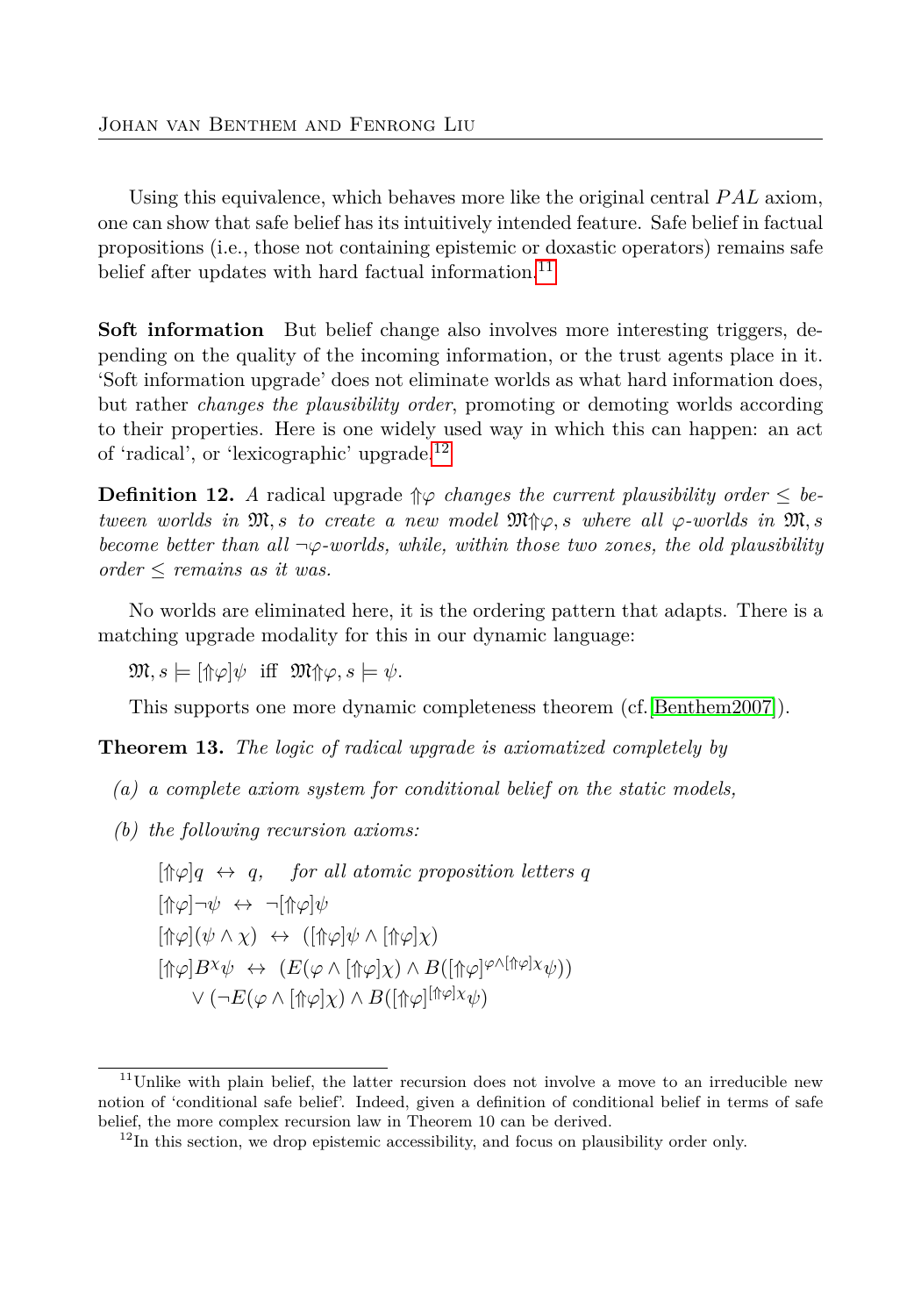Here the operator '*E*' is the existential epistemic modality, and we need to add a simple recursion axiom for knowledge, that we forego here.<sup>[13](#page-0-0)</sup>

There are many further policies for changing plausibility order whose dynamic logic can be axiomatized in a similar manner. For instance, 'conservative upgrade' ↑*ϕ* only puts the *most plausible ϕ*-worlds on top in the new model, leaving the rest in their old positions. For general results on complete logics, see [\[Benthem2007\]](#page-39-8), [\[Baltag and Smets2008\]](#page-38-3) and [\[Benthem2011\]](#page-39-9). In particular, [\[Rott2006\]](#page-44-2) is an excellent source for variety of policies in belief revision theory that is not tied to the specific dynamic logic methodology employed in this paper.

### **2.5 General dynamic methodology and its applications**

We have spent quite some time on the above matters because they represent a general methodology of *model transformation* that works for many further phenomena, including changes in preference, and the even richer deontic scenarios that we will be interested in eventually.

Model transformations of relevance to agency can be much more drastic than what we have seen here, extending the domains of available worlds and modifying their relational structure accordingly. In the dynamic epistemic logic of general observation *DEL*, different agents can have different access to the current informational event, as happens in card games, communication with security restrictions, or other social scenarios. This requires generalizing *P AL* as well as the above logics of belief change, using a mechanism of 'product update' to create more complex new models (cf. [\[Baltag](#page-38-7) *et al.*1998], [\[Van Ditmarsch](#page-45-10) *et al.*2007], [\[Benthem2011\]](#page-39-9)).

Appropriately extended update mechanisms have been applied to many further aspects of agency: changes in intentions ([\[Roy2008\]](#page-44-3), [\[Icard III](#page-42-3) *et al.*2010]), trust ([\[Holliday2009\]](#page-42-4)), inference ([\[Velazquez-Quesada2009\]](#page-45-11)), questions and inquiry ([\[Benthem and Minica2009\]](#page-38-8)), as well as complex scenarios in games ([\[Otterloo2005\]](#page-43-2), [\[Benthem2014a\]](#page-39-2)) and social information phenomena generally ([\[Seligman](#page-44-4) *et al.*2013], [\[Baltag](#page-38-9) *et al.*2013], [\[Hansen and Hendricks2014\]](#page-41-2)). Yet, in this paper, we will stick mainly with the much simpler pilot systems presented in the preceding sections.

## **3 Deontic logic as preference logic**

Having set up the machinery for changing informational attitudes, we now turn to our next interest, the realm of normative evaluation for worlds or actions and the matching dynamic deontic logics. Here we will follow a perhaps not uncontroversial

<sup>&</sup>lt;sup>13</sup>As before, it is easy to extend this analysis of soft upgrade to safe belief.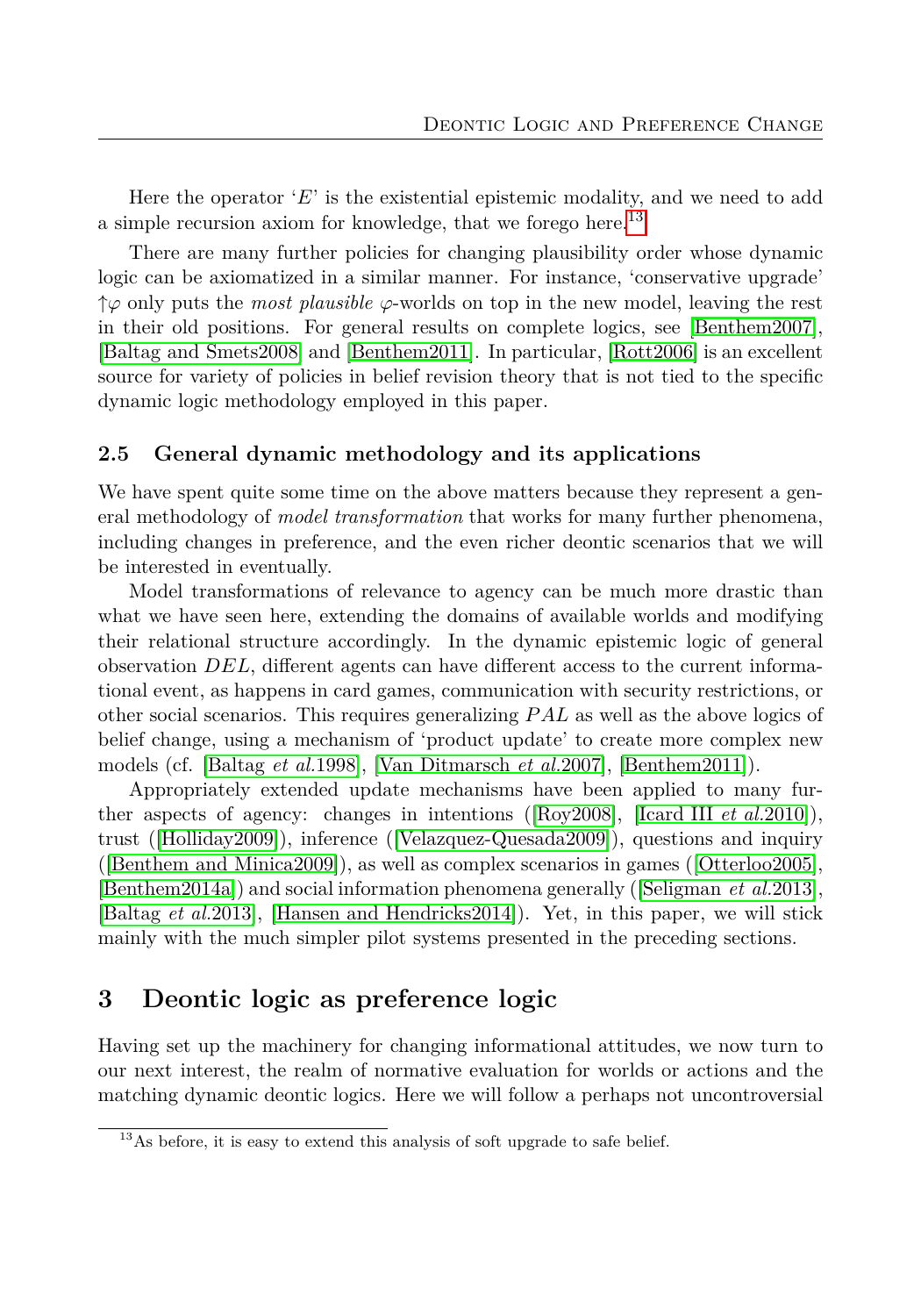track: our treatment of deontic notions and scenarios will be based on *preference* structure and its changes. We believe that this is a conceptually good way of looking at deontic notions, and at the same time, it lends itself very well to treatment by our earlier methods, since at an abstract level, doxastic plausibility order and deontic betterness order are very similar. The results that follow in the coming sections are largely from [\[Liu2008\]](#page-43-3), [\[Girard2008\]](#page-41-1), and [\[Liu2011a\]](#page-43-4).<sup>[14](#page-0-0)</sup>

Let us say a few more words about the connection between deontic logic and preference, to justify our approach in this paper. Deontic logic is the logical study of normative concepts such as obligation, prohibition, permission and commitment. This area was initiated by von Wright in [\[von Wright1951\]](#page-45-12) who introduced the logic of absolute obligation. As a reaction to paradoxes with this notion, conditional obligation was then proposed in [\[von Wright1956\]](#page-45-13), [\[von Wright1964\]](#page-46-0) and [\[Fraassen1972\]](#page-40-4). Good reviews systematizing the area are found in [\[Åqvist1987\]](#page-37-0), [\[Åqvist1994\]](#page-37-1).

One often thinks of deontic logic as the study of some accessibility relation from the actual world to the set of 'ideal worlds', but the more sophisticated view ([\[Hansson1969\]](#page-41-3), [\[Fraassen1973\]](#page-40-5) and [\[Jackson1985\]](#page-42-5)) has models with a binary comparison relation that we may call 'betterness'.[15](#page-0-0) Such more general comparisons make sense, for instance, when talking and reasoning about 'the lesser of two evils', or about 'improvement' of some given situation.

Naturally, this is precisely the ordering semantics that we have already seen for belief, and it would be tedious to indulge in formal definitions at this stage that the reader can easily construct for herself. Our base view would be that of binary *pre-orders* as before, for which we will now use the notation *R* to signal a change from the earlier plausibility interpretation. As usual, imposing further constraints on the ordering will generate deductively stronger deontic logics.

The binary relation *R* now interprets  $O\varphi$  (absolute obligation) as  $\varphi$  *being true in all best worlds*, much like belief with respect to plausibility. Likewise, we interpret conditional obligation  $O^{\psi}\varphi$  like conditional belief:  $\varphi$  holds *in the best*  $\psi$ *-worlds*. <sup>[16](#page-0-0)</sup>

For further information on deontic logic, we refer to [\[Åqvist1994\]](#page-37-1) and various chapters in the forthcoming Handbook [\[Gabbay](#page-40-6) *et al.*2014]. Our emphasis in this paper will be mainly on interfacing with this field.

 $14$ To unclutter notation, here and henceforth, we will mostly suppress agent indices for modal operators and their corresponding relations.

<sup>&</sup>lt;sup>15</sup>Hansson argued that von Wright-type deontic logic can be naturally interpreted in terms of a preference relation 'is at least as ideal as' among possible worlds – an ordering that we will call 'betterness' in what follows.

<sup>&</sup>lt;sup>16</sup>There are also more abstract neighborhood versions of this semantics, where the current proposition plays a larger role in terms of binary deontic betterness relations  $R^{\psi}$ , where one can set  $\mathfrak{M}, s \models O^{\psi} \varphi$  iff for all *t* in *W* with  $sR^{\psi}t, \mathfrak{M}, t \models \varphi$ .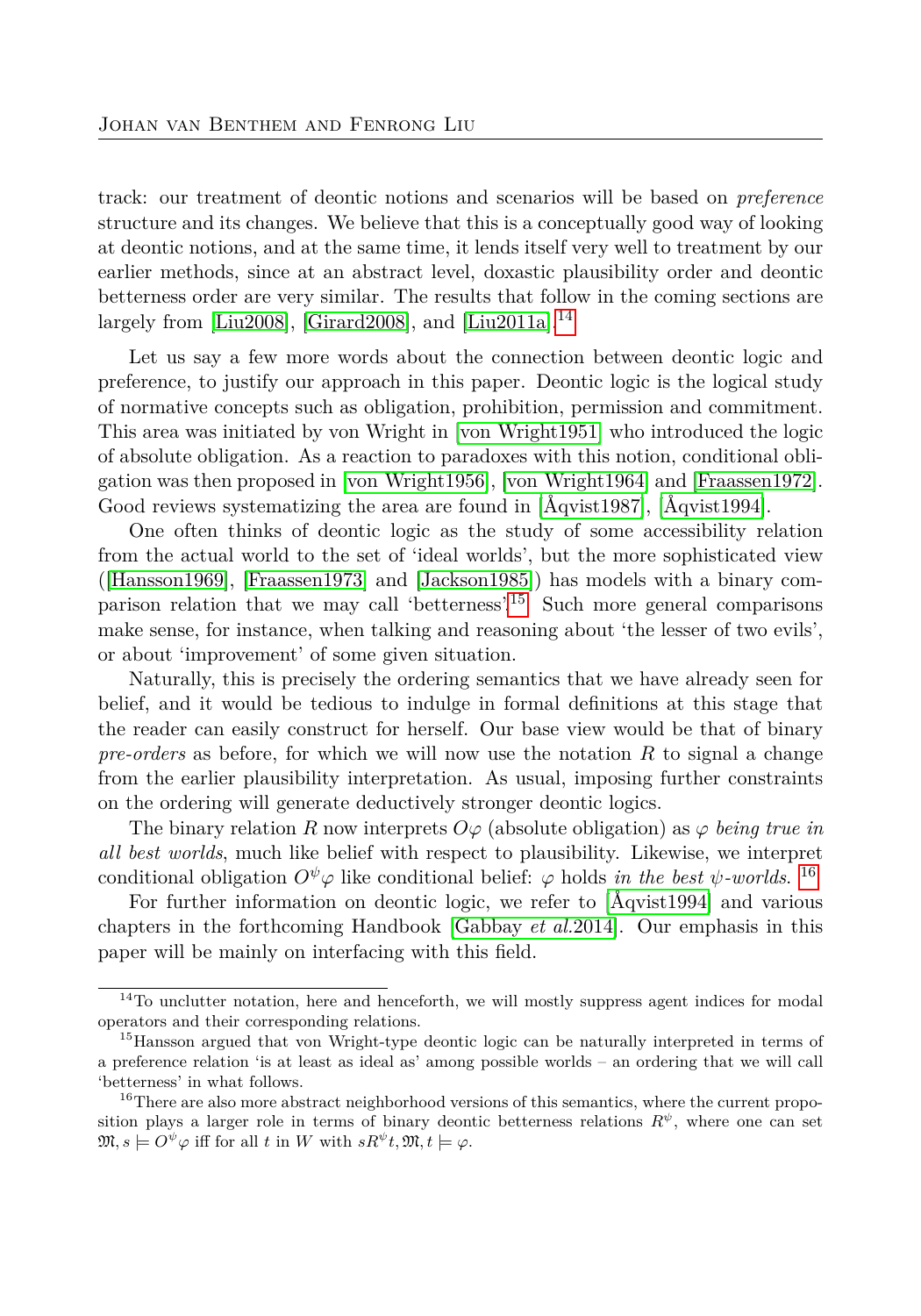As we already noted at the start of this paper, deontic ordering shows intuitive analogies with the notion of *preference*. One can think of betterness as reflecting the preferences of a moral authority or law-giver, and in the happy Kantian case where agents' duties coincide with their inclinations, deontic betterness *is* in fact the agent's own preference. We claim no novelty for this line of thought, which was advocated forcefully as early as [\[Hansson1969\]](#page-41-3). With this twist, we can then avail ourselves of existing studies of preference structure and evaluation dynamics, a line of thinking initiated in [\[van der Torre1997\]](#page-45-14) and [\[van der Torre and Tan1999\]](#page-45-15), though we now take the dynamic-epistemic road.

By way of background to what follows, we note that preference logic is a vigorous subject with its own history. For many new ideas and results in the area, we refer to [\[Hansson2001a\]](#page-42-6) and [\[Grune-Yanoff and Hansson2009\]](#page-41-4). What we will do next in this paper is survey some recent developments in the study of preference statics and dynamics, emphasizing those that are of relevance to deontic logic, an area where we will return eventually toward the end of this paper. <sup>[17](#page-0-0)</sup>

## **4 Static preference logic**

In the coming sections, we will discuss basic developments in modal preference logic, starting with its statics, and continuing with dynamics of preference change. Our treatment follows ideas from [\[Boutilier1994\]](#page-39-7) and [\[Halpern1997\]](#page-41-5), and for the dynamics, we rely on [\[Benthem](#page-38-10) *et al.*2006] and [\[Benthem and Liu2007\]](#page-38-2).

### **4.1 General modal preference logic**

Our basic models are like in decision theory or game theory: there is a set of alternatives (worlds, outcomes, objects) ordered by a primitive ordering that we dub 'betterness' to distinguish it from richer notions of preference.[18](#page-0-0)

**Definition 14.** *A* modal betterness model *is a tuple*  $\mathfrak{M} = (W, \prec, V)$  *with W a set of worlds or objects,*  $\leq a$  *reflexive and transitive relation over these, and V is a valuation assigning truth values to proposition letters at worlds.*[19](#page-0-0)

<sup>&</sup>lt;sup>17</sup>Preference logic tends to focus on describing the agents' own preferences, rather than those of others, but what we have to say applies equally well to multi-agent settings such as moral scenarios, or games, where different preference orders interact in crucial ways.

<sup>&</sup>lt;sup>18</sup>To repeat an earlier point, while each agent has her own betterness order, in what follows, merely for technical convenience, we suppress indices wherever we can.

<sup>&</sup>lt;sup>19</sup>As we said before, we use pre-orders since we want the generality of possibly non-total preferences. Still, total orders, the norm in areas like game theory, provide an interesting specialization for the results in this chapter – but we will only mention it in passing.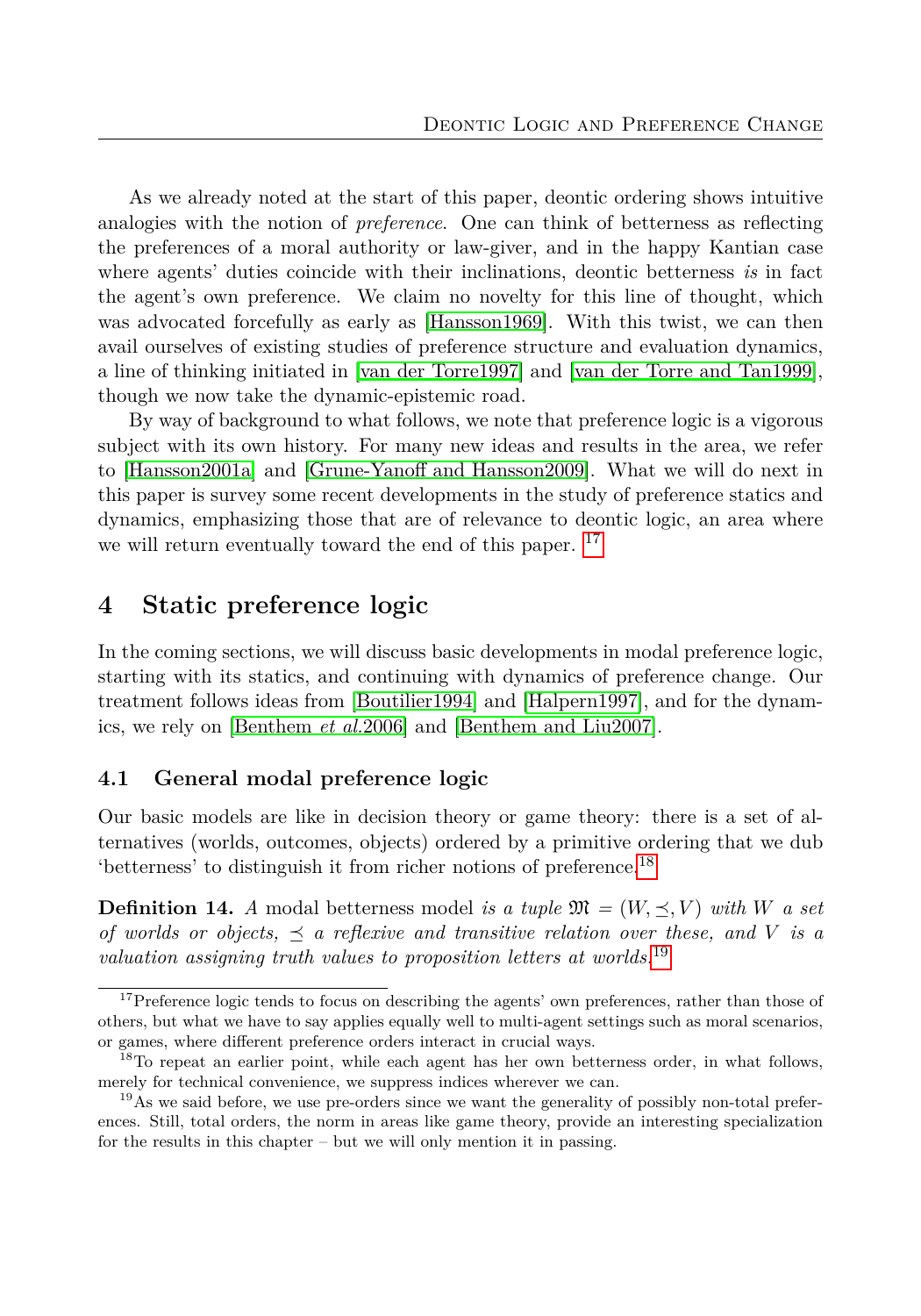The order relation in these models also induces a strict variant  $s \prec t$ :

If  $s \preceq t$  but not  $t \preceq s$ , then *t* is *strictly better* than *s*.

Here is a simple modal language that can say a lot about these structures:

**Definition 15.** *Take any set of propositional variables* Φ*, with p ranging over* Φ*. The* modal betterness language *has this inductive syntax rule:*

 $\varphi := \top | p | \neg \varphi | \varphi \wedge \psi | \langle \leq \rangle \varphi | \langle \lt, \rangle \varphi | E \varphi.$ 

The intended reading of  $\langle \leq \rangle \varphi$  is " $\varphi$  is true in a world that is at least as good as the current world", while  $\langle \langle \rangle \varphi$  says that " $\varphi$  is true in a world that is strictly better than the current world." In addition, the auxiliary *existential modality*  $E\varphi$  says that "there is a world where  $\varphi$  is true". As usual, we write  $\leq$   $\varphi$  for the defined universal modality  $\neg \langle \leq \rangle \neg \varphi$ , and we use  $\lvert \leq \rvert$  and *U* for the duals of  $\langle \leq \rangle \varphi$  and *E*, respectively. Combinations of these modalities can capture a wide variety of binary preference statements comparing propositions, witness the cited literature.

The interpretation of this modal language over our models is standard:

**Definition 16.** *Truth conditions for the atomic propositions and Boolean combinations are standard. Modalities are interpreted like this:*

- $\mathfrak{M}, s \models \langle \leq \rangle \varphi$  *iff for some t wih*  $s \preceq t, \mathfrak{M}, t \models \varphi$ .
- $\mathfrak{M}, s \models \langle \langle \rangle \varphi \quad \text{iff} \quad \text{for some } t \text{ with } s \prec t, \mathfrak{M}, t \models \varphi.$
- $\mathfrak{M}, s \models E\varphi$  *iff for some world t in W*,  $\mathfrak{M}, t \models \varphi$ .

The defined modalities use the obvious universal versions of these clauses. For concreteness, we state the standard calculus to come out of this.

**Theorem 17.** *Modal betterness logic is completely axiomatized by*

- *1. the system S4 for the preference modality,*
- *2. the system S5 for the universal modality,*
- *3. the connecting law*  $U\varphi \rightarrow [\preceq]\varphi$ ,
- *4. three axioms for strict betterness modality: cf.[\[Benthem](#page-38-11)* et al.*2009c].*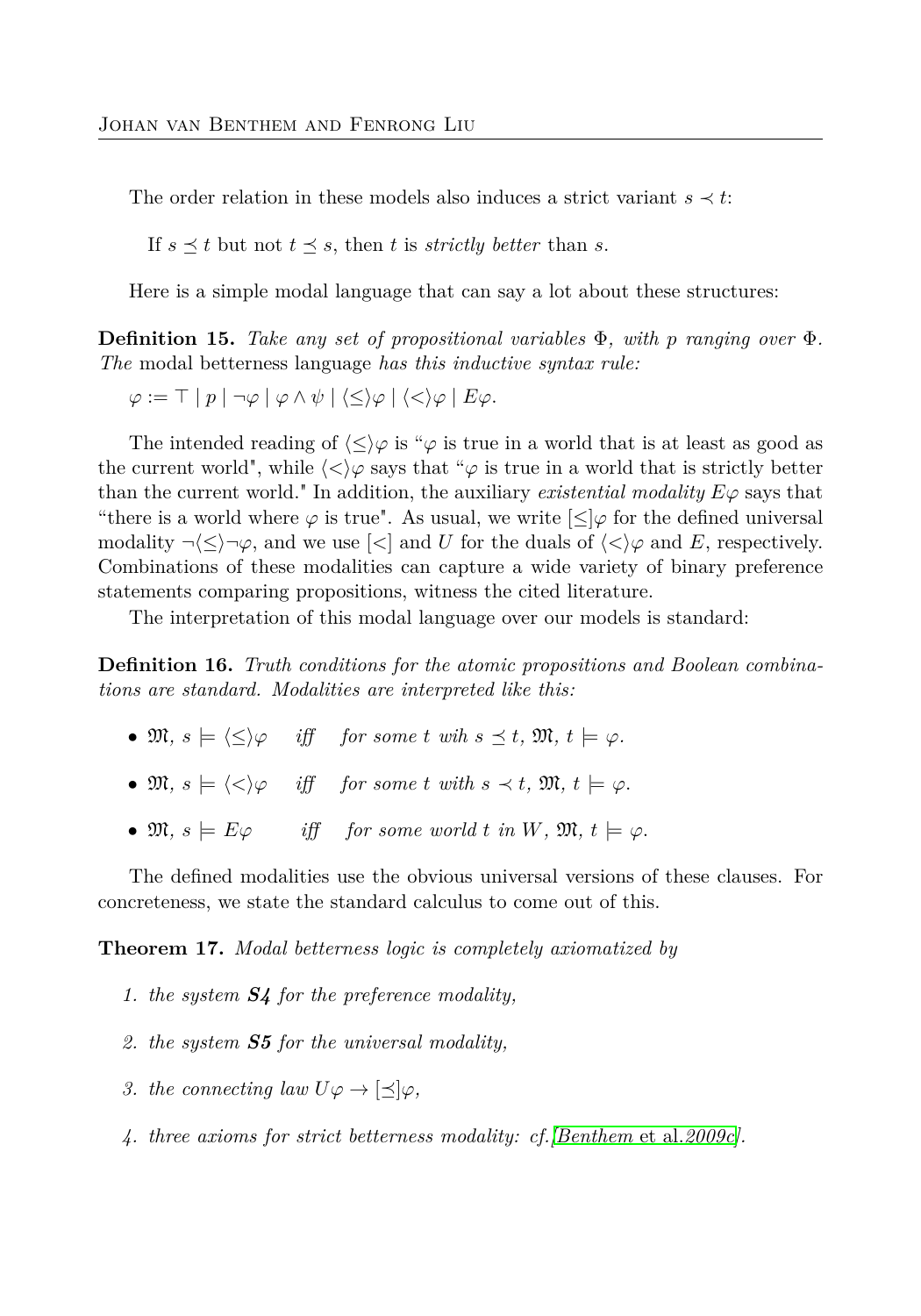#### **4.2 Special features of preference**

Next we briefly survey three special logical features of preference structure that go beyond standard modal logic of pre-orders, and that will eventually turn out to be of interest to deontics as well.

*Lifting to generic preferences.* While betterness relates specific objects or worlds, preference is often used generically for comparing different *kinds* of things. Ever since [\[von Wright1963\]](#page-46-1), logicians have also studied preferences  $P(\varphi, \psi)$  between propositions, viewed as properties of worlds, or of objects.

There is not one such notion, but many, that can be defined by a *lift* of the betterness order among worlds to sets of worlds, cf. [\[Halpern1997\]](#page-41-5), [\[Benthem](#page-38-11) *et al.*2009c], [\[Liu2011a\]](#page-43-4). For instance, compare your next moves in a game, identified with the set of outcomes that they lead to. Which move is 'better' depends on the criterion chosen: maybe we want the one with the highest possible outcome, or the one with the highest minimally guaranteed outcome, etcetera.

Such options are reflected in various quantifier combinations for the lifting. In particular, von Wright had a ∀∀-type preference between sets *P, Q*:

 $∀x ∈ P ∀y ∈ Q: x → y.$ 

A simpler also useful example is the modal ∀∃-type

 $∀x ∈ P ∃y ∈ Q: x → y.$ 

This says that for any *P*-world, there is a *Q*-world which is at least as good as that *ψ*world. In the earlier game setting, this stipulation would say that the most preferred moves have the highest maximal outcomes. This ubiquitous ∀∃ generic preference can be defined in the above modal preference language, using the universal modality ranging over all worlds:

$$
P^{\forall\exists}(\varphi,\psi) := U(\psi \to \langle \leq \rangle \varphi).
$$

This generic preference  $P\varphi\psi$  satisfies the usual properties for preference, reflexivity and transitivity: for instance,  $P \varphi \psi$  and  $P \psi \chi$  imply  $P \varphi \chi$ .<sup>[20](#page-0-0)</sup>

*Ceteris paribus clauses.* Unlike plausibility, preference ordering seldom comes in pure form: the comparison between alternatives is often entangled with other considerations. Again, games provide an example. Usually, players do not compare moves via the sets of all their possible outcomes, but rather, they compare the *most plausible* outcomes of their moves. This is the so-called *normality sense* of ceteris

<sup>&</sup>lt;sup>20</sup>Other stipulationss lead to other generic preferences. This proliferation may be a problem (e.g., 'doing what is best' depends on one's stipulation as to 'best'), but there is no consensus in the literature. A logical approach helps make the options clear.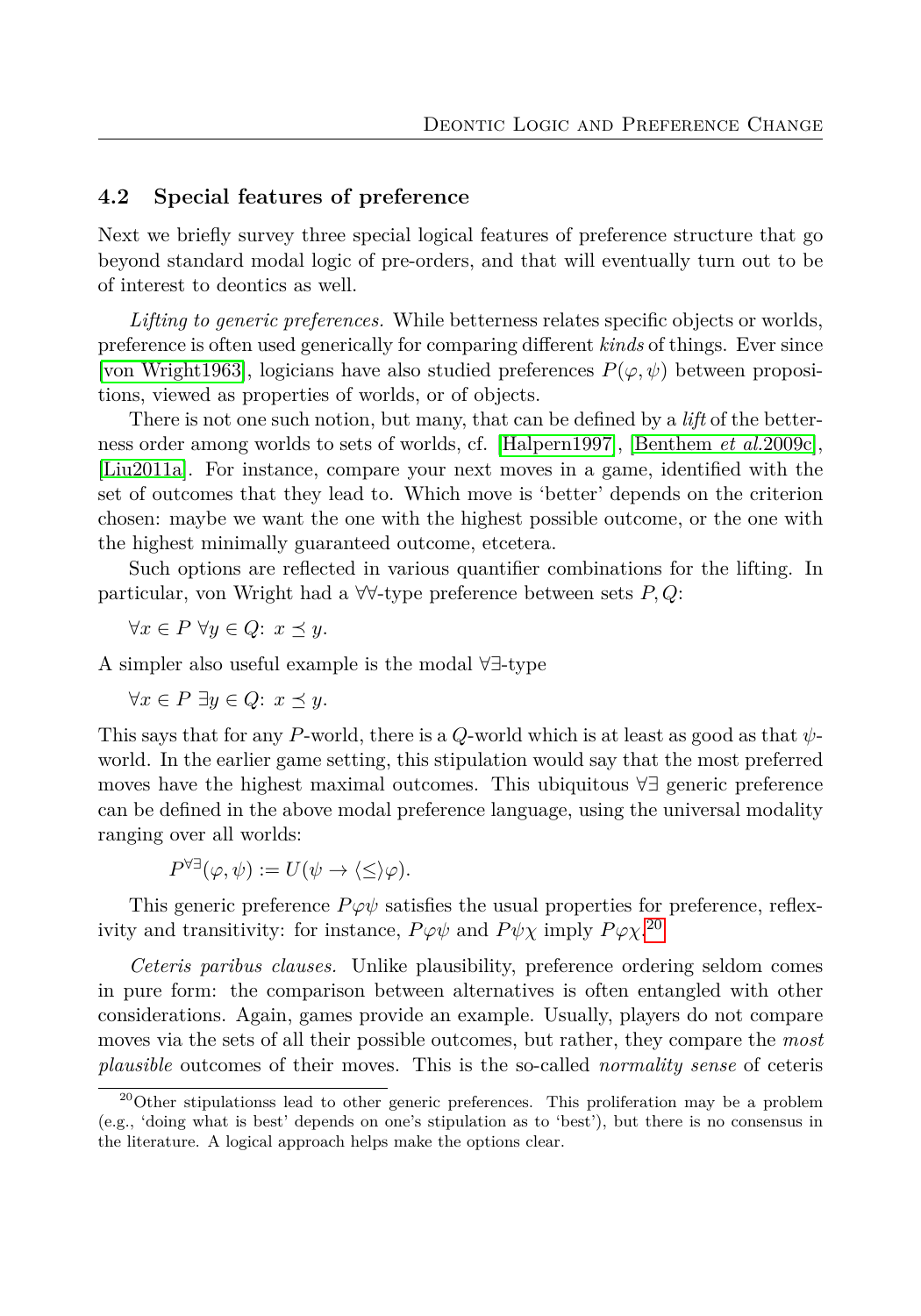paribus preference: we do not compare all the  $\varphi$  and  $\psi$ -worlds, but only the 'normal ones' in some relevant sense. This belief restriction, observed by many authors, will return in our discussion of doxastic entanglement of preference in Section [8.](#page-23-0)

But there are also other natural senses of taking a ceteris paribus clause. It was noticed already in [\[von Wright1963\]](#page-46-1) that there is also an 'equality sense' of preference, involving a hidden assumption of *independence*. In that case, one only make comparisons between worlds where some things or issues are held constant, in terms of giving the same truth values to some specified set of atomic propositions, or complex formulas. The logic of equality-based preference is axiomatized and analyzed in detail in [\[Benthem](#page-38-11) *et al.*2009c].

*Richer preference languages.* Modal languages are just one step on a ladder of formalisms for analyzing reasoning practices. It has been claimed that richer languages are needed to faithfully render basic preference notions, cf. [\[de Jongh and Liu2009\]](#page-40-7) on first-order preferences among objects, [\[Grandi and Endriss2009\]](#page-41-6) on first-order languages of social choice, [\[Benthem](#page-38-10) *et al.*2006] on hybrid modal preference languages for defining backward induction solutions in games, the hybrid modal language of 'desire' and 'freedom' for decision making in [\[Guo and Sliegman2011\]](#page-41-7), or the modal fixed-point languages for games used in [\[Benthem2014a\]](#page-39-2). Though we will mainly use modal formalisms to make the essential points of this paper, we will mention the relevance of such richer preference formalisms occasionally.

# **5 World based dynamics of preference change**

Now let us look at how given preferences can change. Intuitively, there are many acts and events that can have such an effect. Perhaps the purest form is a radical *command* by some moral authority to do something. This makes the worlds where we act better than those where we do not, cf. [\[Yamada2006\]](#page-46-2): at least, if we 'take' the order as a legitimate instruction, and change our evaluation accordingly, overriding any preferences that we ourselves might have had. Technically, this dynamics will change a current betterness relation in a model. This can be studied entirely along the lines already developed here for information dynamics.<sup>[21](#page-0-0)</sup>

### **5.1 Betterness change**

[\[Benthem and Liu2007\]](#page-38-2) is a first systematic study of betterness change using methods from dynamic-epistemic logic. The running example in their approach is a weak 'suggestion'  $\sharp\varphi$  that a proposition  $\varphi$  be the case. This relatively modest ordering

 $21$ Of earlier treatments, we mention [\[van der Torre and Tan1999\]](#page-45-15), based on [\[Veltman1996\]](#page-45-3).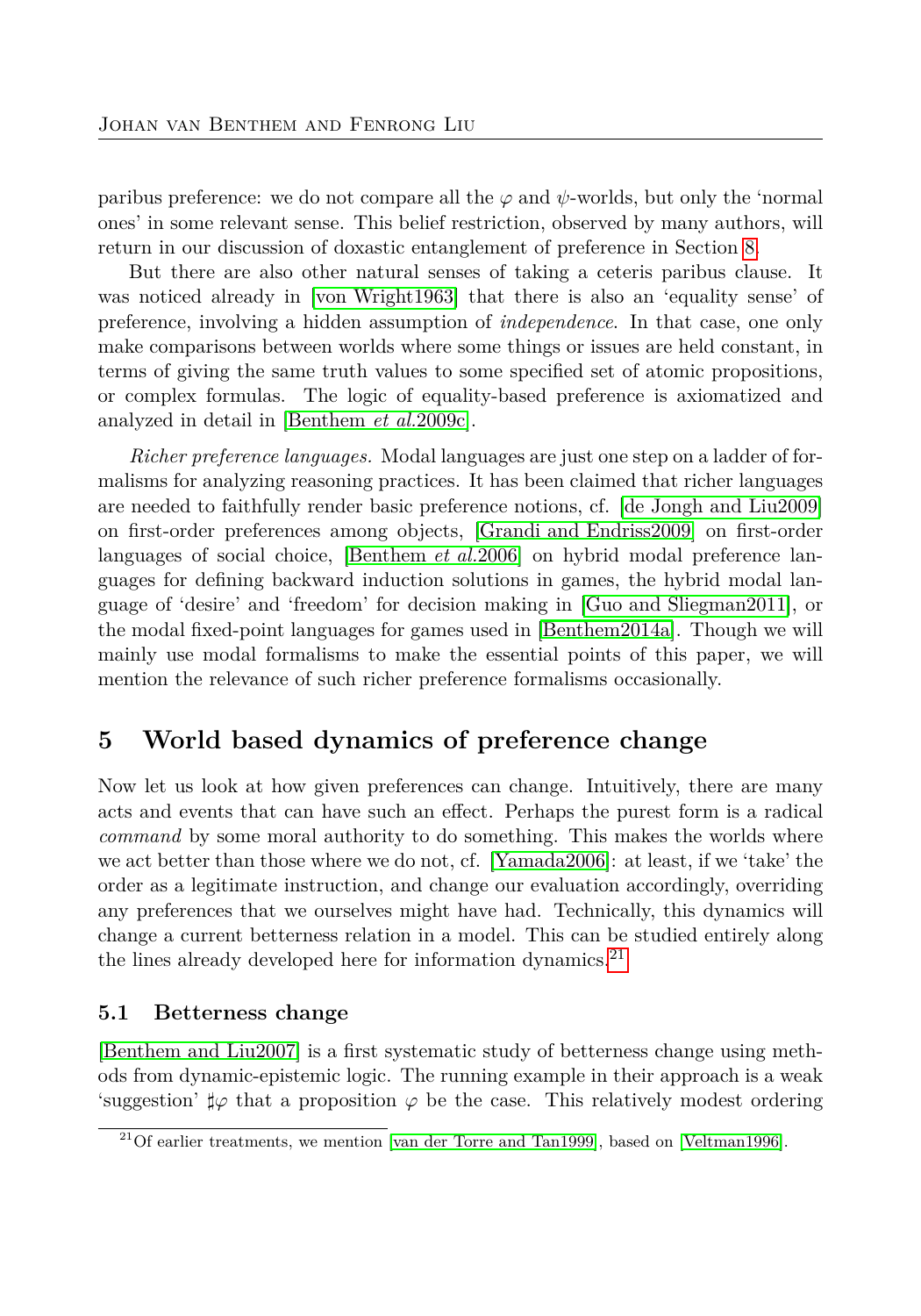change leaves the set of worlds the same, but it removes any preferences that the agent might have had for  $\neg \varphi$ -worlds over  $\varphi$ -worlds among these.<sup>[22](#page-0-0)</sup>

The main general point to note here is that events with evaluative import can act as triggers that change some current betterness relation on worlds. In particular, a suggestion *]ϕ* leads to the following model change:

**Definition 18.** *Given any modal preference model* (M*, s*)*, the* suggestion upgrade (M*]ϕ, s*) *has the same domain, valuation, and actual world as* (M*, s*)*, but the new preference relations are now*

$$
\preceq^*_i=\preceq_i - \{(s,t) \mid \mathfrak{M}, s \models \varphi \text{ and } \mathfrak{M}, t \models \neg \varphi\}
$$

In preference models  $\mathfrak{M}$ , a matching dynamic modality is interpreted as:

$$
(\mathfrak{M},s)\models [\sharp \varphi]\psi \quad \text{iff} \quad \mathfrak{M}_{\sharp \varphi}, s\models \psi
$$

Again, complete dynamic logics exist (cf. [\[Benthem and Liu2007\]](#page-38-2)). The reader will find it useful to scrutinize the key recursion law for preferences after suggestion.<sup>[23](#page-0-0)</sup>

**Theorem 19.** *The dynamic preference logic of suggestion is completely axiomatized by the following principles:*

*1.*  $\langle \sharp \varphi \rangle p \leftrightarrow p$ 

2. 
$$
\langle \sharp \varphi \rangle \neg \psi \leftrightarrow \neg \langle \sharp \varphi \rangle \psi
$$

- $3. \langle \sharp \varphi \rangle (\psi \wedge \chi) \leftrightarrow (\langle \sharp \varphi \rangle \psi \wedge \langle \sharp \varphi \rangle \chi)$
- *4.*  $\langle \sharp \varphi \rangle \langle \leq \rangle \psi \leftrightarrow (\neg \varphi \land \langle \leq \rangle \langle \sharp \varphi \rangle \psi) \lor (\langle \leq \rangle (\varphi \land \langle \sharp \varphi \rangle \psi))$
- *5.*  $\langle \sharp \varphi \rangle E\psi \leftrightarrow E \langle \sharp \varphi \rangle \psi$

Similar completeness results are presented in [\[Liu2011a\]](#page-43-4) for dynamic logics that govern many other kinds of normative action, such as the 'strong commands' corresponding to our earlier radical plausibility upgrade. Following this instruction, deontically, the agent incorporates the wish of some over-riding authority.

 $22$ Similar operations have come up recently in logical treatments of relevant alternatives theories in epistemology, when modeling changes in what is considered relevant to making or evaluating a knowledge claim. Cf. [\[Holliday2014\]](#page-42-7), [\[Benthem2014b\]](#page-39-10).

<sup>&</sup>lt;sup>23</sup>Technically, the simplicity of this law reflects the clear analogy between our universal preference modality and the earlier doxastic notion of safe belief.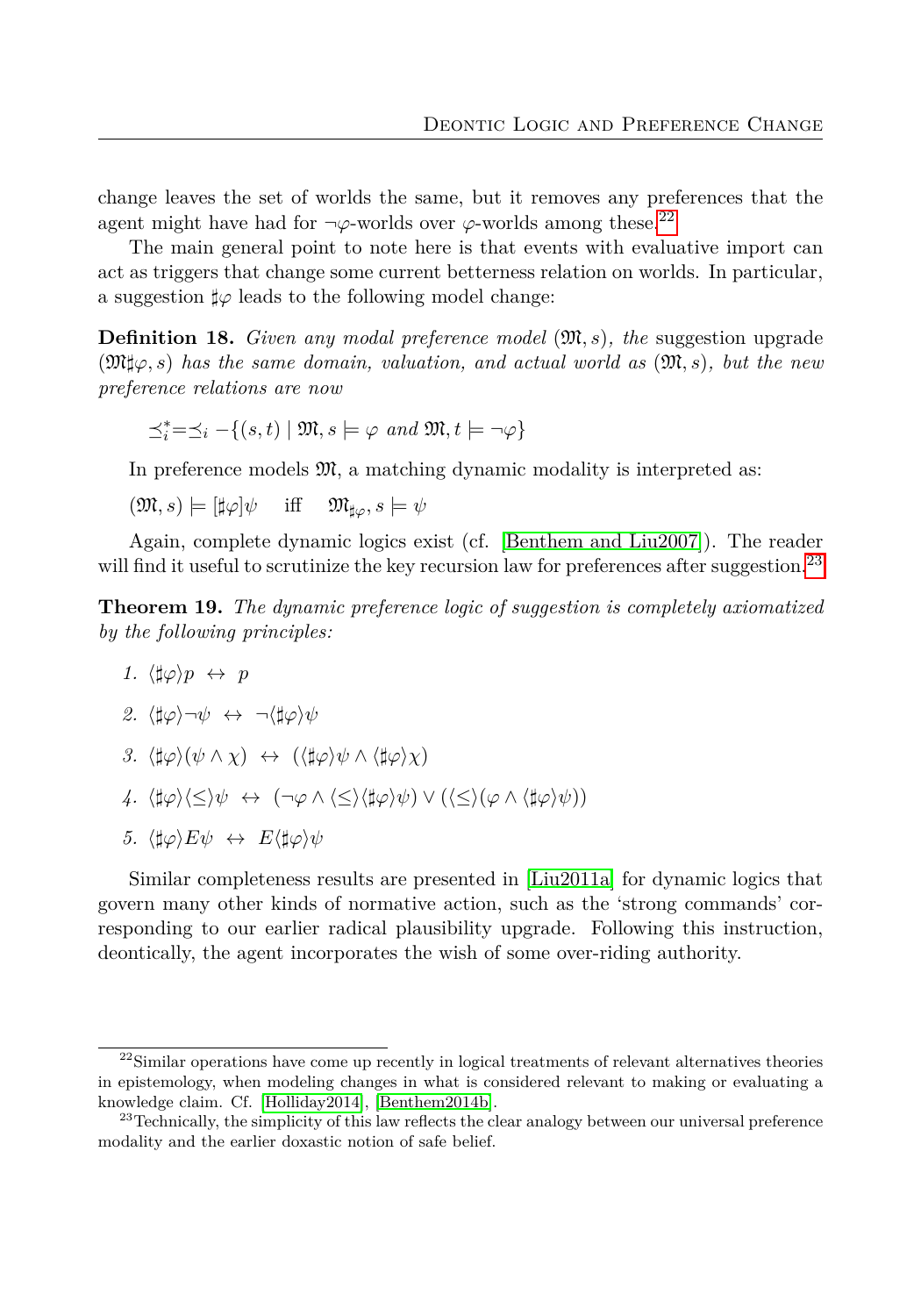### **5.2 Deriving changes in defined preferences**

This is an analysis of betterness change and modal statements about it local to specific worlds. But it also applies to the earlier lifted *generic preferences*. As an illustration, consider the ∀∃-lift defined earlier:

**Fact 20.** *The following equivalence holds for generic* ∀∃ *preference:*

 $\langle \sharp A \rangle P^{\forall \exists}(\varphi, \psi)$  *iff*  $P^{\forall \exists}(\langle \sharp A \rangle \varphi, \langle \sharp A \rangle \psi) \wedge P^{\forall \exists}((\langle \sharp A \rangle \varphi \wedge A), (\langle \sharp A \rangle \psi \wedge A)).$ 

We omit the simple calculation for this outcome. Similar results may be obtained for other set liftings such as Von Wright's ∀∀-version.

Finally, the recursive style of dynamic analysis presented here also applies to various forms of ceteris paribus preference.

#### <span id="page-17-0"></span>**5.3 General formats for betterness change**

Behind our specific examples of betterness change, there lies a much more general theory that works for a wide class of triggering events that change betterness or evaluation order. One widely applicable way of achieving greater generality uses programs from *propositional dynamic logic P DL*.

For instance, suggesting that  $\varphi$  is defined by the program:

$$
\sharp \varphi(R) := (\mathop{?}\nolimits \varphi; R; \mathop{?}\nolimits \varphi) \cup (\mathop{?}\nolimits \neg \varphi; R; \mathop{?}\nolimits \neg \varphi) \cup (\mathop{?}\nolimits \neg \varphi; R; \mathop{?}\nolimits \varphi).
$$

where R is the given input relation, while the operations  $\gamma\varphi$  test whether the relevant proposition  $\varphi$ , or related ones, hold. In particular, the disjunct  $(\varphi, R; \varphi)$  means that we keep all old betterness links that run from  $\varphi$ -worlds to  $\varphi$ -worlds. This definition is equivalent in *P DL* to the more compact program expression

 $\sharp \varphi(R) := (?\neg \varphi; R) \cup (R; ?\varphi).$ 

Again we keep all old *R*-links, except for those that ran from  $\varphi$ -worlds to  $\neg \varphi$ -worlds.

Likewise, our plausibility changers for belief revision can be defined in this format. For instance, the earlier 'radical upgrade' is defined by

$$
\Uparrow \varphi(R) := (\mathop{?}\nolimits \varphi; R; \mathop{?}\nolimits \varphi) \cup (\mathop{?}\nolimits \neg \varphi; R; \mathop{?}\nolimits \neg \varphi) \cup (\mathop{?}\nolimits \neg \varphi; \top; \mathop{?}\nolimits \varphi)
$$

Here the constant symbol  $\top$  denotes the universal relation that holds between any two worlds. This reflects the original meaning of this transformation: all *ϕ*worlds become better than all ¬*ϕ*-worlds, whether or not they were better before, and within these two zones, the old ordering remains.  $24$ 

 $24$ Conservative upgrades can be dealt with in a similar way. As commands, these leave the agent more of her original preferences: so, differences with radical commands will show up in judgments of 'conditional betterness', as discussed in the literature on conditional obligation: see [\[Hansson1969\]](#page-41-3).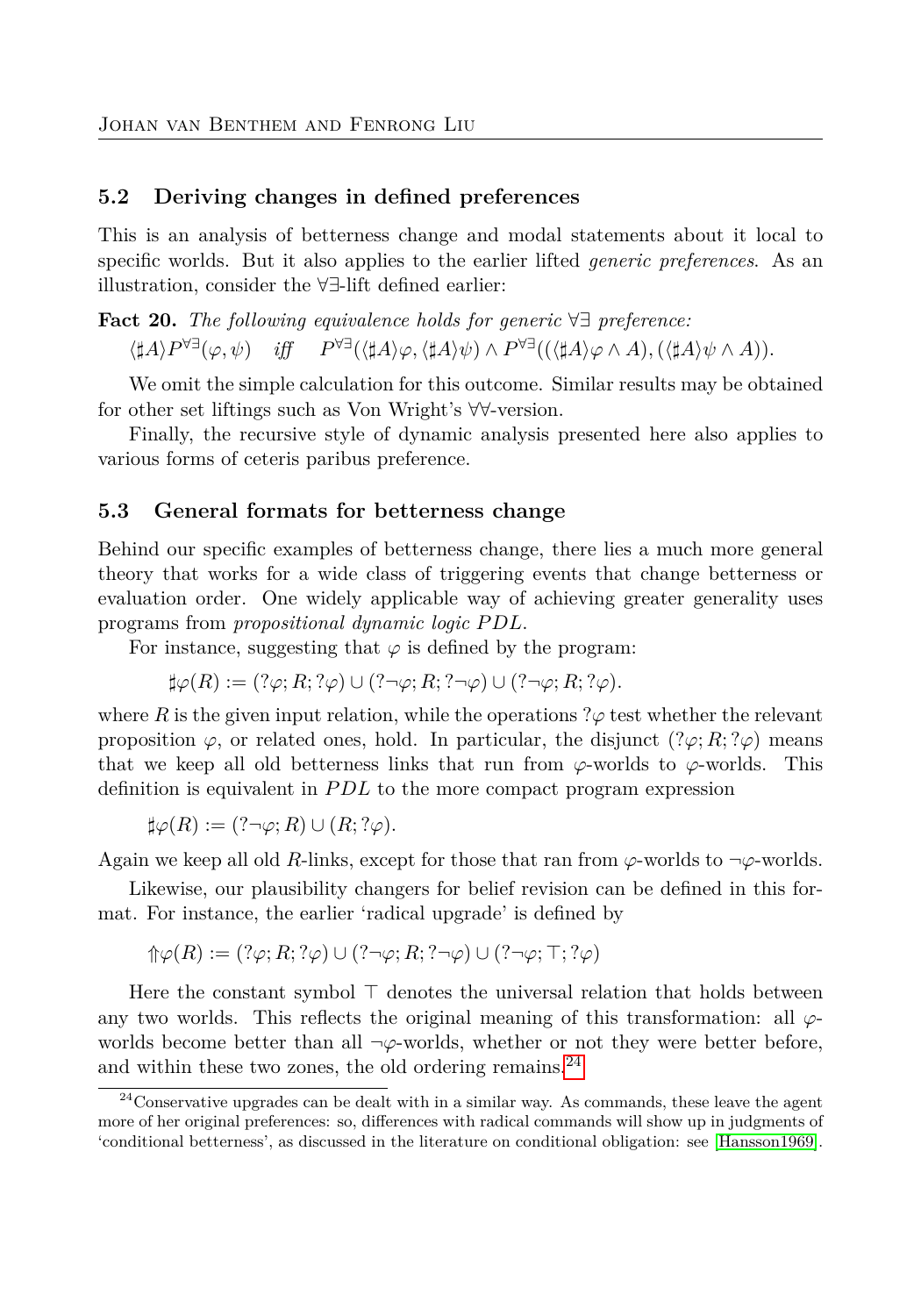Given any *PDL* program definition of the above sort, one can automatically write recursion laws for the complete dynamic logic of its induced model change, cf. [\[Benthem and Liu2007\]](#page-38-2) for the precise algorithm. As an illustration, here is the straightforward computation for suggestions:

$$
\langle \sharp \varphi \rangle \langle R \rangle \psi \leftrightarrow \langle (?\neg \varphi; R) \cup (R; ?\varphi) \rangle \langle \sharp \varphi \rangle \psi
$$
  

$$
\leftrightarrow \langle ?\neg \varphi; R \rangle \langle \sharp \varphi \rangle \psi \vee \langle R; ?\varphi \rangle \langle \sharp \varphi \rangle \psi
$$
  

$$
\leftrightarrow (\neg \varphi \wedge \langle R \rangle \langle \sharp \varphi \rangle \psi) \vee \langle R \rangle (\varphi \wedge \langle \sharp \varphi \rangle \psi).
$$

For alternative general formats of ordering change supporting our sort of dynamic logics, we refer to the 'priority update' with event models in [\[Baltag and Smets2008\]](#page-38-3), the order merge perspective of [\[Benthem2006\]](#page-39-11), as well as the still more general 'dynamic dynamic logic' of [\[Girard](#page-40-8) *et al.*2012].

In our view, the practical and theoretical theoretical variety of ordering changes for plausibility and preference is not a nuisance, but a feature. It matches the wealth of evaluative actions that we encounter in daily life.

### **6 Reason-based preferences**

Primitive betterness relations among worlds or objects reflect what are called 'intrinsic preferences'. But very often, our preferences have underlying structure, and we compare according to criteria: our preferences are then reason-based, or 'extrinsic'. In this section we develop the latter view, that has motivations in linguistic Optimality Theory, cf. [\[Prince and Smolensky2004\]](#page-44-5), and belief revision based on entrenchment, cf. [\[Rott2003\]](#page-44-6). This view also occurs in reason-based deontic logic, cf. [\[Fraassen1973\]](#page-40-5), [\[Goble2000\]](#page-41-8) and [\[Jackson1985\]](#page-42-5), as we shall see in Section [9.](#page-27-0)

A simplest illustration of our approach, that suffices for many natural scenarios, starts with linear orders of relevant properties that serve as criteria for determining our evaluation of objects or worlds.

### <span id="page-18-0"></span>**6.1 Priority based preference**

The following proposal has many ancestors, among which we mention the treatment in [\[Friedman and Halpern1995\]](#page-40-9),[\[Rott2003\]](#page-44-6). We follow [\[de Jongh and Liu2009\]](#page-40-7), that starts from a given primitive ordering among propositions ('priorities' among properties of objects or worlds), and then derives a preference among objects themselves.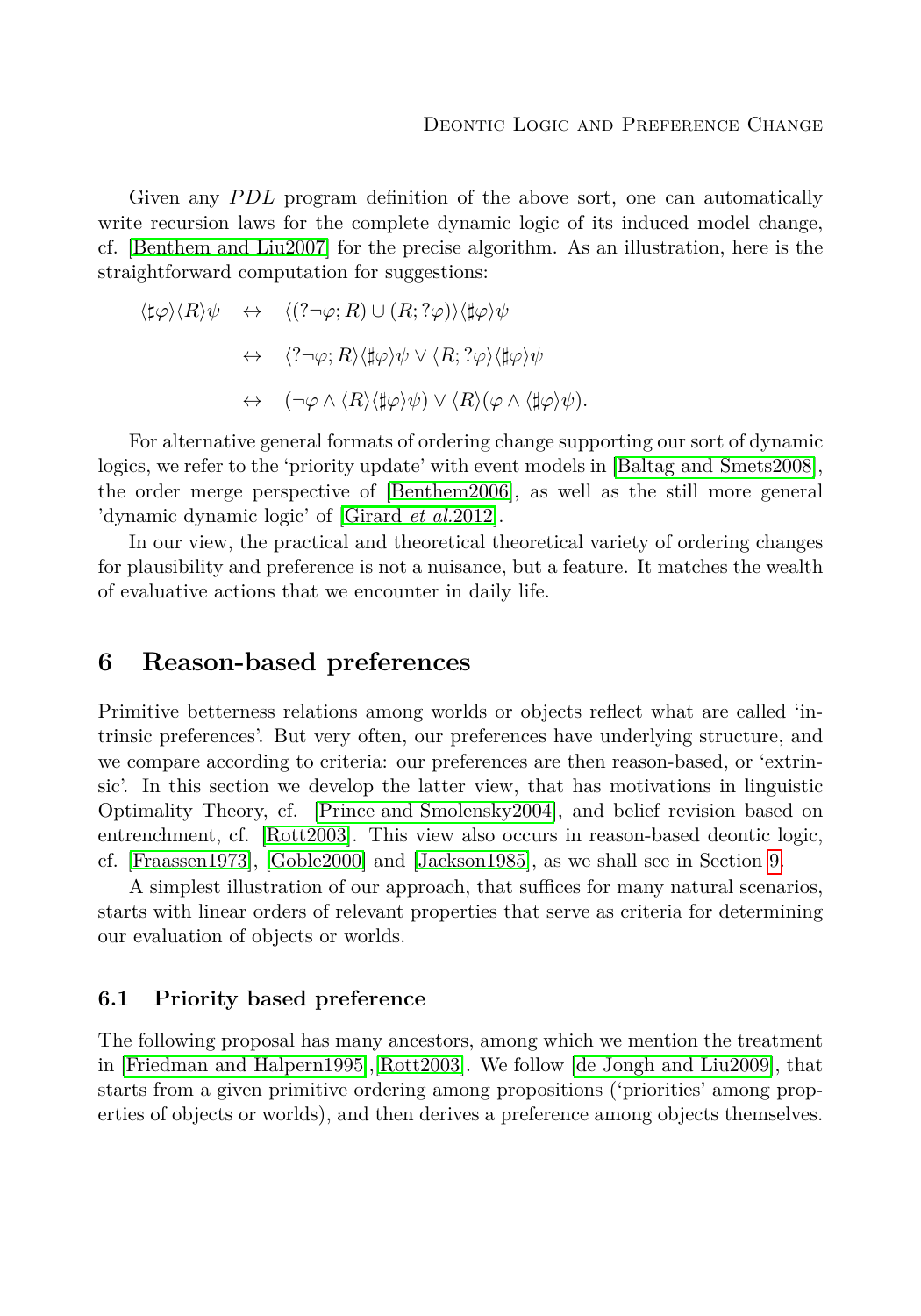**Definition 21.** *A* priority sequence *is a finite linear sequence of formulas written as follows:*  $C_1 \gg C_2 \cdots \gg C_n \quad (n \in \mathbb{N})$ , where the  $C_m$  come from a language *describing objects, with one free variable x in each*  $C_m$ .

**Definition 22.** *Given a priority sequence and objects x and y, Pref*(*x, y*) *is defined lexicographically: at the first property*  $C_i$  *in the given sequence where*  $x, y$  *have* a *different truth value,*  $C_i(x)$  *holds, but*  $C_i(y)$  *fails.* 

The logic of this framework is analyzed in [\[de Jongh and Liu2009\]](#page-40-7), while applications to deontic logic are developed in [\[Benthem](#page-39-12) *et al.*2010]. Still, this is only one of many ways of deriving a preference from a priority sequence. A good overview of existing approaches is found in [\[Coste-Marquis](#page-39-13) *et al.*2004].

### **6.2 Pre-orders**

In general, comparison order need not be connected, and then the preceding needs a significant generalization. This was done, in a setting of social choice and belief merge, in the seminal paper [\[Andréka](#page-37-2) *et al.*2002], which we adapt slightly here to the notion of 'priority graphs', based on the treatment in [\[Girard2008\]](#page-41-1), [\[Liu2011b\]](#page-43-5).

The following definitions contain a free parameter for a *language L* that can be interpreted in the earlier modal betterness models M. For simplicity only, we will take this to be a simple propositional language of properties.

**Definition 23.** *A* priority graph  $\mathscr{G} = \langle P, \langle \rangle$  *is a strictly partially ordered set of propositions in the relevant language of properties L.*

Here is how one derives a betterness order from a priority graph:

**Definition 24.** Let  $\mathscr{G} = \langle P, \lt \rangle$  be a priority graph, and  $\mathfrak{M}$  a model in which the lan*guage L defines properties of objects. The* induced betternness relation  $\preceq_{\mathscr{G}}$  *between objects or worlds is defined as follows:*

$$
y \preceq_{\mathscr{G}} x := \forall P \in \mathscr{G}((Py \to Px) \lor \exists P' < P(P'x \land \neg P'y)).
$$

Here, in principle,  $y \preceq_{\mathscr{G}} x$  requires that x has every property in the graph that *y* has. But there is a possibility of 'compensation': if *y* has *P* while *x* does not, this is admissible, provided there is some property  $P'$  with higher priority in the graph where *x* does better: *x* has  $P'$  while *y* lacks it. Clearly, this stipulation subsumes the earlier priority sequences: linear priority graphs lead to lexicographic order.

One can think of priority graphs of propositions in many ways that are relevant to this paper. In the informational realm, they are hierarchically ordered information sources, structuring the evidence for agents' beliefs. In the normative realm, they can stand for complex hierarchies of laws, or of norm givers with relative authority.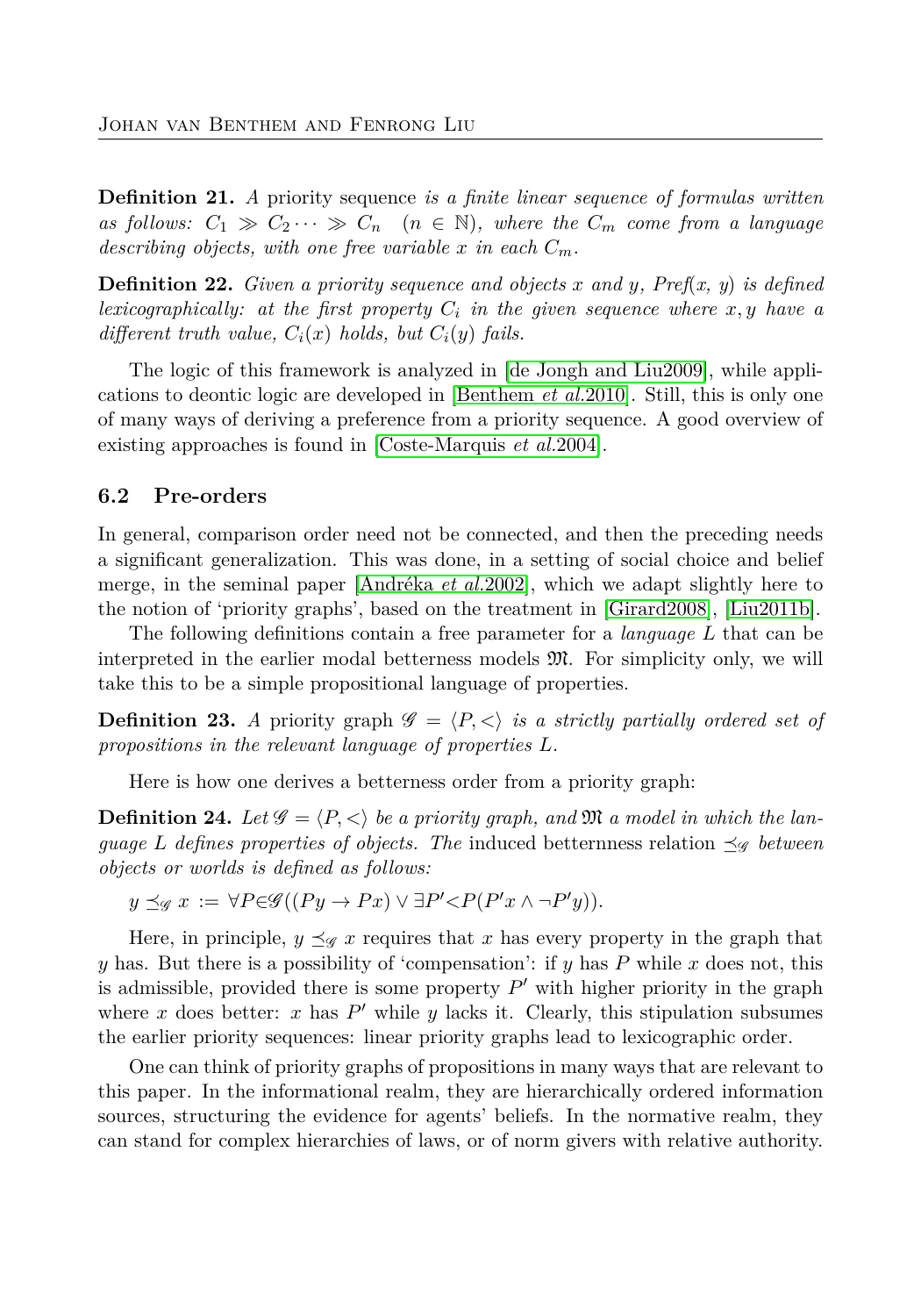### **6.3 Static logic and representation theorem**

In what follows, we immediately state a crucial technical property of this framework, cf. [\[Friedman and Halpern1995\]](#page-40-9), [\[Liu2011b\]](#page-43-5).

<span id="page-20-0"></span>**Theorem 25.** Let  $\mathfrak{M} = (W, \preceq, V)$  be any modal preference model, without con*straints on its relation. The following two statements are equivalent:*

- (*a*) The relation  $y \preceq x$  is a reflexive and transitive order,
- (*b*) There is a priority graph  $\mathscr{G} = (P, \langle)$  such that, *for all worlds*  $x, y \in W$ *,*  $y \preceq x$  *iff*  $y \preceq g$  *x.*

This representation theorem says that the general logic of derived extrinsic betterness orderings is still just that of pre-orders. But it also tells us that any intrinsic pre-order can be rationalized as an extrinsic reason-based one by adding structure without disturbing the base model as it is.

### **6.4 Priority dynamics and graph algebra**

Now, we have a new locus for more fine-grained preference change: the family of underlying reasons, which brings its own logical structure. For linear priority sequences, relevant changes involve the obvious operations [ <sup>+</sup>*C*] of adding a new proposition *C* to the right,  $|C^+|$  of adding  $C$  to the left, and various functions  $[-]$  dropping first, last or intermediate elements of a priority sequence. [\[de Jongh and Liu2009\]](#page-40-7) give complete dynamic logics for these. Here is one typical valid principe:

 $[{}^+C]Pref(x,y) \leftrightarrow Pref(x,y) \vee (Eq(x,y) \wedge C(x) \wedge \neg C(y))$ 

This set of natural operations for changing preferences becomes even richer in the realm of priority graphs, due to their possibly non-linear structure. However, in this setting an elegant mathematical alternative arises, in terms of merely two fundamental operations that combine arbitrary graphs:

- $\mathscr{G}_1; \mathscr{G}_2$  adding a graph to another in top position
- $\mathscr{G}_1 \| \mathscr{G}_2$  adding two graphs in parallel.

One can think of this as the obvious alternatives of 'sequential' versus 'parallel' composition. Here the very special case where one of the graphs consists of just one proposition models simple update actions.

This graph calculus has been axiomatized completely in [\[Andréka](#page-37-2) *et al.*2002] by algebraic means, while [\[Girard2008\]](#page-41-1) presents a further modal-style axiomatization.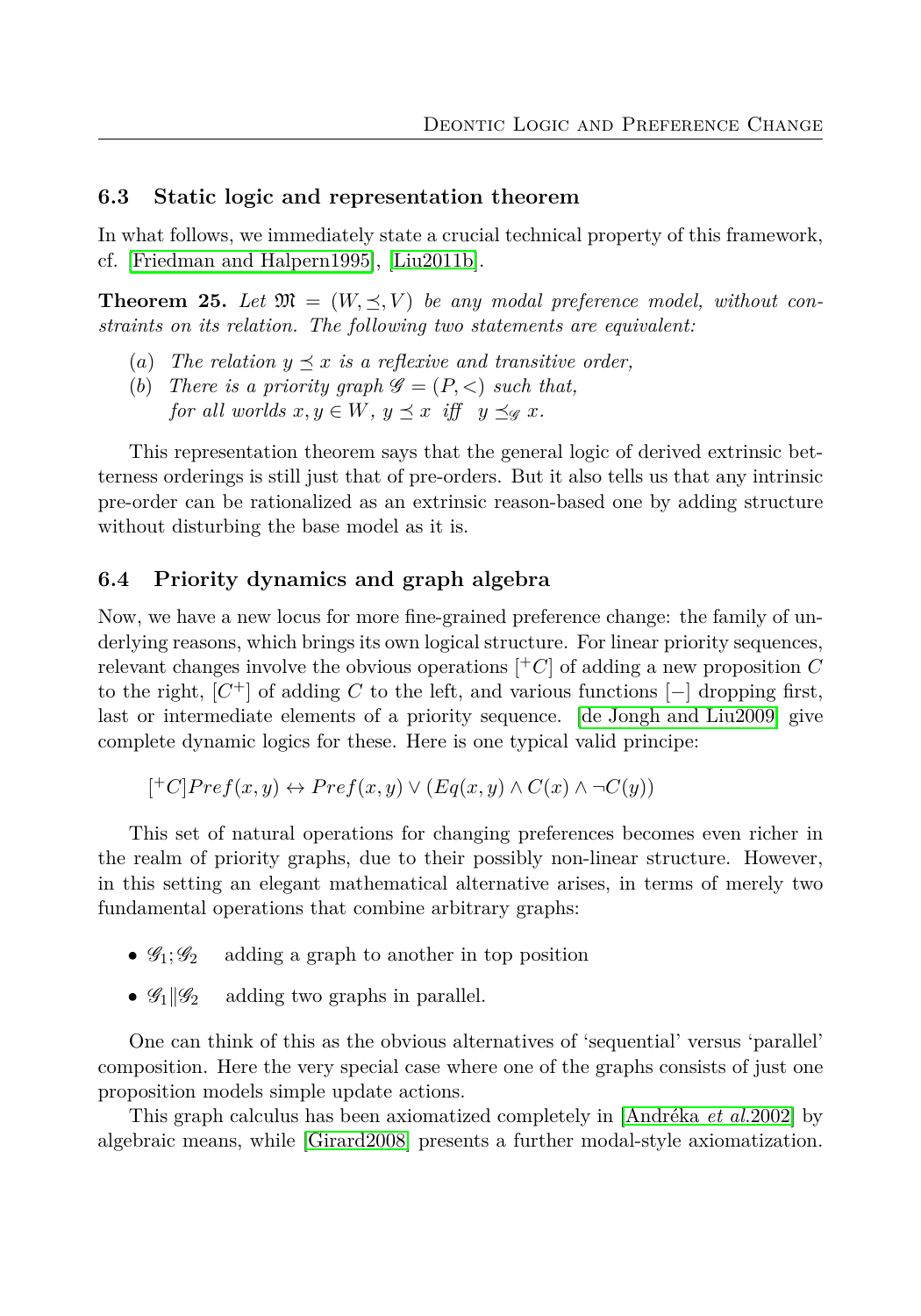We display its major modal principles here, since they express the essential recursion underlying priority graph dynamics. Here is one case where, as mentioned earlier, a slight language extension is helpful: in what follows, the proposition letter *n* is a 'nominal' from hybrid logic denoting one single world.

$$
\langle \mathcal{G}_1 | \mathcal{G}_2 \rangle^{\leq} n \leftrightarrow \langle \mathcal{G}_1 \rangle^{\leq} n \wedge \langle \mathcal{G}_2 \rangle^{\leq} n.
$$
  

$$
\langle \mathcal{G}_1 | \mathcal{G}_2 \rangle^{\leq} n \leftrightarrow (\langle \mathcal{G}_1 \rangle^{\leq} n \wedge \langle \mathcal{G}_2 \rangle^{\leq} n) \vee (\langle \mathcal{G}_1 \rangle^{\leq} n \wedge \langle \mathcal{G}_2 \rangle^{\leq} n).
$$
  

$$
\langle \mathcal{G}_1; \mathcal{G}_2 \rangle^{\leq} n \leftrightarrow (\langle \mathcal{G}_1 \rangle^{\leq} n \wedge \langle \mathcal{G}_2 \rangle^{\leq} n) \vee \langle \mathcal{G}_1 \rangle^{\leq} n.
$$
  

$$
\langle \mathcal{G}_1; \mathcal{G}_2 \rangle^{\leq} n \leftrightarrow (\langle \mathcal{G}_1 \rangle^{\leq} n \wedge \langle \mathcal{G}_2 \rangle^{\leq} n) \vee \langle \mathcal{G}_1 \rangle^{\leq} n.
$$

These axioms reduce complex priority relations to simple ones, after which the whole language reduces to the modal logic of weak and strict atomic betterness orders. In particular, this modal graph logic is decidable.

Thus, we have shown how putting reasons underneath agents' preferences (or, for that matter, their beliefs) admits of precise logical treatment, while still supporting the systematic dynamics that we are after.

### <span id="page-21-0"></span>**7 A two-level view of preference**

Now we have two ways of looking at preference: one through intrinsic betterness order on modal models, the other through priority structure inducing extrinsic betterness orders. One might see this as calling for a reduction from one level to another, but instead, *combining* the two perspectives seems the more attractive option, as providing a richer modeling tool for preference-driven agency.

#### **7.1 Harmony of world order and reasons**

In many cases, the two modeling levels are in close harmony, allowing for easy switches from one to the other (cf. [\[Liu2008\]](#page-43-3)):

**Definition 26.** Let  $\alpha$ :  $(\mathscr{G}, A) \rightarrow \mathscr{G}'$ , with  $\mathscr{G}, \mathscr{G}'$  priority graphs, and A a new *proposition.* Let  $\sigma$  be a map from  $(\leq, A)$  to  $\leq'$ , where  $\leq$  and  $\leq'$  are betterness *relations over worlds. We say that*  $\alpha$  induces  $\sigma$ *, if always:* 

$$
\sigma(\preceq_{\mathscr{G}}, A) = \preceq_{\alpha(\mathscr{G}, A)}
$$

<span id="page-21-1"></span>Here are two results that elaborate the resulting harmony between two levels for our earlier major betterness transformers: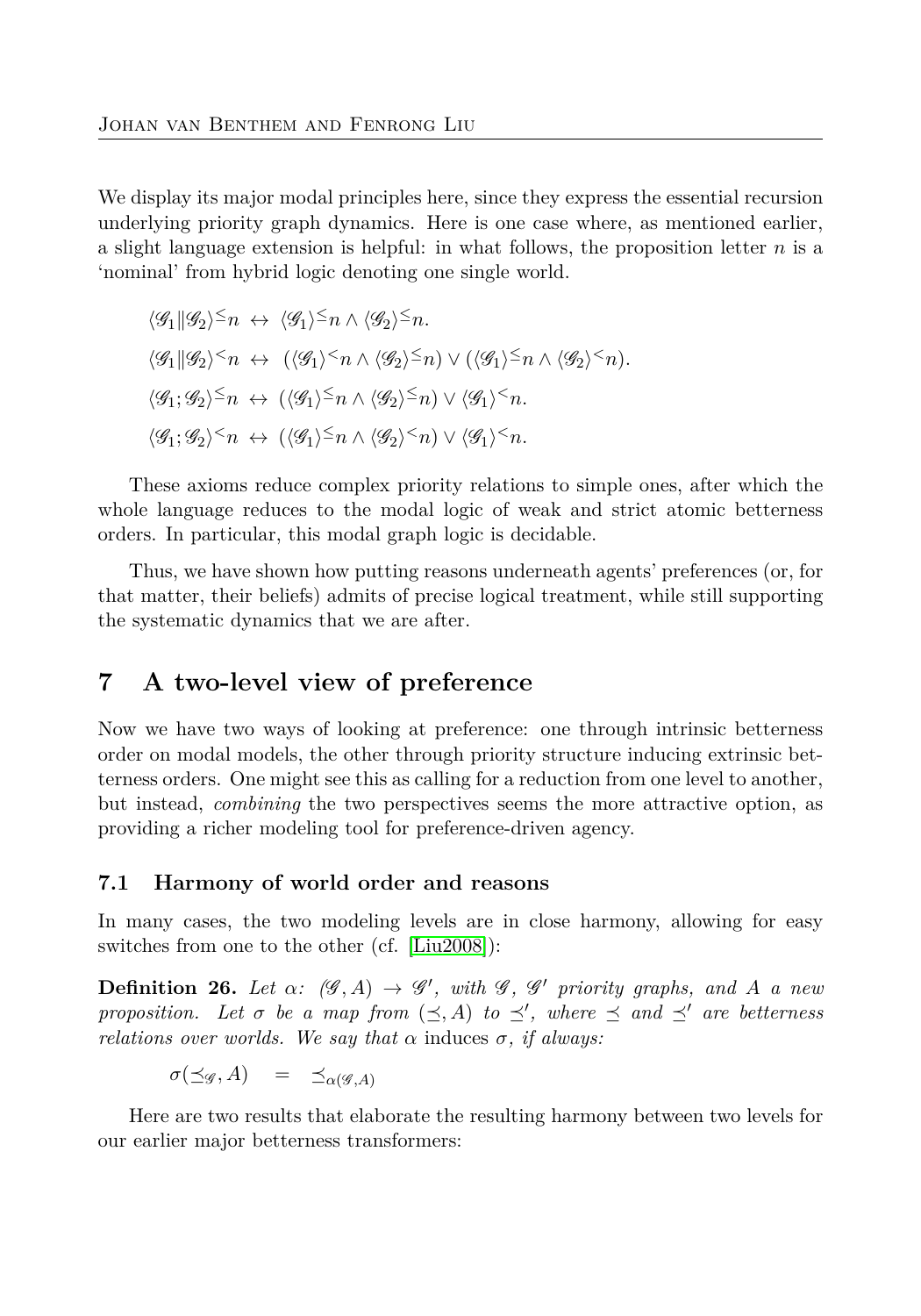**Fact 27.** *Taking a suggestion A is the map induced by the priority graph update*  $\mathscr{G}||A$ *. More precisely, the following diagram commutes:* 

$$
\langle \mathcal{G}, \langle \rangle \xrightarrow{\|A\|} \langle (\mathcal{G} \| A), \langle \rangle
$$

$$
\downarrow \qquad \qquad \downarrow
$$

$$
\langle W, \preceq \rangle \xrightarrow{\sharp A} \langle W, \sharp A(\preceq) \rangle
$$

For a second telling illustration of such harmony in terms of our earlier themes, consider a priority graph  $(\mathscr{G}, \langle)$  with a new proposition A added on top. The logical dynamics at the two levels is now correlated as follows:

**Fact 28.** Placing a new proposition A on top of a priority graph  $(\mathscr{G}, <)$  induces the *radical upgrade operation* ⇑*A on possible worlds ordering models. More precisely, the following diagram commutes:*

$$
\langle \mathcal{G}, \langle \rangle \xrightarrow{A; \mathcal{G}} \langle (A; \mathcal{G}), \langle \rangle
$$
  
 
$$
\downarrow \qquad \qquad \downarrow
$$
  
 
$$
\langle W, \preceq \rangle \xrightarrow{\uparrow A} \langle W, \Uparrow A(\preceq) \rangle
$$

Thus the two kinds of preference dynamics dovetail well: [\[Liu2011a\]](#page-43-4) has details.

#### <span id="page-22-0"></span>**7.2 Correlated dynamics**

There are several advantages to working at both levels without reductions. For a start, not all natural operations on graphs have matching betterness transformers at all. An example from [\[Liu2011b\]](#page-43-5) is *deletion* of the topmost elements from a given priority graph. This syntactic operation of removing criteria is not invariant for replacing graph arguments by other graphs inducing the same betterness order, and hence it is a genuine extension of preference change.

But also conversely, there is no general match. Not all *P DL*-definable betterness changers from Section [5.3](#page-17-0) are graph-definable. In particular, not all *P DL* transformers preserve the basic order properties of reflexivity and transitivity guaranteed by priority graphs. For a concrete illustration, consider the program

?*A*; *R*: 'keep the old relation only from where *A* is true'.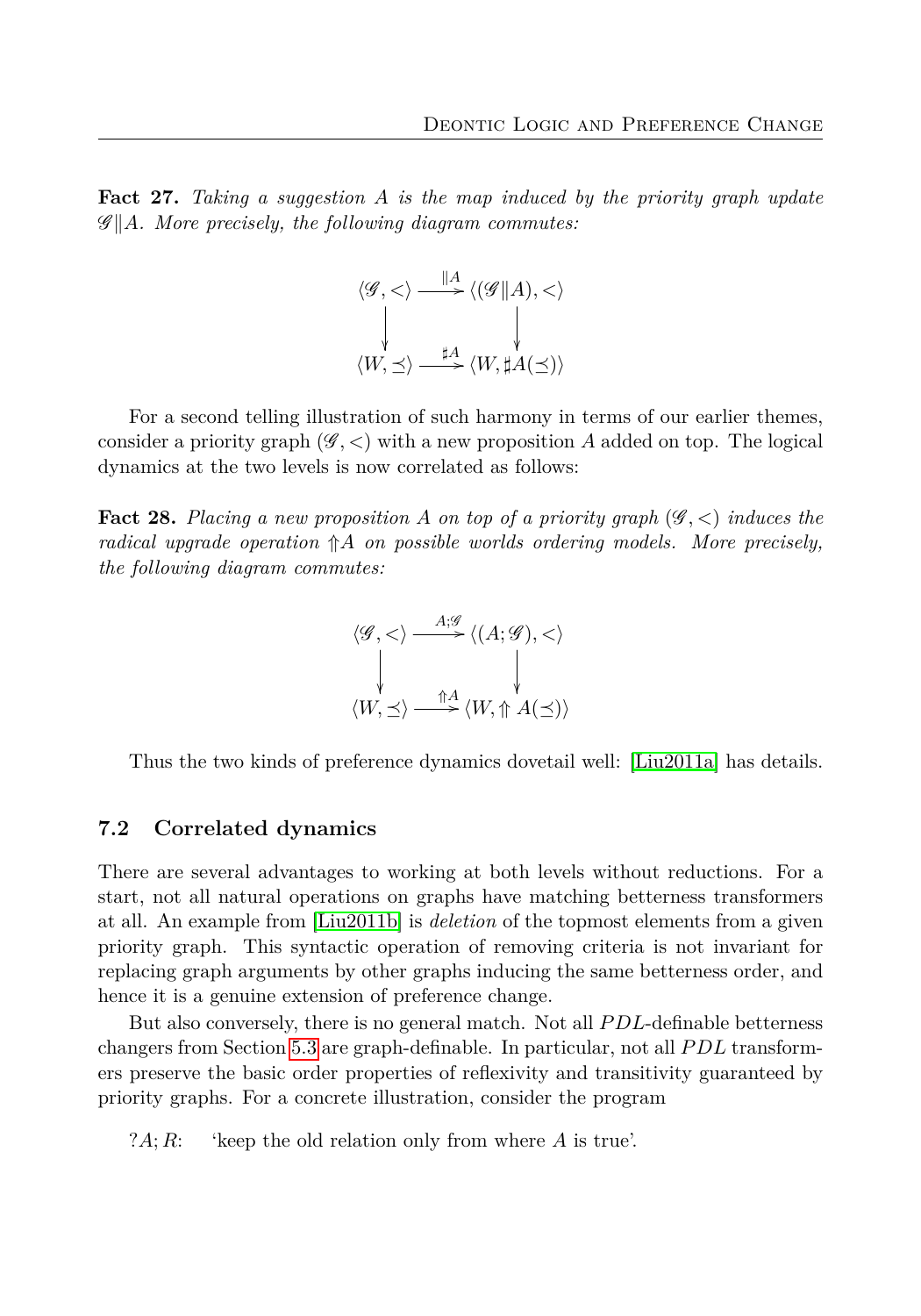This change does not preserve reflexivity of an order relation *R*, because the  $\neg A$ -worlds now have no outgoing relation arrows any more. <sup>[25](#page-0-0)</sup>

All this argues for a more general policy of modeling both intrinsic and extrinsic preference for agents, with reasons for the latter encoded in priority graphs that are an explicit part of the modeling.

Still, one might think that intrinsic betterness relations merely reflect an agent's raw feelings or prejudices. But the intrinsic-extrinsic contrast is relative, not absolute. If I obey the command of a higher moral authority, I may acquire an extrinsic preference, whose reason is obeying a superior. But for that higher agent, the same preference may be intrinsic: "The king's whim is my law". This observation suggests a further theme: transitioning from one perspective to the other.

### **7.3 Additional dynamics: language change**

Technically, intrinsic betterness can become extrinsic through a dynamics that has been largely outside the scope of dynamic-epistemic logic so far, that of *language change*. One mechanism here is the proof of the earlier representation result stated in Theorem [25.](#page-20-0) It partitions the given betterness pre-order into clusters, and if these are viewed as new relevant reasons or criteria, the resulting strict order of clusters is a priority graph inducing the given order. This may look like mere formal rationalization, but in practice, one often observes agents' preferences between objects, and then postulates reasons for them. A relevant source is the notion of 'revealed preference' from the economics literature: cf. [\[Houser and Kurzban2002\]](#page-42-8).

Thus, our richer view of preference also suggests a new kind of dynamics beyond what w shave considered so far. In general, reasons for given preferences may have to come from some other, richer language than the one that we started with: we are witnessing a dynamic act of *language creation*. [26](#page-0-0)

### <span id="page-23-0"></span>**8 Combining evaluation and information**

We have now completed our exposition of information dynamics as well as preference dynamics, which brought its own further topics. What must have become abundantly clear is that there are strong formal similarities in the logic of order and order change in the two realms. We have not even enumerated all of these

<sup>&</sup>lt;sup>25</sup>Intuitively, the operation  $?A; R$  amounts to a refusal to make betterness comparisons at worlds that lack property *A*. Though idiosyncratic, this seems a bona fide mind change for an agent.

 $^{26}$ For a study of language change in the setting for belief revision, cf. [\[Parikh1999\]](#page-44-7).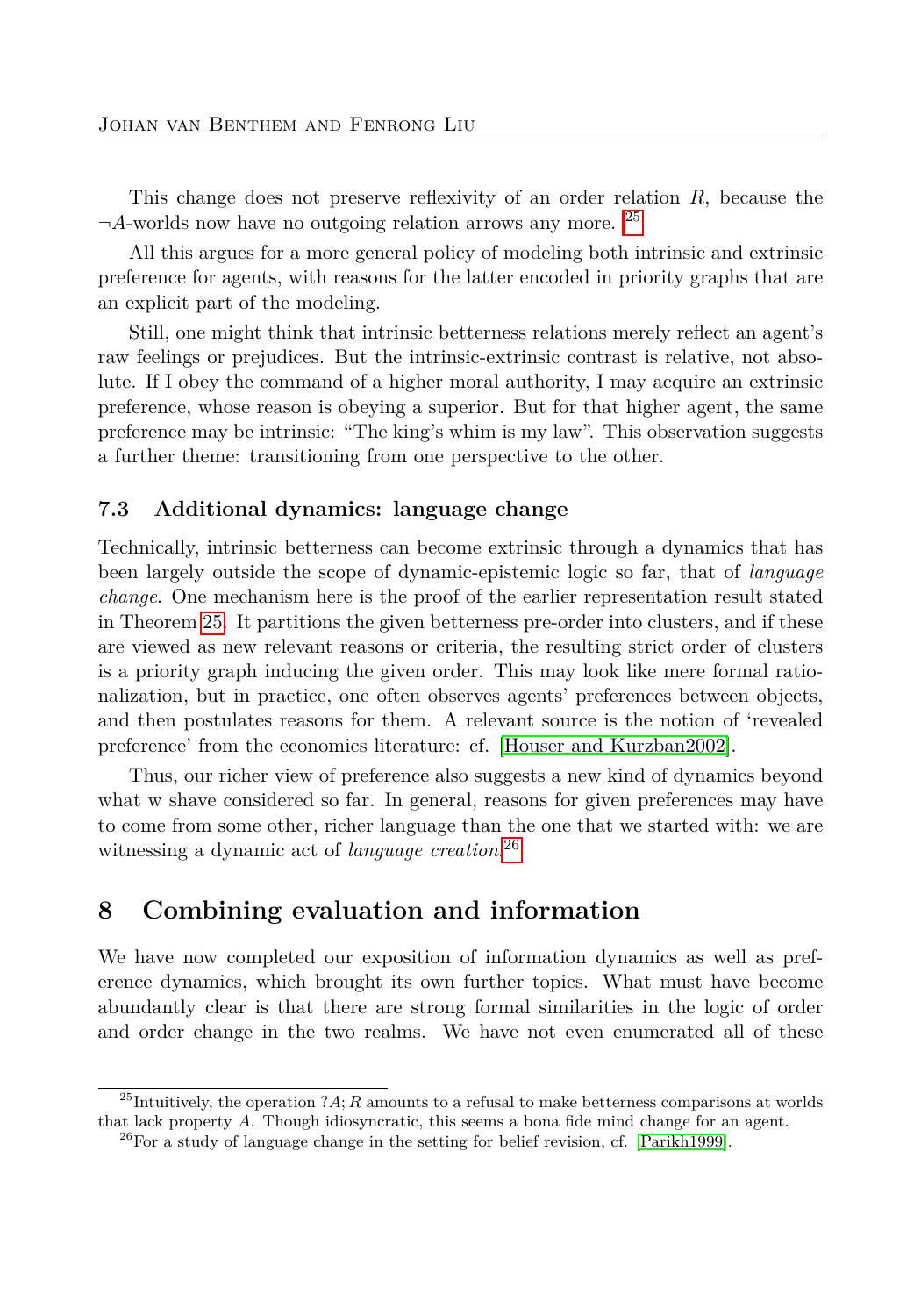similarities, but, for instance, all of our earlier ideas and results about reason-based preference also make sense when analyzing evidence-based belief.

This compatibility helps with the next natural step we must take. As we said right at the start of this paper, the major agency systems of information and evaluation do not live in isolation: they interact all the time. A rational agent can process information well in the sense of proof or observation, but is also 'reasonable' in a broader sense of being guided by goals. This *entanglement* of knowledge, belief, and preference shows in many specific settings. We will look at a few cases, and in particular, their impact on the dynamics of preference change.  $27$  Though we will mainly discuss how information dynamics influences preference and deontic notions, the opposite influence is equally real. In particular, information flow depends on *trust* and *authority*: which are clearly deontic notions.[28](#page-0-0)

#### **8.1 Generic preference with knowledge**

In Section 4.2, we defined one basic generic preference as follows:

 $Pref^{\forall \exists}(\psi, \varphi) := U(\psi \rightarrow \langle \leq \rangle \varphi).$ 

This refers to possibilities in the whole model, including even those that an agent might know to be excluded. [\[Benthem and Liu2007\]](#page-38-2) defend this scenario in terms of 'regret', but still, there is also a reasonable intuition that preference only runs among situations that are epistemically possible.

This suggests the entangled notion that, for any *ψ*-world that is *epistemically accessible* to agent *a* in the model, there is a world which is at least as good where  $\varphi$  is true. This can be written with an epistemic modality:

$$
Pref^{\forall\exists}(\varphi,\psi) ::= K_a(\psi \to \langle \leq \rangle \varphi). \quad (K_{bett})
$$

But this is not yet what we are after, since we want the 'better world' to be epistemically accessible itself. [\[Liu2009a\]](#page-43-6) shows how this cannot be defined in a simple combined language of knowledge and betterness, and that instead, a richer preference formalism is needed with a new *intersection modality* for epistemic accessibility and betterness. The latter entangled notion can be axiomatized, and it also supports a dynamic logic of preference change as before.<sup>[29](#page-0-0)</sup>

<sup>27</sup>For a more general discussion, we refer to [\[Parikh](#page-44-8) *et al.*2011].

 $28$ Following Wittgenstein, Brandom ([\[Brandom1994\]](#page-39-14)) has even argued that language use can only be fully understood in terms of commitments that carry rights and obligations.

<sup>29</sup>An alternative approach would be to impose *additional modal axioms* that require betterness alternatives to be epistemic alternatives via frame correspondence. However, this puts constraints on our dynamic operations on models that we have not investigated. We leave this alternative line as a topic for further investigation.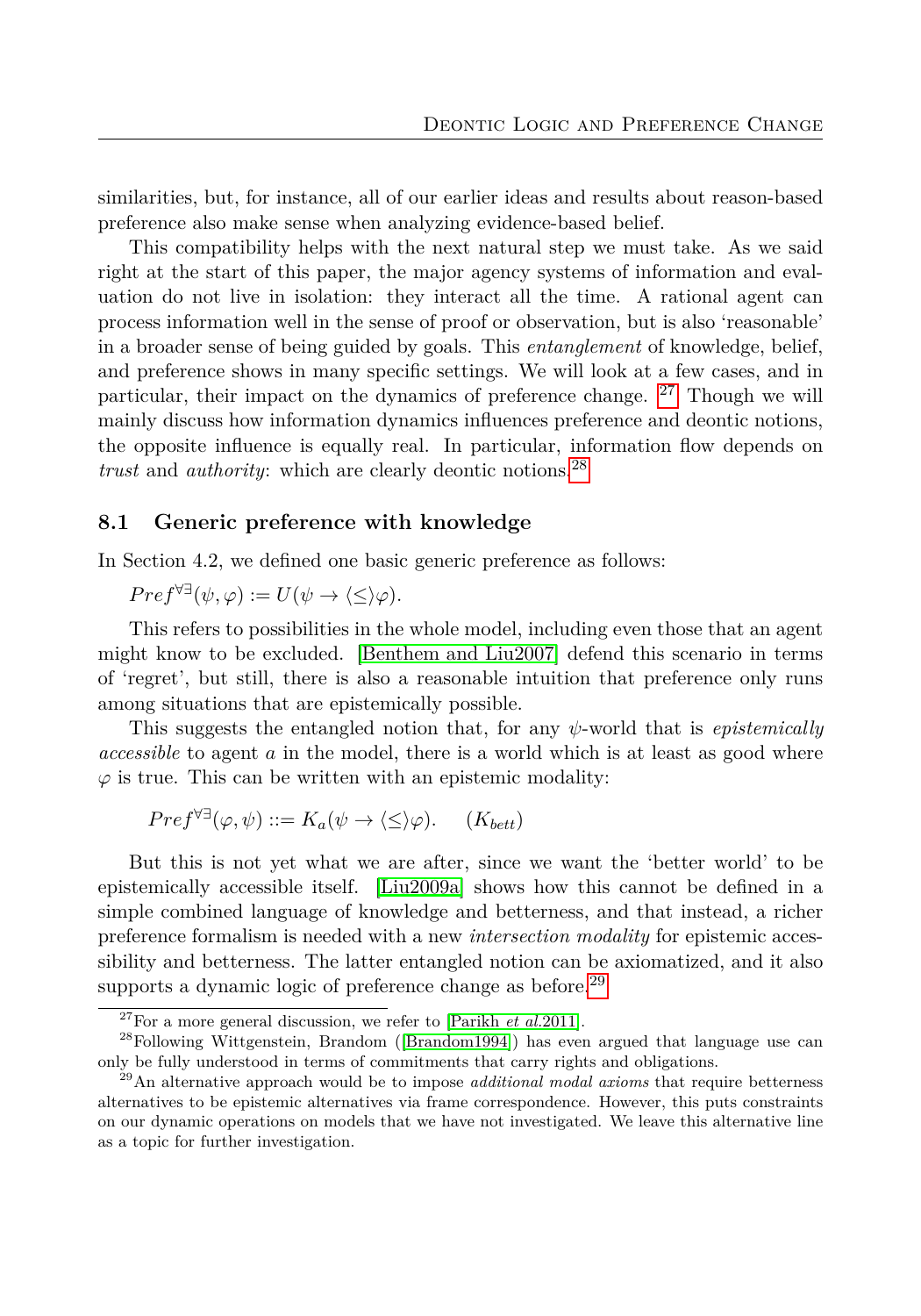#### **8.2 Generic preference with belief**

Issues of entanglement become even more appealing with generic preference and belief, where the two relational styles of modeling were very similar to begin with. Again, we might start with a mere combination formula

$$
Pref^{\forall \exists}(\varphi, \psi) ::= B_a(\psi \to \langle \leq \rangle \varphi). \quad (B_{bett})
$$

This says that, among the most plausible worlds for the agent, for any *ψ*-world, there exists a world which is at least as good where  $\varphi$  is true.<sup>[30](#page-0-0)</sup>

Again, this seems not quite right in many cases, since we often want the better worlds relevant to preference to stay inside the most plausible part of the model, being 'informational realists' in our desires. To express this, we again need a stronger merge of the two relations by intersection. The key clause for a corresponding new modality then reads like a 'wishful safe belief':

 $\mathfrak{M}, s \models H\varphi \text{ iff for all } t \text{ with both } s \leq t \text{ and } s \leq t, \mathfrak{M}, t \models \varphi.$ 

As before, the static and dynamic logic of this entangled notion yield to the general dynamic-epistemic methodology explained in earlier sections.

#### **8.3 Other entanglements of preference and normality**

Entangled versions of plausibility and betterness abound in the literature. For in-stance, [\[Boutilier1994\]](#page-39-7) has models  $\mathfrak{M} = (W, \leq_P, \leq_N, V)$  with W a set of possible worlds, *V* a valuation function and  $\leq_P$ ,  $\leq_N$  two transitive connected relations  $x \leq_P y$ ('*y* is as good as *x*) and  $x \leq_N y$  ('*y* is as normal as *x*). He then defines an operator of *conditional ideal goal* (IG):

 $\mathfrak{M} \models IG^{\psi} \varphi$  iff  $Max(\leq_P, Max(\leq_N, Mod(\psi))) \subseteq Mod(\varphi)$ 

This says that the best of the most normal  $\psi$  worlds satisfy  $\varphi$ . Such entangled notions are still expressible in the modal systems of this chapter.

**Fact 29.**  $IG^{\psi} \varphi ::= (\psi \wedge \neg \langle B^{\leq} \rangle \psi) \wedge \neg \langle \lt \rangle (\psi \wedge \neg \langle B^{\leq} \rangle \psi) \rightarrow \varphi^{31}$  $IG^{\psi} \varphi ::= (\psi \wedge \neg \langle B^{\leq} \rangle \psi) \wedge \neg \langle \lt \rangle (\psi \wedge \neg \langle B^{\leq} \rangle \psi) \rightarrow \varphi^{31}$  $IG^{\psi} \varphi ::= (\psi \wedge \neg \langle B^{\leq} \rangle \psi) \wedge \neg \langle \lt \rangle (\psi \wedge \neg \langle B^{\leq} \rangle \psi) \rightarrow \varphi^{31}$ 

Following up on this tradition in agency studies in computer science, the paper [\[Lang](#page-43-7) *et al.*2003] defines the following entangled notion of preference:

<sup>&</sup>lt;sup>30</sup>One might also think here of using a *conditional belief*  $B^{\psi}(\leq)\varphi$ , but to us, this seems an intuitively less plausible form of entanglement.

 $31$  Here,  $B<sup>0</sup>$  is an earlier-mentioned modality of *strong belief* that we do not define.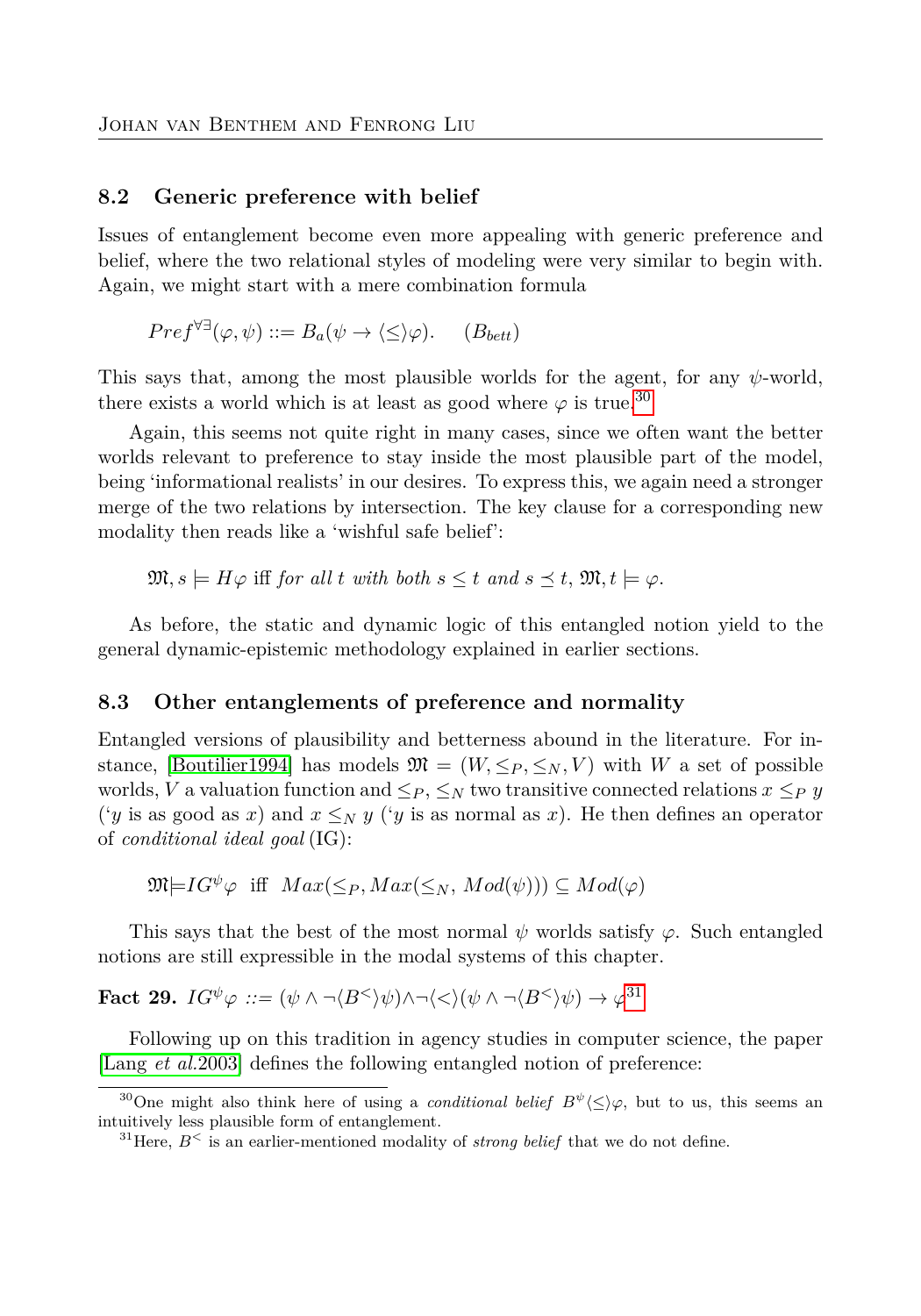**Definition 30.**  $\mathfrak{M} \models Pref^*(\varphi, \psi)$  *iff for all*  $w' \in Max(\leq_N, Mod(\psi))$  *there exists*  $w \in Max(\leq_N, Mod(\varphi))$  *such that*  $w' <sup>P</sup>$  *w*.

This reflects the earlier-mentioned 'ceteris paribus' sense of preference, where one compares only the normal worlds of the relevant kinds.<sup>[32](#page-0-0)</sup> Intriguingly, a source of similar ideas is the semantics of expressions like "want" and "desire" in natural language, cf. [\[Stalnaker1984\]](#page-45-16), [\[Heim1992\]](#page-42-9), [\[Dandelet2014\]](#page-39-15).

The preceding notions are similar to our earlier one with an intersection modality, but not quite. They only compare the two most plausible parts for each proposition.

We give no deeper analysis of all these entangled notions here, but as one small appetizer, we note that we are still within the bounds of this paper.

Fact 31. Pref<sup>\*</sup> is definable in a modal doxastic preference language.

### **8.4 Preference change and belief revision**

As we have observed already, our treatment of the statics and dynamics of belief and preference shows many similarities. It is an interesting test, then, if the earlier dynamic logic methods transfer to entangled notions of preference. Intuitively, entangled preferences can change because of two kinds of trigger: evaluative acts like suggestions or commands, and informative acts changing our beliefs. As a positive illustration, we quote one result from [\[Liu2008\]](#page-43-3):

**Theorem 32.** *The dynamic logic of the above intersective preference H is axiomatizable, with the following essential recursion axioms:*

- *1.*  $\langle \sharp A \rangle \langle H \rangle \varphi \leftrightarrow (A \wedge \langle H \rangle (A \wedge \langle \sharp A \rangle \varphi)) \vee (\neg A \wedge \langle H \rangle \langle \sharp A \rangle \varphi).$
- $2. \langle \Uparrow A \rangle \langle H \rangle \varphi \leftrightarrow (A \wedge \langle H \rangle (A \wedge \langle \Uparrow A \rangle \varphi)) \vee (\neg A \wedge \langle H \rangle (\neg A \wedge \langle \Uparrow A \rangle \varphi))$  ∨  $(\neg A \land \langle bett \rangle(A \land \langle \Uparrow A \rangle \varphi)).$
- *3.*  $\langle A! \rangle \langle H \rangle \varphi \leftrightarrow A \wedge \langle H \rangle \langle A! \rangle \varphi$ .

Having intersection modalities may not be all that is needed, though, since there may also be *entangled triggering events* that do not easily reduce to purely informa-tional or purely evaluative actions.<sup>[33](#page-0-0)</sup>

<sup>&</sup>lt;sup>32</sup>This makes sense in epistemic game theory, where 'rationality' means comparing moves by their most plausible consequences according to the player's beliefs and then choosing the best.

<sup>&</sup>lt;sup>33</sup>For an analogy, see the question scenarios involving conversational triggers for parallel information and issue change in [\[Benthem and Minica2009\]](#page-38-8).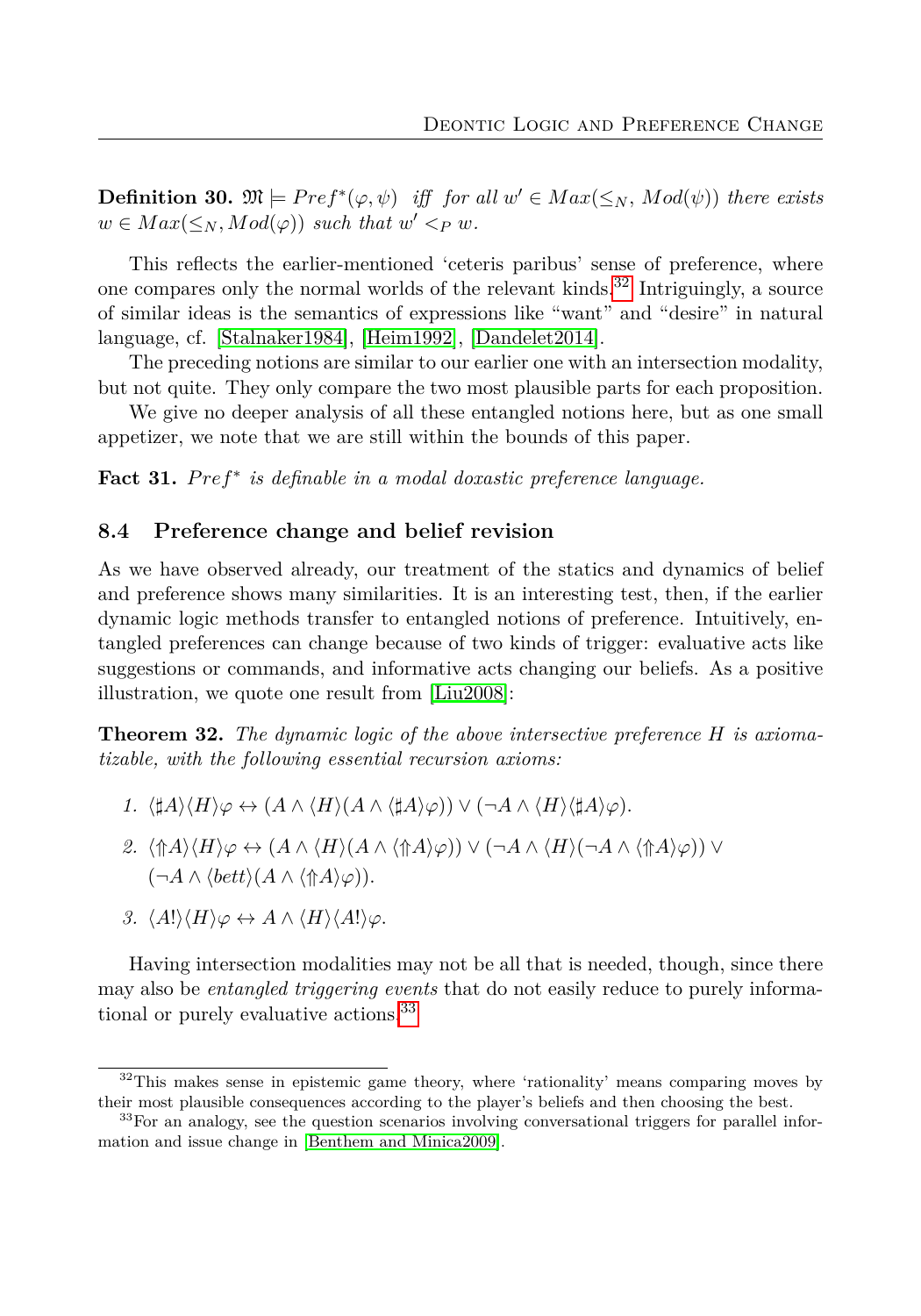*Trade-offs between preference change and information change.* Finally, as often in logic, distinctions can get blurred through redefinition. For instance, sometimes, the same scenario may be modeled either in terms of preference change, or as information change. Two concrete examples of such redescription are "Buying a House" in [\[de Jongh and Liu2009\]](#page-40-7) and "Visit by the Queen" in [\[Lang and van der Torre2008\]](#page-42-10). Important though it is, we leave the study of precise connections between different representations of dynamic entangled scenarios to another occasion.

# <span id="page-27-0"></span>**9 Deontic reasoning, changing norms and obligations**

Our analysis of information and preference can itself be viewed as a study of normative discourse and reasoning. However, in this section, we turn to explicit deontic scenarios, and take a look at some major issues concerning obligations and norms from the standpoint of dynamic systems for preference change.<sup>[34](#page-0-0)</sup>

Perhaps the most immediate concrete task at hand is charting the large variety of deontic actions in daily life that affect normative betterness orderings. These normative triggers range from commands to promises and permissions. We will not undertake such a survey here, but the examples in this paper should have convinced the reader that a dynamic action perspective on deontic issues is natural, and that much can be done with the tools presented here. Instead, we consider four general topics that have roots in the deontic literature.

### **9.1 Unary and dyadic obligation on ordering models**

Our static logics heavily relied on binary ordering relations. In fact, deontic logic was first with this approach, building on observations from ethics that the deontic notions of obligation, permission and prohibition can be naturally made sense of in terms of an *ideality ordering*  $\leq$  on possible worlds. Here is an early quote from [\[Moore1903\]](#page-43-8), found in [\[Fraassen1973\]](#page-40-5), p.6.

" [...] to assert that a certain line of conduct is [...] absolutely right or obligatory, is obviously to assert that more good or less evil will exist in the world, if it is adopted, than if anything else be done instead."

In this line, the pioneering study [\[Hansson1969\]](#page-41-3) interpreted dyadic obligations of the type 'it is obligatory that  $\varphi$  under condition  $\psi'$  on semantic models like ours, using a notion of maximality as in our study of belief:

<sup>34</sup>Our treatment largely follows the papers [\[Benthem](#page-39-12) *et al.*2010], [\[Benthem](#page-39-0) *et al.*2014].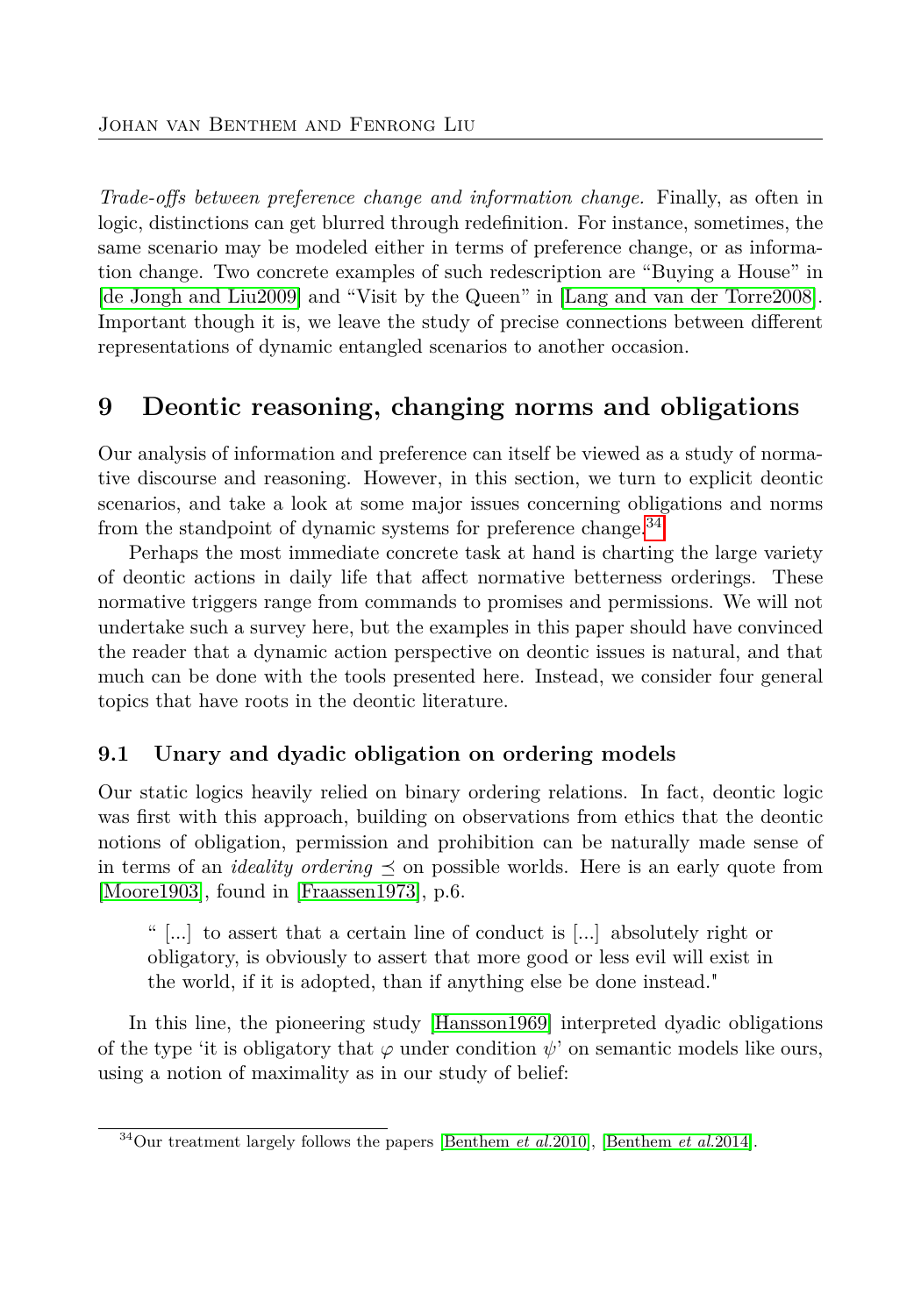$\mathfrak{M}, s \models \mathbf{O}(\varphi \mid \psi) \Longleftrightarrow Max(||\psi||_{\mathfrak{M}}) \subseteq ||\varphi||_{\mathfrak{M}}$ 

Depending on the properties of the relation  $\preceq$ , different deontic logics are ob-tained here: [\[Hansson1969\]](#page-41-3) starts with a  $\leq$  which is only reflexive, moving then to total pre-orders. This is of course the same idea that has also emerged in con-ditional logic, belief revision, and the linguistic semantics of generic expressions.<sup>[35](#page-0-0)</sup> Variations of this modeling have given rise to various preference-based semantics of deontic logic: see [\[van der Torre1997\]](#page-45-14) for an overview.

In this light, our paper has taken up an old idea in the semantics of deontic reasoning, and then added some recent themes concerning preference: criterionbased priority structure, dynamics of evaluative acts and events, and extended logical languages making these explicit. This seems a natural continuation of deontic logic, while also linking it up with developments in other fields.

#### **9.2 Reasons and dynamics in deontic paradoxes**

The dynamic emphasis in this paper on changes and their triggering events has thrown fresh light on the study of information and preference-based agency. Deontic logic proves to be no exception, if we also bring in our treatment of reason-based preference – as we shall see with a few examples.

The Gentle Murder scenario from [\[Forrester1984\]](#page-40-10), p.194, is a classic of deontic logic that illustrates the basic problem of 'contrary-to-duty' obligations (*CT D*s).

**Example 33.** *"Let us suppose a legal system which forbids all kinds of murder, but which considers murdering violently to be a worse crime than murdering gently. [. . . ] The system then captures its views about murder by means of a number of rules, including these two:*

- *1. It is obligatory under the law that Smith not murder Jones.*
- *2. It is obligatory that, if Smith murders Jones, Smith* [does so] *gently."*

The priority format of Section [6.1,](#page-18-0) even just linear sequences, can represent this scenario in a natural way. Recall that a linear priority sequence  $P_1, \ldots, P_n$  combines bipartitions  $\{\mathcal{I}(p_i), -\mathcal{I}(p_i)\}\$  of the domain of discourse *S*. Moving towards the right direction of the sequence, ever more atoms  $p_i$  are falsified. In a deontic reading,

<sup>&</sup>lt;sup>35</sup>One deontic criticism of this account has been that it made conditional obligation lack the property of antecedent strengthening: [\[Tan and van der Torre1996\]](#page-45-17). This, however, makes perfect sense in our view, as it reflects precisely the non-monotonicity inherent in the dynamics of information change, where the most ideal worlds can change.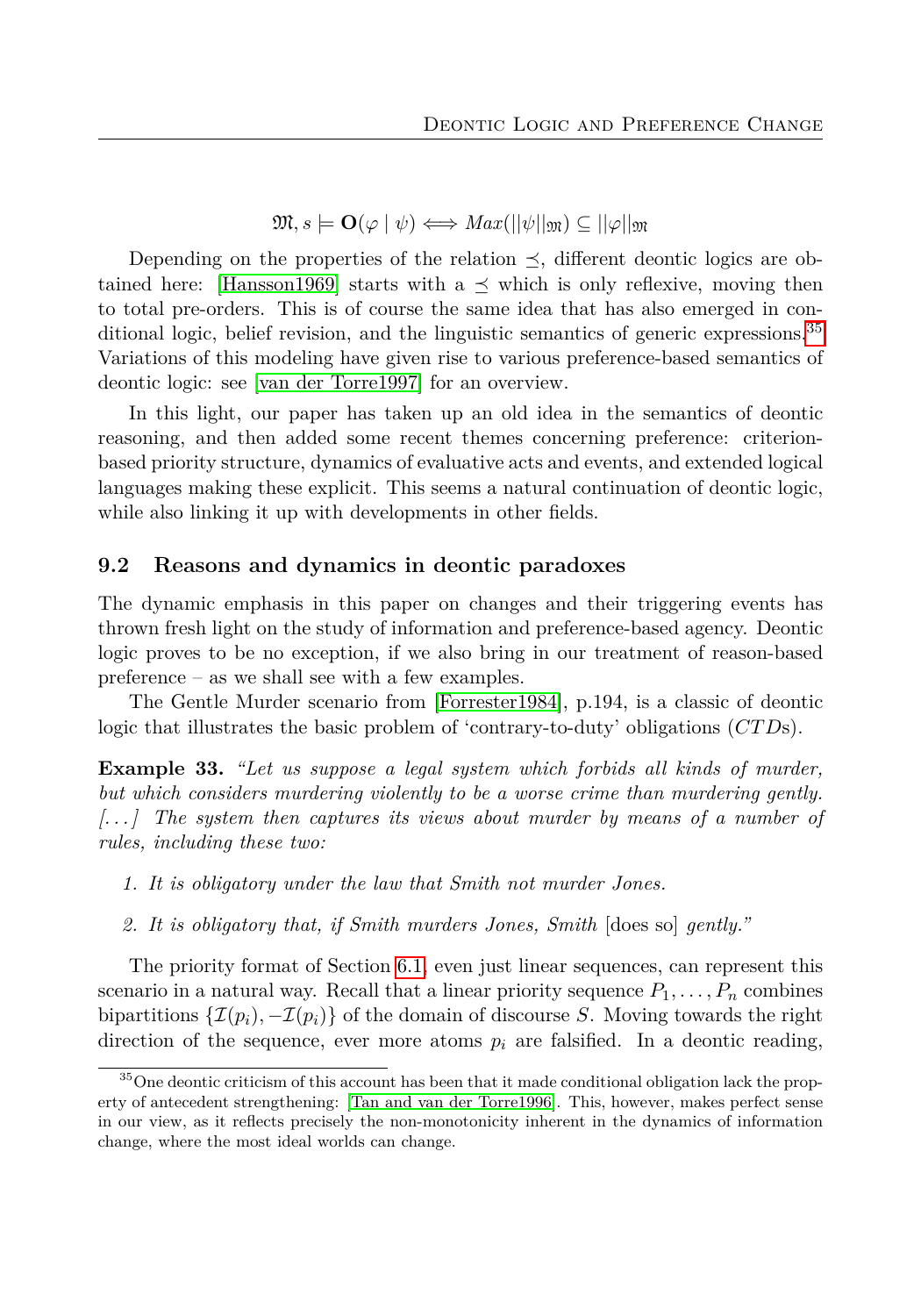this means that, the more we move towards the right side of the sequence, the more violations hold of morally desirable properties.

Concretely, in the Gentle Murder scenario, the result is two classes of ideality: one class  $I_1$  in which Smith does not murder Jones, i.e.,  $I_1 := \neg m$ ; and another I<sup>2</sup> in which either Smith does not murder Jones or he murders him gently, i.e.,  $I_2 := \neg m \vee (m \wedge g)$ . The relevant priority sequence B has  $I_2 \prec I_1$ . Such a sequence orders the worlds via its induced relation  $\preceq_{\mathcal{B}}^{IM}$  in three clusters. The most ideal states are those satisfying  $I_1$ , worse but not worst states satisfy  $V_1 := -I_1$  but at the same time  $I_2$ , and, finally, the worst states satisfy  $V_2 := -I_2$ .

With this representation, we can take the scenario one step further.

**Example 34.** *Consider the priority sequence for Gentle Murder from the preceding Example:*  $\mathcal{B} = (I_1, I_2)$ *. We can naturally restrict*  $\mathcal{B}$  *to an occurrence of the first violation by intersecting all formulas in the sequence with* V1*. Then the first proposition becomes a contradiction, distinguishing no worlds. The best among the still available worlds are those with*  $Max^+(\mathcal{B}^{\mathsf{V}_1}) = I_2 \wedge \mathsf{V}_1$ . A next interesting restriction is  $\mathcal{B}^{\mathsf{V}_2}$ , *which describes what the original priority sequence prescribes under the assumption that also the CT D obligation "kill gently" has been violated. In this case we end up in a set of states that are all equally bad.*

This brief sketch may suffice to show our approach provides a simple perspective on the deontic robustness of norms and laws viewed as *CT D* structures: they can still function when transgressions have taken place.<sup>[36](#page-0-0)</sup>

Other major puzzles in the deontic literature, such as the Chisholm Paradox, are given similar reason-based representations in [\[Benthem](#page-39-0) *et al.*2014].

#### **9.3 Typology of change at two levels**

We have shown how two-level structure of preference provides a natural medium for modeling deontic notions. Likewise, it yields a rich account of deontic changes. In Section [7,](#page-21-0) we developed a theory of both informational and evaluative changes, either directly on possible world order, or on priority structure underlying such orders. This also makes sense here.

As an illustration, we add a temporal twist to the above deontic scenario, by 'dynamifying' Gentle Murder.

<sup>&</sup>lt;sup>36</sup>Representing *CTD* structures as finite chains of properties already occurs informally in [\[Fraassen1973\]](#page-40-5). The first formal account is in [\[Governatori and Rotolo2005\]](#page-41-9), where an elegant Gentzen calculus is developed for handling formulae of the type  $\varphi_1 @ \dots @ \varphi_n$  with @ a connective representing a sort of 'sub-ideality' relation. It is an interesting open problem if such a proof calculus can be embedded in the modal logics of this chapter.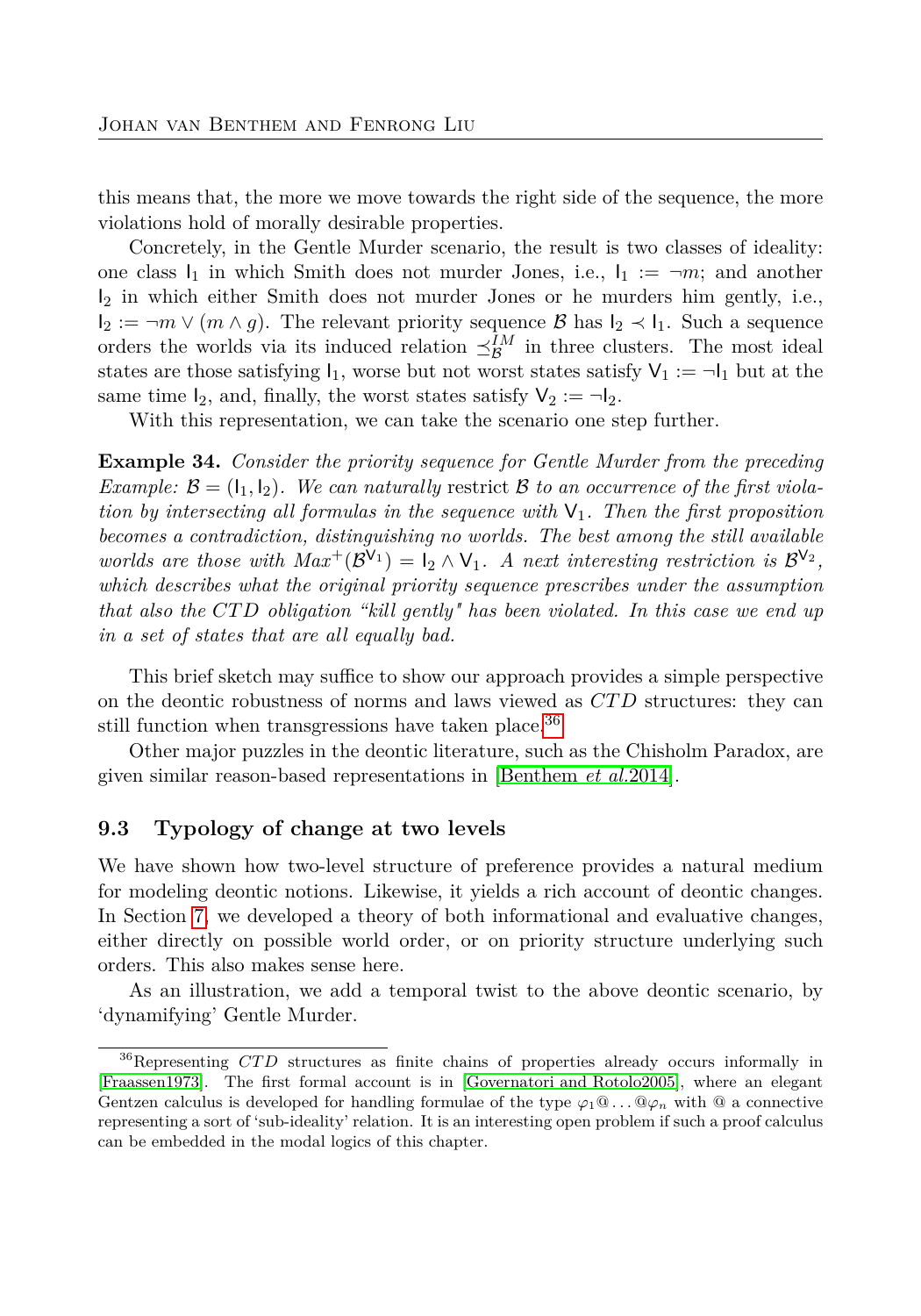**Example 35.** We start with a priority sequence  $\mathcal{B} = (\neg m)$ . This current deontic *state of affairs generates a total pre-order where all* ¬*m states are above all m states: "It is obligatory under the law that Smith not murder Jones". Now, we refine this order so as to introduce the sub-ideal obligation to kill gently: "it is obligatory that, if Smith murders Jones, Smith murders Jones gently". In other words, we want to model the process of refining legal codes, by introducing a contrary-to-duty obligation. Intuitively, this change can happen in one of two ways:*

- *1. We refine the given betterness ordering 'on the go' by requesting a further bipartition of the violation states, putting the*  $m \wedge g$ *-states above the*  $m \wedge \neg g$ *states. This can be seen as the successful execution of a command of the sort "if you murder, then murder gently".*
- 2. We introduce a new law 'from scratch', where  $m \rightarrow g$  is now explicitly formu*lated as a class of possibly sub-ideal states. This can be seen as the enactment of a new priority sequence*  $(\neg m, m \rightarrow g)$ .<sup>[37](#page-0-0)</sup>

The example illustrates how a *CT D* sequence can be dynamically created either by uttering a sequence of commands stating what ought to be the case in a sub-ideal situation, or by enacting a new priority sequence.

But in this setting, Theorem [27](#page-21-1) from Section [7](#page-21-0) applies: in terms of betterness among worlds, the two instructions amount to the same thing! In other words, in this scenario, the same deontic change can be obtained both by refining the order dictated by a given law, and by enacting a new law.

Of course, this is just a start, and not everything is smooth application. Our discussion of two-level dynamics in Section [7.2](#page-22-0) also suggests that some well-known changes in laws, such as *abrogation* (a counterpart to the earlier operation of 'graph deletion') have no obvious counterpart at the pure worlds level.

### **9.4 Norm change**

The preceding discussion leads up to a more general theme of global dynamics. The problem of *norm change* has recently gained attention from researchers in deontic logic, legal theory, as well as multi-agent systems.

Approaches to norm change fall into two groups. In syntactic approaches inspired by legal practice—norm change is an operation performed directly on the explicit provisions in the code of the normative system [\[Governatori and Rotolo2008a\]](#page-41-10), [\[Governatori and Rotolo2008b\]](#page-41-11), [\[Boella](#page-39-16) *et al.*2009]. In semantic approaches, however, norm change follows deontic preference order (cf. also [\[Aucher](#page-37-3) *et al.*2009]).

<sup>&</sup>lt;sup>37</sup>We have encountered this before, since  $m \to g$  is equivalent to  $\neg m \lor (m \land g)$ .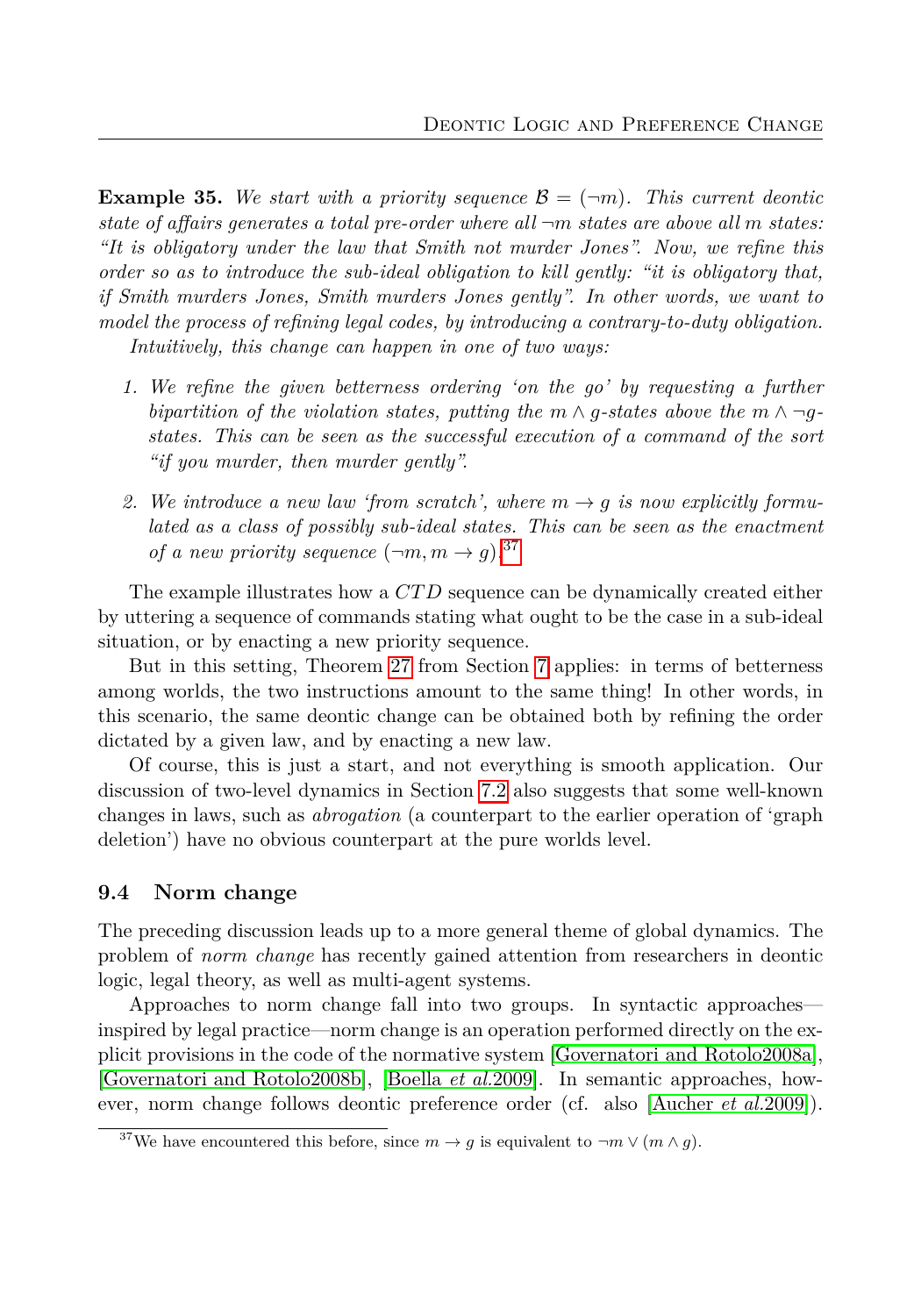Our initial betterness dynamics on models belonged to the latter group, but our priority methods tie it to the former. [38](#page-0-0)

More drastic changes of norms and moral codes can be modeled, too, in our framework, using the calculus of priority graphs that we have sketched in Section 6. For details, we refer again to [\[Benthem](#page-39-0) *et al.*2014].

### **9.5 Entangled changes**

Finally, as observed already in Section [8](#page-23-0) on entanglement (cf. [\[Lang](#page-43-7) *et al.*2003] for a deontic discussion), the dynamic logic connection allows for a unified treatment of *t*wo kinds of change that mix harmoniously in deontic reasoning: information change given a fixed normative order, and evaluation change modifying such an order. Deontic scenarios can have deeply intertwined combinations of obligation, knowledge and belief (cf. [\[Liu2011a\]](#page-43-4)). Some sophisticated moral scenarios in [\[Pacuit](#page-43-9) *et al.*2006] include natural dynamic issues that we have ignored here, such as the subtle difference between 'knowing one's duty' versus 'having a duty to know'.

Many further deontic themes can be analyzed along the above lines. We refer to [\[Benthem](#page-39-12) *et al.*2010], [\[Benthem](#page-39-0) *et al.*2014] for a detailed treatment of the Chisholm Paradox, and concrete ways in which priority graph calculus models norm change.

### **10 Further directions**

Collecting points from earlier sections, here are a few further directions where deontic logic meets with current trends in dynamic logics of agency.

### **10.1 Language, speech acts, and agency**

Events that drive information or preference change are often *speech acts* of telling, asking, and so on. Natural language has a sophisticated repertoire of speech acts with a deontic flavour (commanding, promising, allowing, and so on) that invite further logical study, taking earlier studies in meta-ethics and Speech Act Theory (cf. [\[Searle and Veken1985\]](#page-44-9)) to the next level. In particular, such studies will also need a more fine-grained account of the *multi-agency* in dynamic triggers, that has been ignored in this chapter. For instance, things are said by someone to someone, and their uptake depends on relations of authority or trust. Likewise, promises, commands, or permissions are given by someone to someone, and their normative effect

<sup>&</sup>lt;sup>38</sup>The bridge here is our earlier analysis: obligations defined via ideality and maximality are special kinds of classifications of an Andersonian-Kangerian type.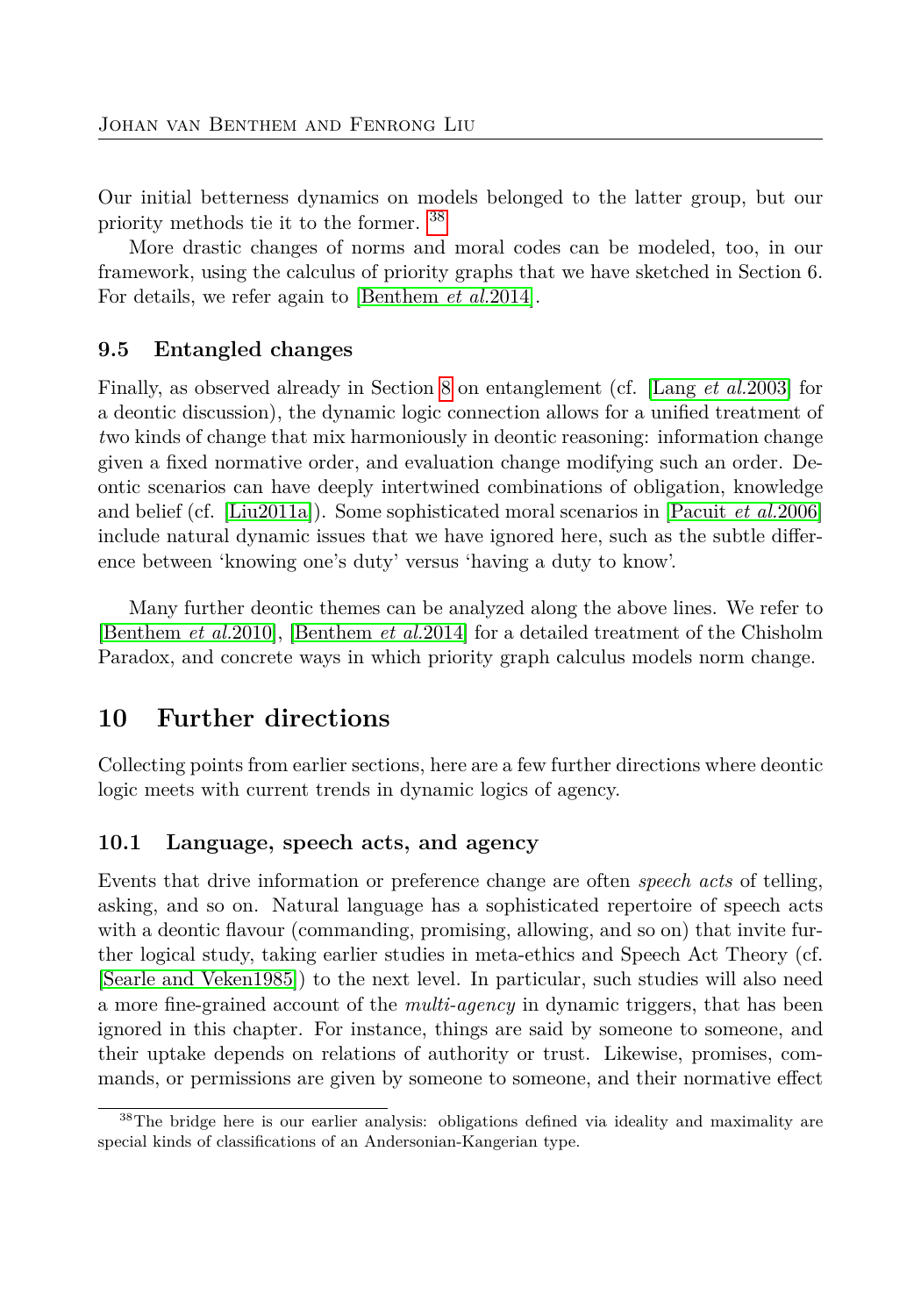depends in subtle ways on who does, and is, what. [\[Yamada2010\]](#page-46-3) is a pioneering study of this fine-structure of normative action using dynamic-epistemic logic.

### **10.2 Multi-agency and groups**

A conspicuous turn in studies of information dynamics has been a strong emphasis on social scenarios with more than one agent: [\[Benthem2011\]](#page-39-9), [\[Seligman](#page-44-4) *et al.*2013], [\[Baltag](#page-38-9) *et al.*2013], [\[Hansen and Hendricks2014\]](#page-41-2). After all, the natural paradigm for language use is communication between different agents, a major historical paradigm for logic is argumentation between different parties, social behaviour is kept in place by mutual expectations, and so on.

In the logics for knowledge, belief, and preference of this paper, part of this multi-agent turn can be represented by mere iteration of single-agent modalities, as in *a*'s knowing that *b* does, or does not, knows some fact. But the next stage is the introduction of *groups* as agents, where logics have been devised for notions such as 'common knowledge' or 'distributed knowledge' in groups, and likewise for beliefs (cf. [\[Fagin](#page-40-0) *et al.*1995], [\[Meyer and van der Hoek1995\]](#page-43-10)), or the group-level preferences underlying Social Choice Theory (cf. [\[Endriss2011\]](#page-40-11)). All these logics also have dynamic-epistemic extensions in the style of this chapter, although systematic extensions to, say, social choice or judgement aggregation remain to be developed.

The social turn is highly relevant to deontic logic. From the start, deontic notions and morality seems all about *others*: my duties are usually toward other people, my norms come from outside sources: my boss or a lawgiver.<sup>[39](#page-0-0)</sup> In principle, the methods of this paper can deal with social multi-agent structure in deontic settings, though much remains to be investigated. For instance, it is easy to interpret informational iterations  $K_a K_b p$ , but what, for instance, is the meaning of an iterated obligation  $O_aO_b p$ ? And beyond this, what is a group-based 'common obligation': is this more like common belief, or like a demand for joint action of the group? Other relevant issues are the entanglement of informational and evaluative acts for groups: cf. [\[Hartog1985\]](#page-42-11), [\[Kooi and Tamminga2006\]](#page-42-12), [\[Konkka2000\]](#page-42-13), and [\[Holliday2009\]](#page-42-4) on morality as held together by social expectations such as trust. An account of deontically relevant actions for groups will also have to include new operations reminiscent of social choice, such as *belief merge* and *preference merge*, where the priority structures of Section 6 may find a new use as a model for institutions (cf. [\[Grossi2007\]](#page-41-12)).

<sup>&</sup>lt;sup>39</sup>This social aspect has been clearly acknowledged by computer scientists working on multi-agent systems: cf. [\[Meyer1988\]](#page-43-11), [\[Wooldridge2000\]](#page-46-4), and [\[Rao and Georgeff1991\]](#page-44-10).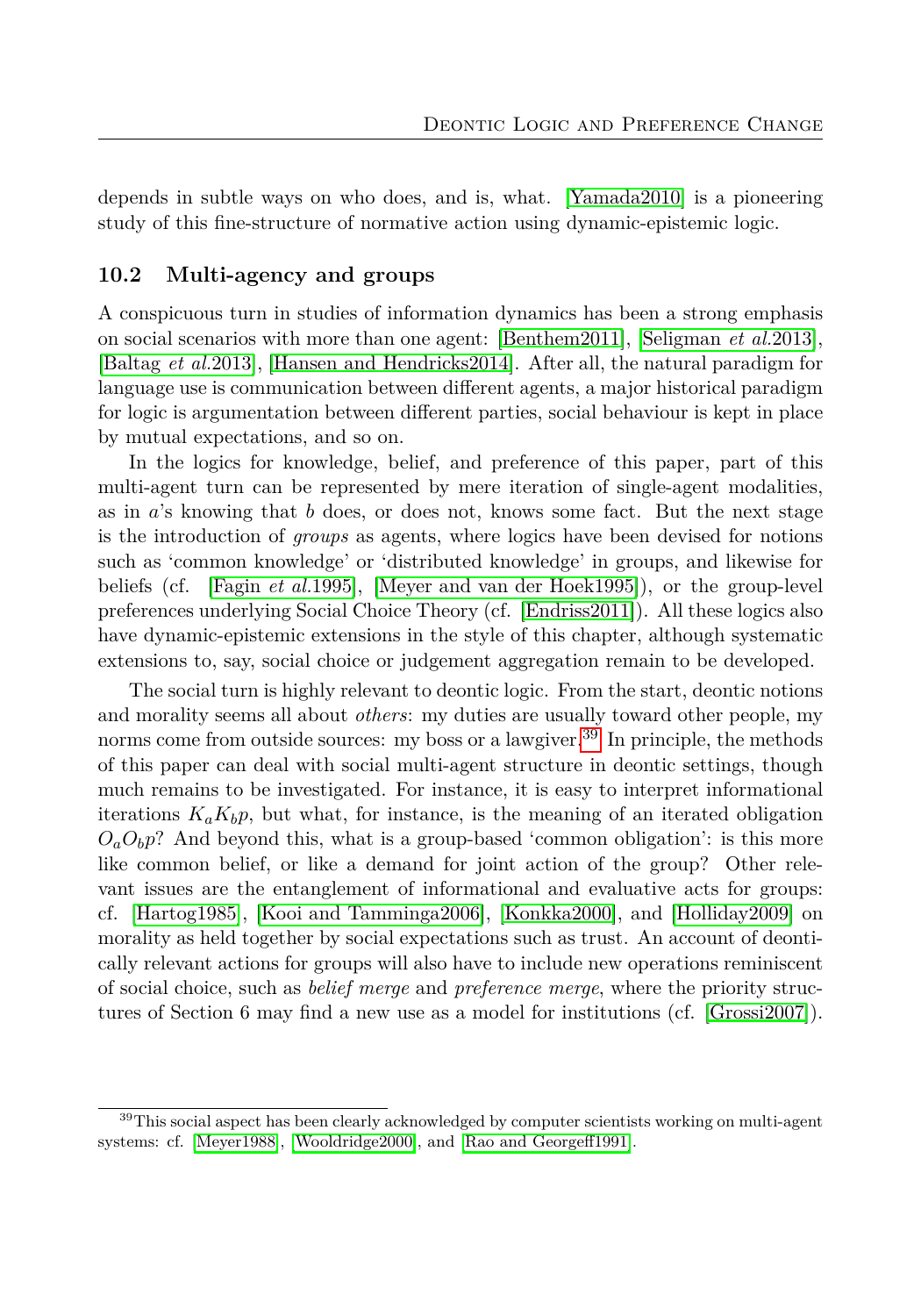### **10.3 Games and dependent behaviour**

Multi-agency is tied together not just by social knowledge or beliefs, but also by dependent individual and collective *action*. Thus, logics of agency have close connections with game theory ([\[Shoham and Leyton-Brown2008\]](#page-45-8), [\[Benthem2011\]](#page-39-9)) and the study of strategic behavior and its equilibria. In deontic practice, dependent action is crucial (think of sanctions or rewards), and games are a congenial paradigm. Many topics in this paper suggest game-theoretic analogies. We already saw how belief-entangled set lifting is crucial to player's choices and their rationality, making preference logics a natural tool in the analysis of games (cf. [\[Roy2008\]](#page-44-3), [\[Dégremont2010\]](#page-40-12), [\[Benthem2014a\]](#page-39-2)). Conversely, ideas from game theory have entered deontic logic, witness the use of game solution methods as moral deliberation procedures in [\[Loohuis2009\]](#page-43-12). One might even argue that dependent behaviour is the source of morality, and in that sense, games would be the really natural next stage after the single-episode driven dynamic logics of this paper.

### **10.4 Temporal perspective**

Games are one longer-term activity, but deontic agency involves many different processes, some even infinite. The general logical setting here are temporal logics (cf. [\[Fagin](#page-40-0) *et al.*1995], [\[Parikh and Ramanujam2003\]](#page-44-11)) where new phenomena come to the fore. Deontics and morality is not just about single episodes, but about action and interaction over time. Early work in deontic logic already used temporal logics: cf. the pioneering dissertation [\[Eck1981\]](#page-40-13)) where events happen in infinite histories, and obligations come and go. Likewise, in the multi-agent community, logics have been proposed for preferences between complete historiese, and planning behaviour leading toward most desired histories (cf. [\[Meyden1996\]](#page-43-13), [\[Sergot2004\]](#page-44-12)). Such temporal logics mesh well with dynamic-epistemic logics (cf. [\[Benthem](#page-38-1) *et al.*2009a]), with an interesting role for *protocols* as a new object of study, i.e., available procedures for reaching goals. Plans and protocols have a clear normative dimension as well, and one would wish to incorporate them into the preference dynamics of this paper.

### **10.5 Syntax and fine-structure**

Most dynamic logics for agency, whether about information dynamics or evaluation dynamics, are semantic in nature. The states changed by the process are semantic models. Still, in philosophical logic, there is a continuing debate about the right representation of *information*. Semantic information, though common to many areas, including decision theory and game theory, is coarse-grained, identifying logically equivalent propositions, suppressing the very act of logical analysis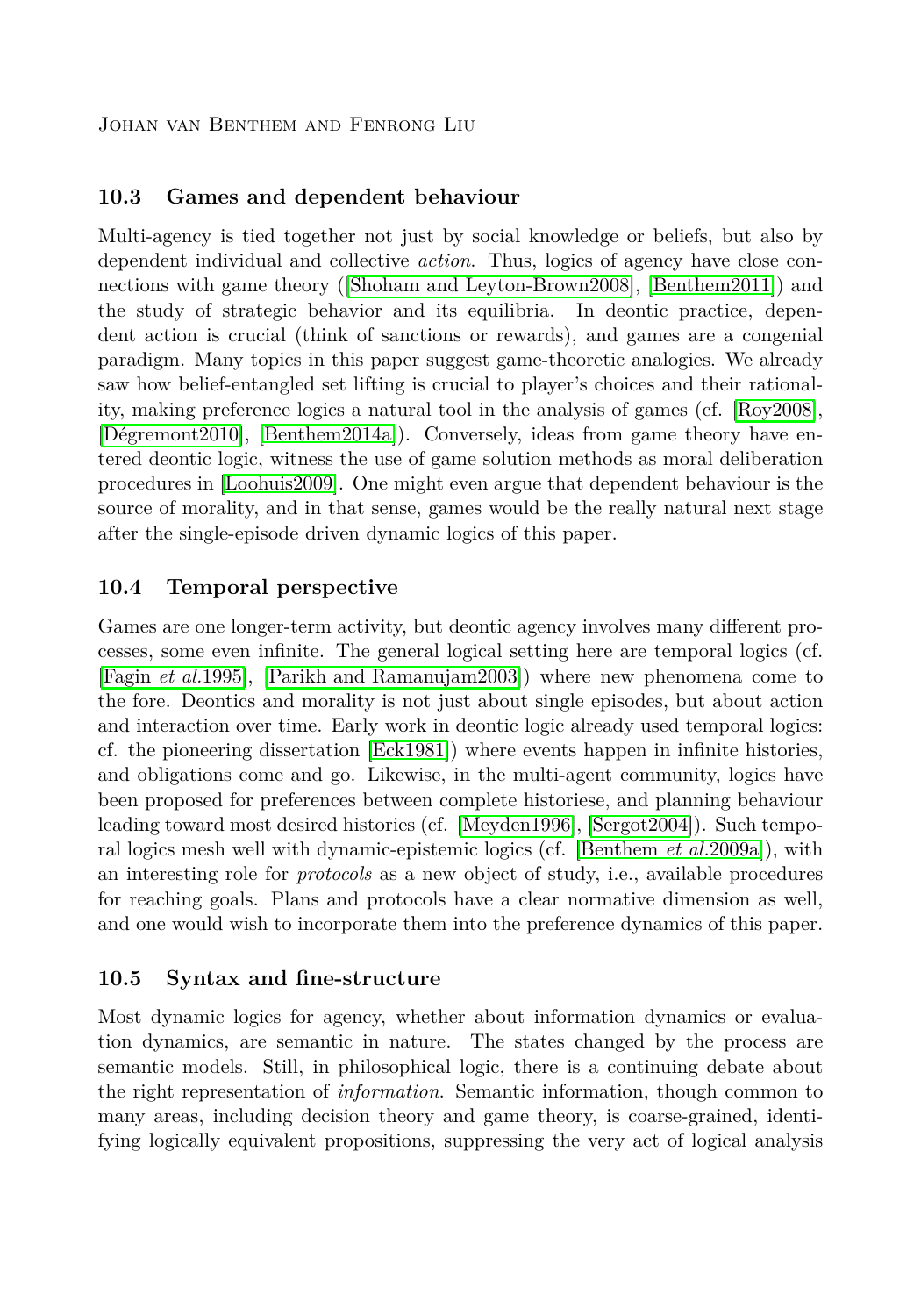as an information-producing process. Zooming in on the latter, agents engage in many activities, such as inference, memory retrieval, introspection, or other forms of 'awareness management' that require a more fine-grained notion of information, closer to syntax. Several dynamic logics of this kind have been proposed in recent years (cf. [\[Benthem and Martínez2008\]](#page-38-12), [\[Jago2006\]](#page-42-14), [\[Velazquez-Quesada2009\]](#page-45-11)).

The same issues of grain level for information make sense in the deontic realm. For instance, our priority graphs were syntactic objects than get manipulated by insertions, deletions, permutations, and the like. But also, deontic logic has its own counterpart to the epistemological problem of 'omniscience'. My moral obligations to you cannot reasonably be based on my foreseeing every consequence of my com-mitments. I owe you careful deliberation, not omniscience. <sup>[40](#page-0-0)</sup> Here too, there is a need for more fine-grained dynamic representations, closer to deontic syntax.

### **10.6 Numerical strength**

While the main theme of this chapter is qualitative approaches, there are also numerical approaches to preferences, employing utilities (cf. [\[Rescher1966\]](#page-44-13), [\[Trapp1985\]](#page-45-18)) or more abstract 'grades' for worlds (cf. [\[Spohn1988\]](#page-45-5)). Dynamic ideas work in this setting, too, witness the modal logic with graded modalities indicating the strength of preference in [\[Aucher2003\]](#page-37-4), which also defines product update for numerical plau-sibility models. A stream-lined version in [\[Liu2004\]](#page-43-0) uses propositional constants  $q_a^m$ saying that agent *a* assigns the current world a value of at most *m*. Our earlier ordering models, both for plausibility and for preference, now get numerical graded versions, with more finely-grained statements of strength of belief and of preference. Dynamic updates can now be defined where we assign values to actions or events, using numerical stipulations in terms of 'product update' from the cited references.<sup>[41](#page-0-0)</sup> More complex numerical evaluation uses *utility* as a fine-structure of preference, and its dynamics can also be dealt with in this style: cf. [\[Liu2004\]](#page-43-0), [\[Liu2009b\]](#page-43-14).

While the technical details of these approaches are not relevant here, systems like this do address two issues that seem of great deontic relevance. One is the possibility of comparing not just worlds qua preference, but also actions, making sense of the principled distinction in ethics between outcome-oriented and deontological views of obligations and commitments. The other major feature is that we can now study the more quantitative logic of how much good an action does, and the extent to which we can improve current situations by our actions.

 $^{40}$ Likewise, citizens are supposed to know the law, but they need not be professional lawyers in seeing every relevant deductive consequence.

<sup>&</sup>lt;sup>41</sup>The resulting dynamic logic of numerical evaluation can be axiomatized in the same recursive style as the qualitative systems we discussed in this paper.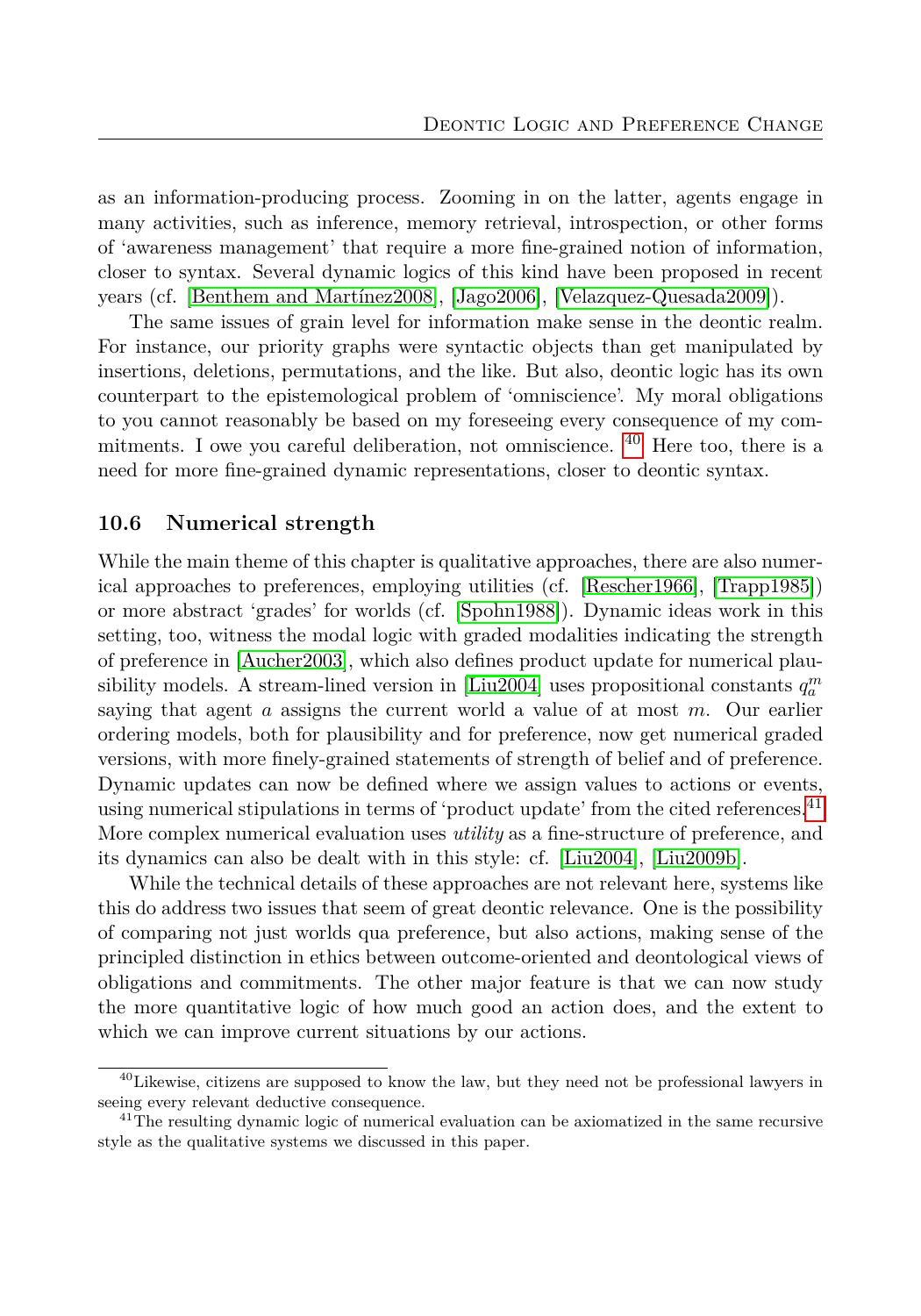### **10.7 Probability**

Another obvious quantitative addition to our analysis would be *probability*. Probabilities measure strengths of beliefs, thereby providing fine-structure to the plausibility orderings that we have worked with. But they can also indicate information that we have about a current process, or a reliability we assign to our observation of a current event.<sup>[42](#page-0-0)</sup> Finally, the numerical factors in probability theory also allow us to mix and weigh various factors in the entangled versions of preference and deontic notions that we have discussed in Section 8. A striking entangled notion is *expected value* in probability theory, whose definition mixes beliefs and evaluation. A treatment of such notions in our current framework remains a desideratum.

# **11 Appendix: relevant strands in the literature**

The themes of this paper have a long history, with many proposals in the literature for combining and 'dynamifying' preferences, beliefs, and obligations. In addition to those cited already, here are some other relevant lines of work.

*Computation and agency.* [\[Meyer1988\]](#page-43-11) is a pioneering study of deontics from a dynamic viewpoint, reducing deontic logics to suitable dynamic logics. In the same tradition, [\[Meyden1996\]](#page-43-13) takes the deontic logic/dynamic logic interface a step further, studying 'free choice permission' with a new dynamic logic where preferences can hold between actions. Completeness theorems for this enriched semantics then result for several systems. [\[Pucella and Weissmann2004\]](#page-44-14) provide a dynamified logic of permission that builds action policies for agents by adding or deleting transitions. [\[Demri2005\]](#page-40-14) reduces an extension of van der Meyden's logic to *P DL*, yielding an EXPTIME decision procedure, and showing how *P DL* can deal with agents' policies. Preference semantics has also been widely used in AI tasks: e.g., [\[Wellman and Doyle1991\]](#page-46-5) gives a preference-based semantics for goals in decision theory. This provides criteria for verifying the design of goal-based planning strategies, and a new framework for knowledge-level analysis of planning systems. [\[Horty1993\]](#page-42-15) studies commonsense normative reasoning, arguing that techniques of non-monotonic logic provide a better framework than the usual modal treatments. The paper has applications to conflicting obligations and conditional obligations. [\[Lang](#page-43-7) *et al.*2003] propose a logic of desires whose semantics contains two ordering relations of preference and normality, and then interpret "in context *A*, I desire *B*" as 'the best among the most normal  $A \wedge B$  worlds are preferred to the most normal  $A \wedge \neg B$  worlds', providing a new entanglement of preference and normality.

<sup>42</sup>See [\[Benthem](#page-38-13) *et al.*2009b] for a rich dynamic epistemic logic of probability.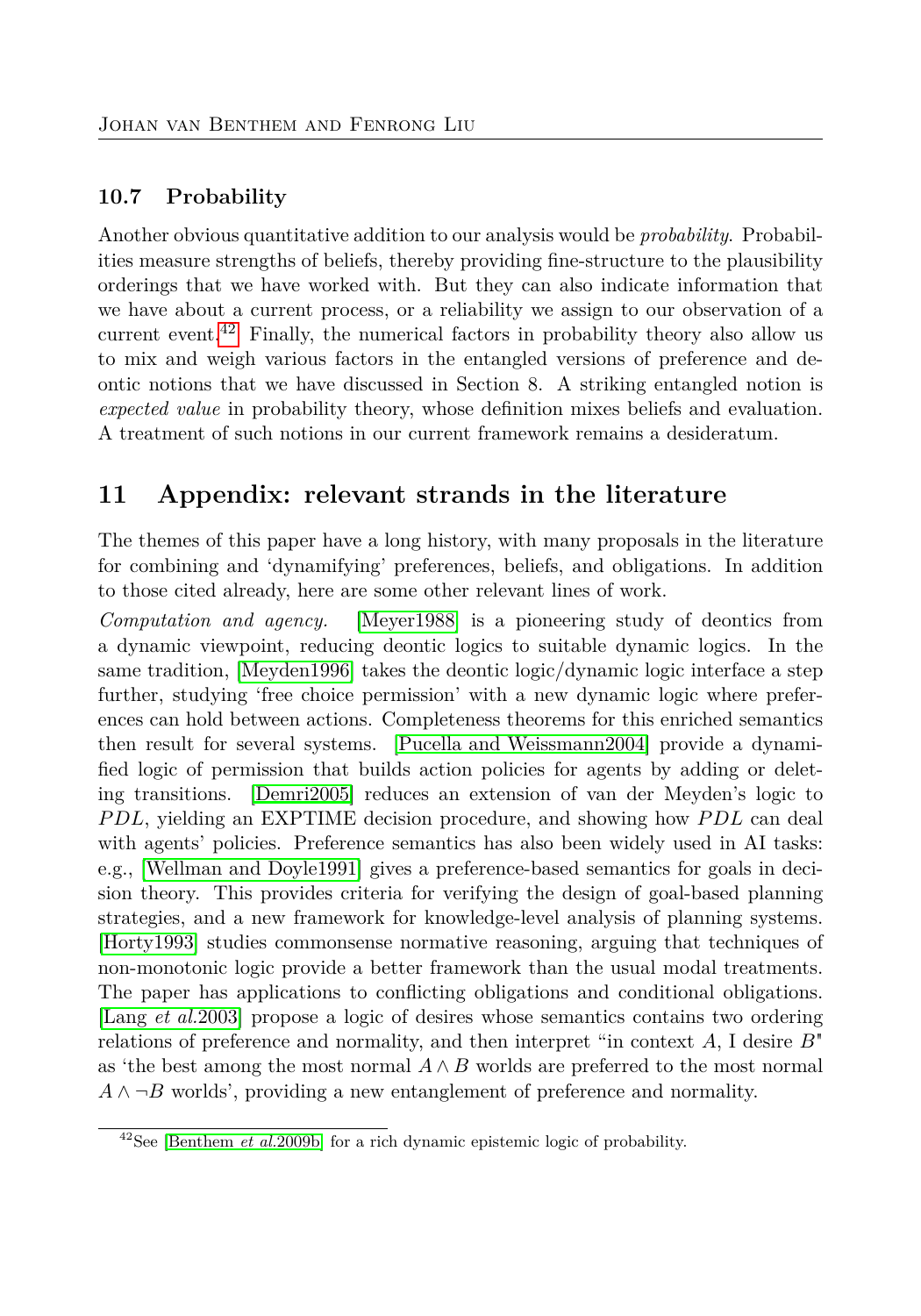*Semantics of natural language.* In a line going back to [\[Spohn1988\]](#page-45-5), [\[Veltman1996\]](#page-45-3) presents an update semantics for default rules, locating their meaning in the way in which they modify expectation patterns. This is part of a general program of 'update semantics' for conditionals and other key expressions in natural language. [\[van der Torre and Tan1999\]](#page-45-15) use ideas from update semantics to formalize deontic reasoning about obligations. In their view, the meaning of a normative sentence resides in the changes it brings about in the 'ideality relations' of agents to whom a norm applies. [\[Zarnic2003\]](#page-46-6) uses a simple dynamic update logic to formalize natural language imperatives of the form  $F IAT \varphi$ , which can be used in describing the search for solutions of planning problems. [\[Mastop2005\]](#page-43-15) extends the update semantic analysis of imperatives to include third person and past tense imperatives, while also applying it to the notion of free choice permission. [\[Parent2003\]](#page-44-15) outlines a preference-based account of communication, which brings the dynamics of changing obligations for language users to the fore. [\[Yamada2008\]](#page-46-7) distinguishes the illocutionary acts of commanding from the perlocutionary acts that affect preferences of addressees, proposes a new dynamic logic which combines preference upgrade and deontic update, and discusses some deontic dilemmas in this setting.

*Philosophical logic.* The philosophical study of agency has many themes that are relevant to this paper, often inspired by topics in epistemology or by the philosophy of action. In a direction that is complementary to ours, with belief change as a starting point, [\[Hansson1995\]](#page-41-13) identifies four types of changes in preference, namely revision, contraction, addition and subtraction, and shows that they satisfy plausible postulates for rational changes. The collection [\[Grune-Yanoff and Hansson2009\]](#page-41-4) brings together the latest approaches on preference change from philosophy, economics and psychology. Following Hansson's work, [\[Alechina](#page-37-5) *et al.*2013] defines minimal preference change in the spirit of AGM framework and characterises minimal contraction by a set of postulates. A linear time algorithm is proposed for computing preference changes. In addition, going far beyond what we have discussed in this paper, Hansson has written a series of seminal papers combining ideas from preference logic and deontic logic, see e.g. [\[Hansson1990b\]](#page-41-14), [\[Hansson1990a\]](#page-41-15) and [\[Hansson2001b\]](#page-42-16).

*Rational choice theory.* Preference is at the heart of decision and rational choice. In recent work at the interface of preference logic, philosophy, and social science, themes from our chapter such as reason-based and belief-entangled preference have come to the fore, with further lines of their own. [\[Dietrich and List2013b\]](#page-40-15) and [\[Dietrich and List2013a\]](#page-40-16) point out that, though existing decision theory gives a good account of how agents make choices given their preferences, issues of where these essential preferences come from and how they can change are rarely studied. <sup>[43](#page-0-0)</sup>

<sup>&</sup>lt;sup>43</sup>These are of course precisely the two main topics of this paper: cf. also [\[Liu2011a\]](#page-43-4).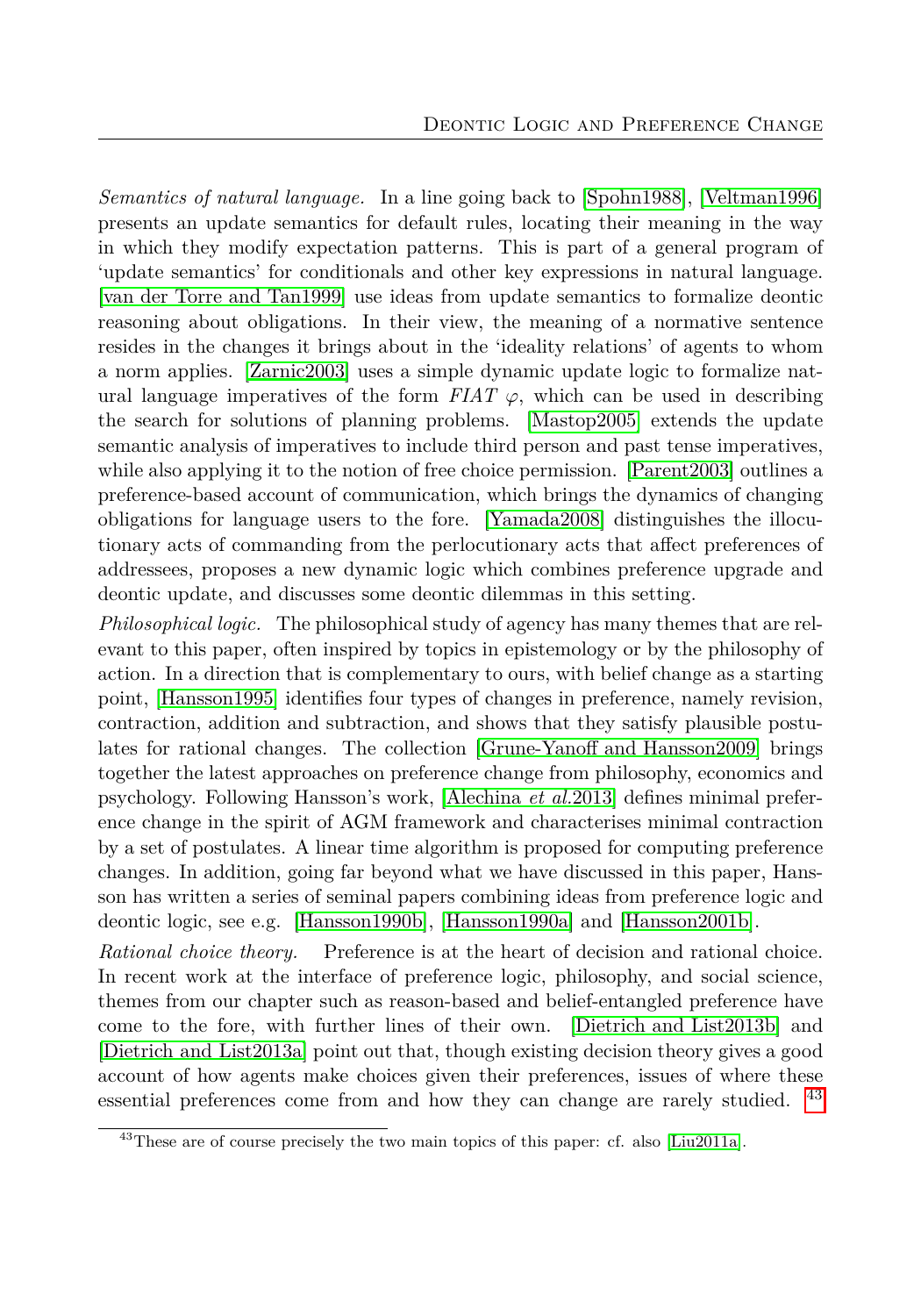The authors propose a model in which agents' preferences are based on 'motivationally salient properties' of alternatives, consistent sets of which can be compared using a 'weighing relation'. Two intuitive axioms are identified in this setting that precisely characterize the property-based preference relations. Starting from similar motivations, [\[Osherson and Weinstein2012a\]](#page-43-16) studies reason-based preference in more complex doxastic settings, drawing on ideas from similarity-based semantics for conditional logic. Essentially, preference results here from agents' comparing two worlds, one having some property and the other lacking it, close to their actual world, and comparing these based on relevant aspects of utility. The framework supports extensive analysis in modal logic, including illuminating results on frame correspondence and axiomatization. [\[Osherson and Weinstein2012b\]](#page-43-17) gives an extension to preference in the presence of quantifiers, while [\[Osherson and Weinstein2014\]](#page-43-18) makes a link between these preference models and deontic logic.

## **12 Conclusion**

We have shown how dynamic logics of agency can deal with information, criteria, and preference change. In doing so, we obtained a suggestive framework for the analysis of deontic notions that connects many strands in the literature on agency.

## **References**

- <span id="page-37-5"></span>[Alechina *et al.*2013] N. Alechina, F. Liu, and B. Logan. Minimal preference change. In D. Grossi, O. Roy, and H. Huang, editors, *Proceedings of the 4th International Workshop on Logic, Rationality and Interaction (LORI 2013)*, volume 8196 of *FoLLI-LNCS*, pages 15–26. Springer, 2013.
- <span id="page-37-2"></span>[Andréka *et al.*2002] H. Andréka, M. Ryan, and P-Y. Schobbens. Operators and laws for combining preferential relations. *Journal of Logic and Computation*, 12:12–53, 2002.
- <span id="page-37-0"></span>[Åqvist1987] L. Åqvist. *Introduction to Deontic Logic and the Theory of Normative Systems*. Naples: Bibliopolis, 1987.
- <span id="page-37-1"></span>[Åqvist1994] L. Åqvist. Deontic logic. In D. Gabbay and F. Guenthner, editors, *Handbook of Philosophical Logic*, volume 2, pages 605–714. Dordrecht: Kluwer, 1994.
- <span id="page-37-3"></span>[Aucher *et al.*2009] G. Aucher, D. Grossi, A. Herzig, and E. Lorini. Dynamic context logic. In X. He, J. Horty, and E. Pacuit, editors, *Proceedings of the 2nd International Workshop on Logic, Rationality and Interaction (LORI 2009)*, volume 5834 of *FoLLI-LNAI*, pages 15–26. Springer, 2009.
- <span id="page-37-4"></span>[Aucher2003] G. Aucher. A combined system for update logic and belief revision. Master's thesis, MoL-2003-03. ILLC, University of Amsterdam, 2003.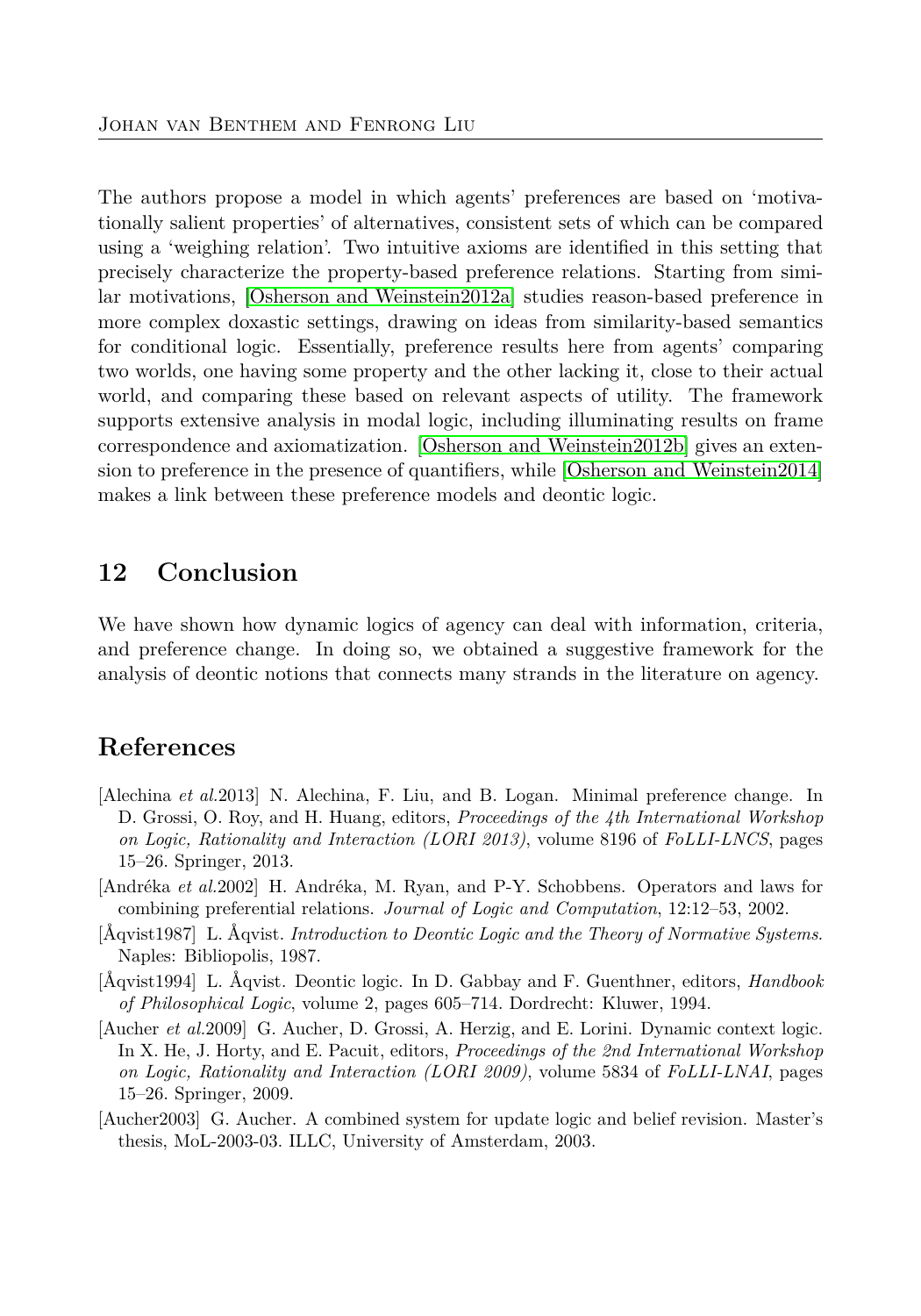- <span id="page-38-3"></span>[Baltag and Smets2008] A. Baltag and S. Smets. A qualitative theory of dynamic interactive belief revision. In M. Wooldridge G. Bonanno, W. van der Hoek, editor, *Logic and the Foundations of Game and Decision Theory*, volume 3 of *Texts in Logic and Games*. Amsterdam: Amsterdam University Press, 2008.
- <span id="page-38-7"></span>[Baltag *et al.*1998] A. Baltag, L.S. Moss, and S. Solecki. The logic of common knowledge, public announcements, and private suspicions. In I. Gilboa, editor, *Proceedings of the 7th Conference on Theoretical Aspects of Rationality and Knowledge (TARK 98)*, pages 43–56, 1998.
- <span id="page-38-5"></span>[Baltag *et al.*2009] A. Baltag, S. Smets, and J. Zvesper. Keep 'hoping' for rationality: A solution to the backward induction paradox. *Synthese*, 169(2):301–333, 2009.
- <span id="page-38-4"></span>[Baltag *et al.*2011] A. Baltag, N. Gierasimczuk, and S. Smets. Belief revision as a truth tracking process. In *Proceedings of Theoretical Aspects of Rationality and Knowledge(TARK 2011)*, 2011.
- <span id="page-38-9"></span>[Baltag *et al.*2013] A Baltag, Z. Christoff, J.U. Hansen, and S. Smets. Logical models of informational cascades. In J. van Benthem and F. Liu, editors, *Logic Across the University: Foundations and Application*, pages 405–432. College Publications, London, 2013.
- <span id="page-38-2"></span>[Benthem and Liu2007] J.van Benthem and F. Liu. Dynamic logic of preference upgrade. *Journal of Applied Non-Classical Logic*, 17:157–182, 2007.
- <span id="page-38-12"></span>[Benthem and Martínez2008] J. van Benthem and M. Martínez. The stories of logic and information. In J. van Benthem and P. Adriaans, editors, *Handbook of Philosophy of Information*. Amsterdam: Elsevier, 2008.
- <span id="page-38-8"></span>[Benthem and Minica2009] J. van Benthem and S. Minica. Toward a dynamic logic of questions. In X. He, J. F. Horty, and E. Pacuit, editors, *Proceedings of the 2nd International Workshop on Logic, Rationality and Interaction (LORI 2009)*, volume 5834 of *FoLLI-LNAI*, pages 27–41. Springer, 2009.
- <span id="page-38-0"></span>[Benthem and Pacuit2011] J.van Benthem and E. Pacuit. Dynamic logics of evidence-based beliefs. *Studia Logica*, 99:61–92, 2011.
- <span id="page-38-6"></span>[Benthem and Smets2014] J.van Benthem and S. Smets. Dynamic logic of belief change. To appear in H. van Ditmarsch, J. Halpern, W. van der Hoek B. Kooi, eds., Handbook of Logics of Knowledge and Belief, College Publications, London, 2014.
- <span id="page-38-10"></span>[Benthem *et al.*2006] J. van Benthem, S. van Otterloo, and O. Roy. Preference logic, conditionals and solution concepts in games. In H. Lagerlund, S. Lindström, and R. Sliwinski, editors, *Modality Matters: Twenty-Five Essays in Honour of Krister Segerberg*, pages 61–77. Uppsala Philosophical Studies 53, 2006.
- <span id="page-38-1"></span>[Benthem *et al.*2009a] J. van Benthem, J. Gerbrandy, T. Hoshi, and E. Pacuit. Merging frameworks for interaction. *Journal of Philosophical Logic*, 38(5):491–526, 2009.
- <span id="page-38-13"></span>[Benthem *et al.*2009b] J. van Benthem, J. Gerbrandy, and B. Kooi. Dynamic update with probabilities. *Studia Logica*, 93(1):67–96, 2009.
- <span id="page-38-11"></span>[Benthem *et al.*2009c] J. van Benthem, P. Girard, and O. Roy. Everything else being equal: A modal logic approach for ceteris paribus preferences. *Journal of Philosophical Logic*, 38(1):83–125, 2009.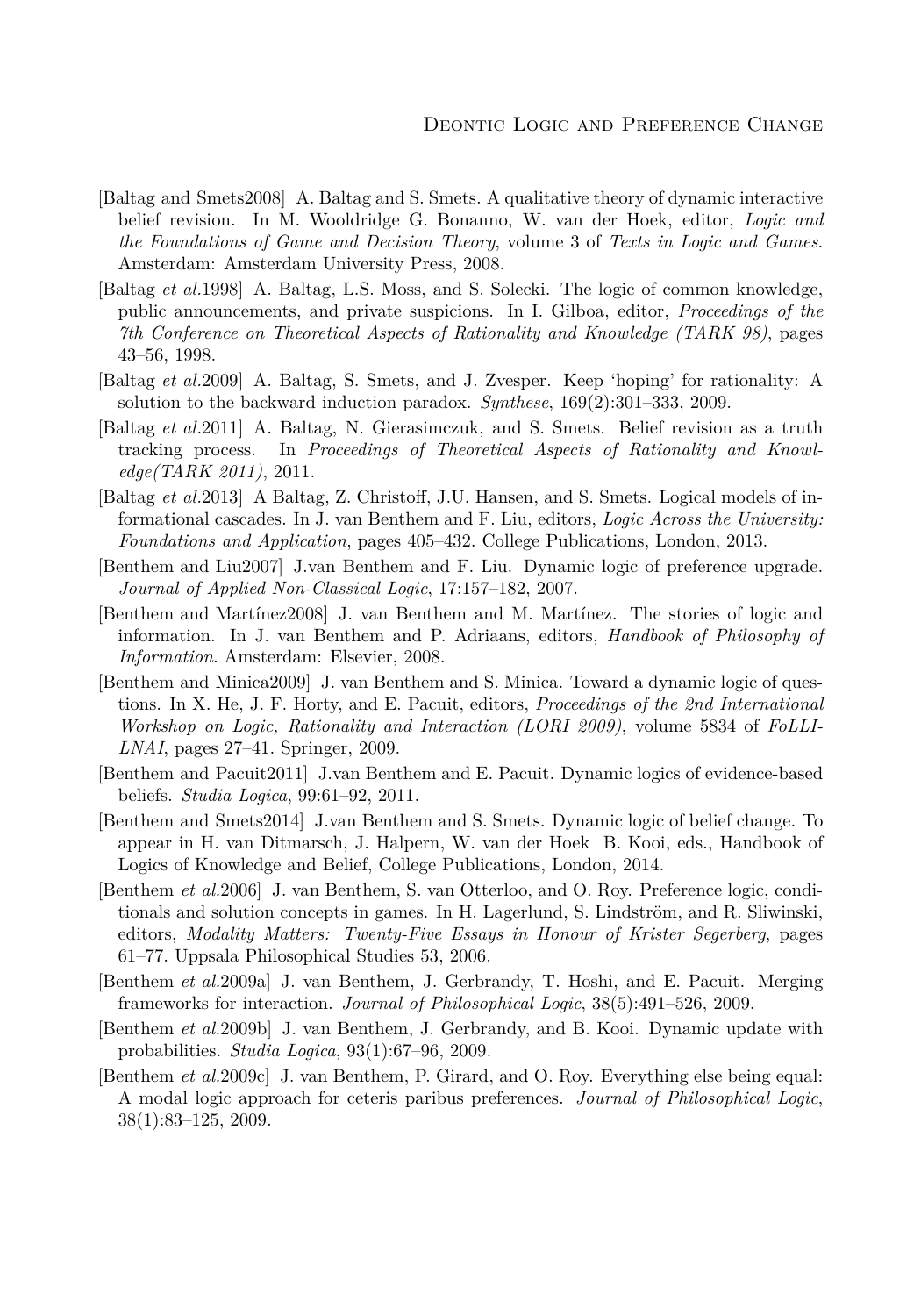- <span id="page-39-12"></span>[Benthem *et al.*2010] J.van Benthem, D. Grossi, and F. Liu. Deontics = betterness + priority. In G. Governatori and G. Sartor, editors, *Deontic Logic in Computer Science, 10th International Conference, DEON 2010*, volume 6181 of *LNAI*, pages 50–65. Springer, 2010.
- <span id="page-39-0"></span>[Benthem *et al.*2014] J. van Benthem, D. Grossi, and F. Liu. Priority structures in deontic logic. *Theoria*, 80(2):116–152, 2014.
- <span id="page-39-11"></span>[Benthem2006] J.van Benthem. Belief update as social choice. In P. Girard, O. Roy, and M. Marion, editors, *Dynamic Formal Epistemology*, pages 151–160. Springer, Dordrecht, 2006.
- <span id="page-39-8"></span>[Benthem2007] J.van Benthem. Dynamic logic for belief revision. *Journal of Applied Non-Classical Logic*, 17:129–156, 2007.
- <span id="page-39-6"></span>[Benthem2010] J.van Benthem. *Modal Logic for Open Minds*. Stanford: CSLI Publications, 2010.
- <span id="page-39-9"></span>[Benthem2011] J. van Benthem. *Logical Dynamics Information And Interaction*. Cambridge University Press, 2011.
- <span id="page-39-2"></span>[Benthem2014a] J. van Benthem. *Logic in Games*. The MIT Press, 2014.
- <span id="page-39-10"></span>[Benthem2014b] J.van Benthem. Talking about knowledge. To appear in C. Baskent, L. Moss and R. Ramanujam, eds., Volume in Honor of Rohit Parikh, Outstanding Contributions to Logic, Springer, Dordrecht, 2014.
- <span id="page-39-1"></span>[Blackburn *et al.*2001] P. Blackburn, M. de Rijke, and Y. Venema. *Modal Logic*. Cambridge: Cambridge University Press, 2001.
- <span id="page-39-4"></span>[Blackburn *et al.*2007] P. Blackburn, J. van Benthem, and F. Wolter. *Handbook of Modal Logic*. Elsevier, 2007.
- <span id="page-39-16"></span>[Boella *et al.*2009] G. Boella, G. Pigozzi, and L. van der Torre. Normative framework for normative system change. In P.Decker, J.Sichman, C.Sierra, and C.Castelfranchi, editors, *Proceedings of the Eighth International Conference on Autonomous Agents and Multiagent Systems (AAMAS 2009)*, pages 169–176, 2009.
- <span id="page-39-3"></span>[Boutilier1992] C. Boutilier. *Conditional Logics for Default Reasoning and Belief Revision*. PhD thesis, University of Toronto, 1992.
- <span id="page-39-7"></span>[Boutilier1994] C. Boutilier. Conditional logics of normality: A modal approach. *Artificial Intelligence*, 68:87–154, 1994.
- <span id="page-39-14"></span>[Brandom1994] R. Brandom. *Making it Explicit: Reasoning, Representing, and Discursive Commitment*. Harvard University Press, 1994.
- <span id="page-39-5"></span>[Burgess1984] J. Burgess. Basic tense logic. In D. Gabbay and F. Guenthner, editors, *Handbook of Philosophical Logic*, volume 2, pages 89–133. Dordrecht: D. Reidel, 1984.
- <span id="page-39-13"></span>[Coste-Marquis *et al.*2004] S. Coste-Marquis, J. Lang, P. Liberatore, and P. Marquis. Expressive power and succinctness of propositional languages for preference representation. In *Proceedings of the 9th International Conference on Principles of Knowledge Representation and Reasoning (KR 2004)*. Menlo Park, CA: AAAI Press, 2004.
- <span id="page-39-15"></span>[Dandelet2014] S. Dandelet. Partial desires, blinkered beliefs. Manuscript, January 22, 2014.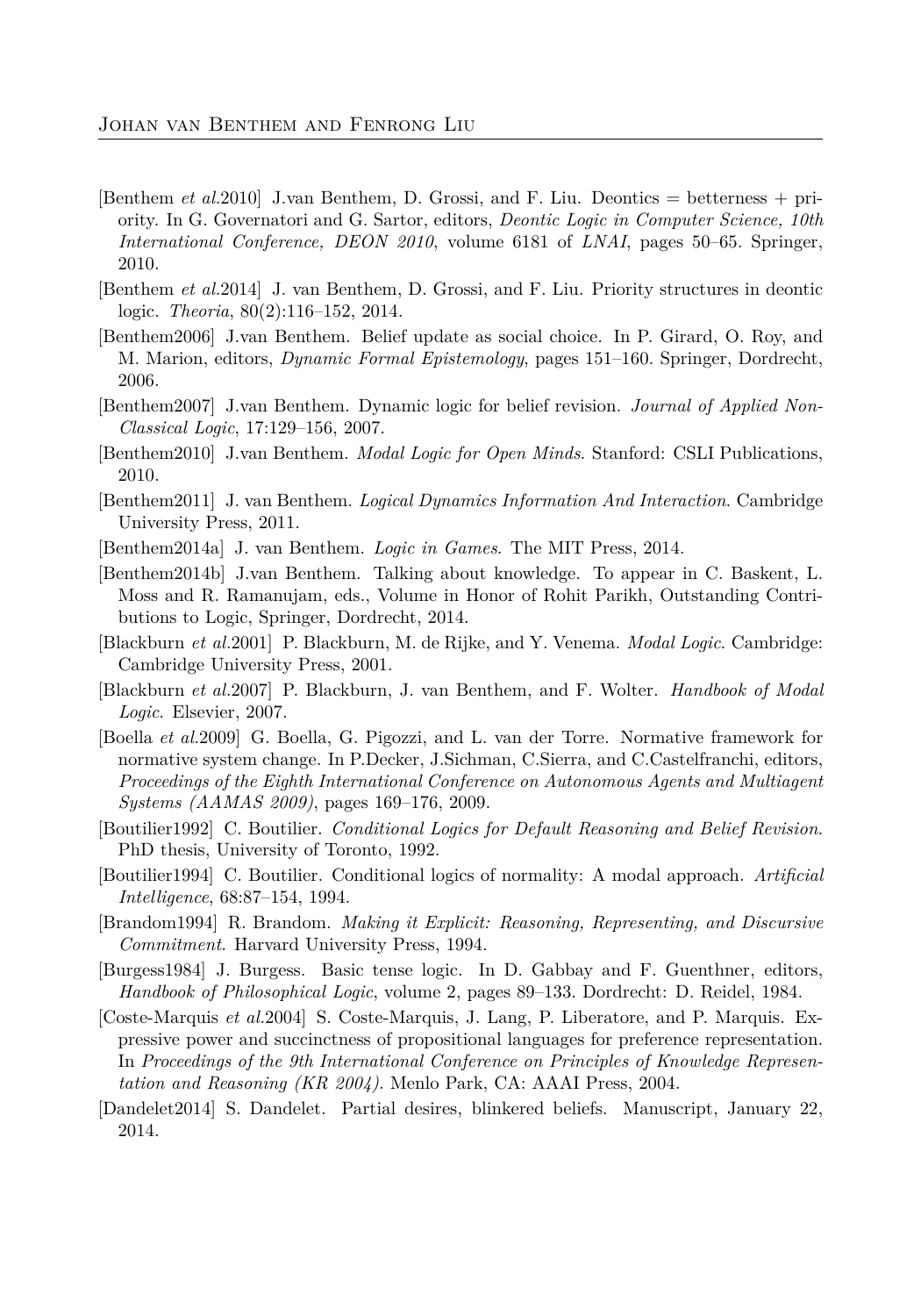- <span id="page-40-7"></span>[de Jongh and Liu2009] D. de Jongh and F. Liu. Preference, priorities and belief. In T.Grune-Yanoff and S.O. Hansson, editors, *Preference Change: Approaches from Philosophy, Economics and Psychology*, Theory and Decision Library, pages 85–108. Springer, 2009.
- <span id="page-40-12"></span>[Dégremont2010] C. Dégremont. *The Temporal Mind. Observations on the Logic of Belief Change in Interactive Systems*. PhD thesis, ILLC, University of Amsterdam, 2010.
- <span id="page-40-14"></span>[Demri2005] S. Demri. A reduction from DLP to PDL. *Journal of Logic and Computation*, 15:767–785, 2005.
- <span id="page-40-16"></span>[Dietrich and List2013a] F. Dietrich and C. List. A reason-based theory of rational choice. *Nous*, 47(1):104–134, 2013.
- <span id="page-40-15"></span>[Dietrich and List2013b] F. Dietrich and C. List. Where do preferences come from? *International Journal of Game Theory*, 42(3):613–637, 2013.
- <span id="page-40-13"></span>[Eck1981] J. van Eck. *A System of Temporally Relative Modal and Deontic Predicate Logic and its Philosophical Applications*. PhD thesis, University of Groningen, 1981.
- <span id="page-40-11"></span>[Endriss2011] U. Endriss. Applications of logic in social choice theory. In *Proceedings of the 12th International Workshop on Computational Logic in Multiagent Systems (CLIMA-2011)*, volume 6814 of *LNAI*, pages 88–91. Springer-Verlag, July 2011. Extended abstract corresponding to an invited talk.
- <span id="page-40-0"></span>[Fagin *et al.*1995] R. Fagin, J.Y. Halpern, Y. Moses, and M.Y. Vardi. *Reasoning about Knowledge*. Cambridge, MA: The MIT Press, 1995.
- <span id="page-40-10"></span>[Forrester1984] J. Forrester. Gentle murder, or the adverbial samaritan. *Journal of Philosophy*, 81:193–197, 1984.
- <span id="page-40-4"></span>[Fraassen1972] B. van Fraassen. The logic of conditional obligation. *Journal of Philosophical Logic*, 1:417–438, 1972.
- <span id="page-40-5"></span>[Fraassen1973] B. van Fraassen. Values and the heart's command. *The Journal of Philosophy*, 70(1):5–19, 1973.
- <span id="page-40-9"></span>[Friedman and Halpern1995] N. Friedman and J. Halpern. Plausibility measures: A user's guide. In *Proc. Eleventh Conf. on Uncertainty in Artificial Intelligence (UAI 95)*, pages 175–184, 1995.
- <span id="page-40-2"></span>[Friedman and Halpern1997] N. Friedman and Joseph Y. Halpern. Modeling belief in dynamic systems, part I: Foundations. *Artificial Intelligence*, 95(2):257–316, 1997.
- <span id="page-40-3"></span>[Friedman and Halpern1999] N. Friedman and Joseph Y. Halpern. Modeling belief in dynamic systems. part II: Revision and update. *Journal of Artificial Intelligence Research*, 10:117–167, 1999.
- <span id="page-40-6"></span>[Gabbay *et al.*2014] D. Gabbay, J.Horty, R. van der Meyden, and L. van der Torre. Handbook on Deontic Logic and Normative Systems, 2014. To appear.
- <span id="page-40-1"></span>[Gerbrandy1999] J. Gerbrandy. *Bisimulation on Planet Kripke*. PhD thesis, ILLC, University of Amsterdam, 1999.
- <span id="page-40-8"></span>[Girard *et al.*2012] P. Girard, J. Seligman, and F. Liu. General dynamic dynamic logic. In Thomas Bolander, Torben Braüner, Silvio Ghilardi, and Lawrence S. Moss, editors, *Advances in Modal Logic*, pages 239–260. College Publications, 2012.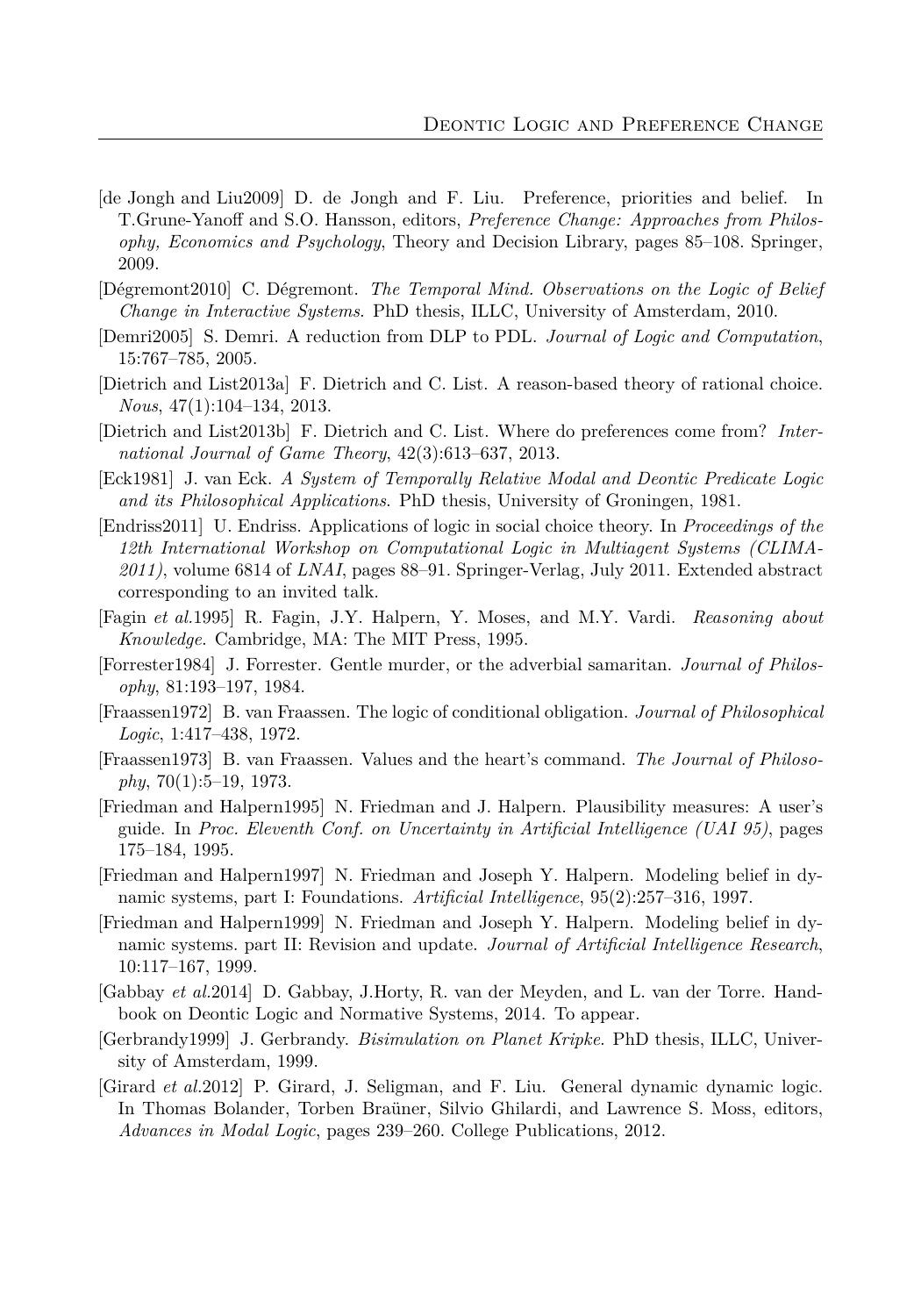- <span id="page-41-1"></span>[Girard2008] P. Girard. *Modal Logics for Belief and Preference Change*. PhD thesis, Stanford University, 2008.
- <span id="page-41-8"></span>[Goble2000] L. Goble. Multiplex semantics for deontic logic. *Nordic Journal of Philosophical Logic*, 5(2):113–134, 2000.
- <span id="page-41-9"></span>[Governatori and Rotolo2005] G. Governatori and A. Rotolo. Logic of violations: A gentzen system for reasoning with contrary-to-duty obligations. *Australasian Journal of Logic*, 3:193–215, 2005.
- <span id="page-41-10"></span>[Governatori and Rotolo2008a] G. Governatori and A. Rotolo. Changing legal systems: Abrogation and annulment. part 1: Revision and defeasible theories. In R. van der Meyden and L. van der Torre, editors, *Proceedings of the 9th International Conference on Deontic Logic in Computer Science (DEON 2008)*, volume 5076 of *LNAI*, pages 3–18. Springer, 2008.
- <span id="page-41-11"></span>[Governatori and Rotolo2008b] G. Governatori and A. Rotolo. Changing legal systems: Abrogation and annulment. part 2: Temporalised defeasible logic. In G. Boella, G. Pigozzi, M. P. Singh, and H. Verhagen, editors, *Proceedings of the 3rd International Workshop on Normative Multiagent System (NorMAS 2008), Luxembourg, Luxembourg, July 14-15, 2008*, pages 112–127, 2008.
- <span id="page-41-6"></span>[Grandi and Endriss2009] U. Grandi and U. Endriss. First-order logic formalisation of arrow's theorem. In *Proceedings of the 2nd International Workshop on Logic, Rationality and Interaction (LORI-2009)*, volume 5834 of *LNAI*, pages 133–146. Springer-Verlag, October 2009. Also presented at DGL-2009.
- <span id="page-41-12"></span>[Grossi2007] D. Grossi. *Desigining Invisible Hancuffs. Formal Investigations in Institutions and Organizations for Multi-Agent Systems.* PhD thesis, Utrecht University, 2007. SIKS Dissertation Series 2007-16.
- <span id="page-41-0"></span>[Grove1988] A. Grove. Two modelings for theory change. *Journal of Philosophical Logic*, 17:157–170, 1988.
- <span id="page-41-4"></span>[Grune-Yanoff and Hansson2009] T. Grune-Yanoff and S.O. Hansson, editors. *Preference Change: Approaches from Philosophy, Economics and Psychology*. Theory and Decision Library. Springer, 2009.
- <span id="page-41-7"></span>[Guo and Sliegman2011] M. Guo and J. Sliegman. Making choices in social situations. In *Logic and Interactive Rationalityok*, pages 176–202. ILLC, University of Amsterdam, 2011.
- <span id="page-41-5"></span>[Halpern1997] J.Y. Halpern. Defining relative likelihood in partially-ordered preferential structure. *Journal of Artificial Intelligence Research*, 7:1–24, 1997.
- <span id="page-41-2"></span>[Hansen and Hendricks2014] P. G. Hansen and V. F. Hendricks. *Infostorms: How to Take Information Punches and Save Democracy*. Copernicus Books / Springer, 2014.
- <span id="page-41-3"></span>[Hansson1969] B. Hansson. An analysis of some deontic logics. *Nous*, 3:373–398, 1969.
- <span id="page-41-15"></span>[Hansson1990a] S.O Hansson. Defining 'good' and 'bad' in terms of 'better'. *Notre Dame of Journal of Formal Logic*, 31:136–149, 1990.
- <span id="page-41-14"></span>[Hansson1990b] S.O Hansson. Preference-based deontic logic. *Journal of Philosophical Logic*, 19:75–93, 1990.
- <span id="page-41-13"></span>[Hansson1995] S.O Hansson. Changes in preference. *Theory and Decision*, 38:1–28, 1995.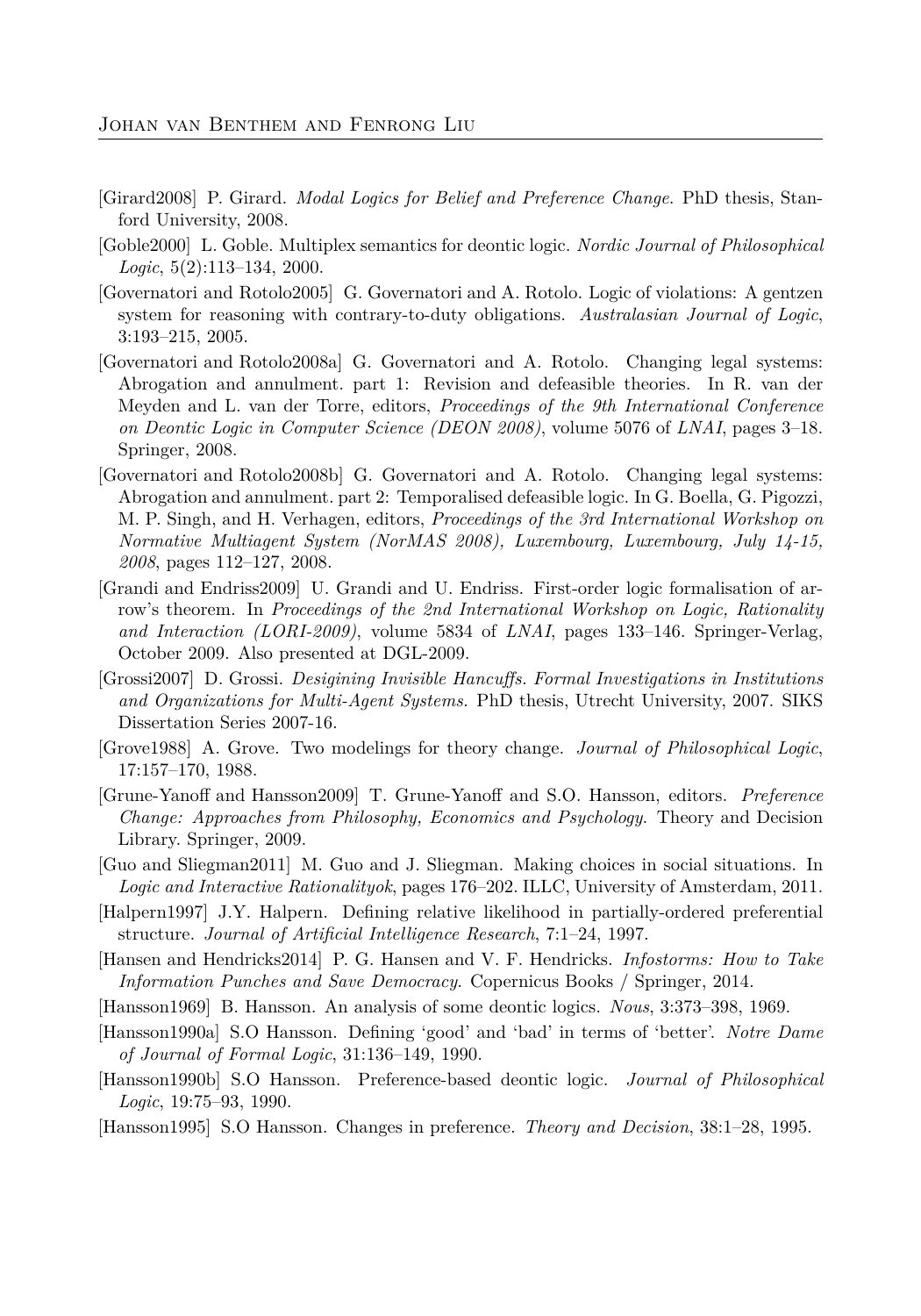- <span id="page-42-6"></span>[Hansson2001a] S.O Hansson. Preference logic. In D. Gabbay and F. Guenthner, editors, *Handbook of Philosophical Logic*, volume 4, pages 319–393. Dordrecht: Kluwer, 2001.
- <span id="page-42-16"></span>[Hansson2001b] S.O Hansson. *The Structure of Values and Norms*. Cambridge: Cambridge University Press, 2001.
- <span id="page-42-11"></span>[Hartog1985] G. den Hartog. *Wederkerige Verwachtingen [Mutual Expectations]*. PhD thesis, University of Amsterdam, 1985.
- <span id="page-42-9"></span>[Heim1992] I. Heim. Presupposition projection and the semantics of attitude verbs. *Journal of Semantics*, 9(3):183–221, 1992.
- <span id="page-42-4"></span>[Holliday2009] W. H. Holliday. Dynamic testimonial logic. In X. He, J. Horty, and E. Pacuit, editors, *Proceedings of the 2nd International Workshop on Logic, Rationality, and Interaction (LORI 2009)*, volume 5834 of *FoLLI-LNAI*, pages 161–179. Springer, 2009.
- <span id="page-42-0"></span>[Holliday2012] W. H. Holliday. *Knowing what follows: epistemic closure and epistemic logic*. PhD thesis, Stanford University, 2012.
- <span id="page-42-7"></span>[Holliday2014] W. H. Holliday. Epistemic closure and epistemic logic i: Relevant alternatives and subjunctivism. *Journal of Philosophical Logic*, 2014.
- <span id="page-42-15"></span>[Horty1993] J. Horty. Deontic logic as founded on nonmonotonic logic. *Annals of Mathematics and Artificial Intelligence*, 9:69–91, 1993.
- <span id="page-42-8"></span>[Houser and Kurzban2002] D. Houser and R. Kurzban. Revealed preference, belief, and game theory. *Economics and Philosophy*, 16:99–115, 2002.
- <span id="page-42-3"></span>[Icard III *et al.*2010] T. Icard III, E. Pacuit, and Y. Shoham. Joint revision of beliefs and intentions. In *Proceedings of the Twelfth International Conference on the Principles of Knowledge Representation and Reasoning (KR 2010)*, pages 572 – 574. AAAI Publications, 2010.
- <span id="page-42-5"></span>[Jackson1985] F. Jackson. On the semantics and logic of obligation. *Mind*, XCIV:177–195, 1985.
- <span id="page-42-14"></span>[Jago2006] M. Jago. *Logics for Resource-Bounded Agents*. PhD thesis, University of Nottingham, 2006.
- <span id="page-42-13"></span>[Konkka2000] J. Konkka. Funk games: Approaching collective rationality. E-Thesis, University of Helsinki, 2000.
- <span id="page-42-12"></span>[Kooi and Tamminga2006] B. Kooi and A. Tamminga. Conflicting obligations in multiagent deontic logic. In John-Jules Ch. Meyer and Lou Goble, editors, *Deontic Logic and Artificial Normative Systems: 8th International Workshop on Deontic Logic in Computer Science*, volume 4048 of *LNCS*, pages 175–186. Springer, 2006.
- <span id="page-42-1"></span>[Lamarre and Shoham1994] P. Lamarre and Y. Shoham. Knowledge, certainty, belief, and conditionalisation abbreviated version. In *KR'94*, pages 415–424, 1994.
- <span id="page-42-2"></span>[Lamarre1991] P. Lamarre. S4 as the conditional logic of nonmonotonicity. In *Proceedings of the 2nd International Conference on Principles of Knowledge Representation and Reasoning (KR'91)*, pages 357–367, 1991.
- <span id="page-42-10"></span>[Lang and van der Torre2008] J. Lang and L. van der Torre. From belief change to preference change. In *Proceedings of the 18th European Conference on Artificial Intelligence (ECAI-2008)*, pages 351–355, 2008.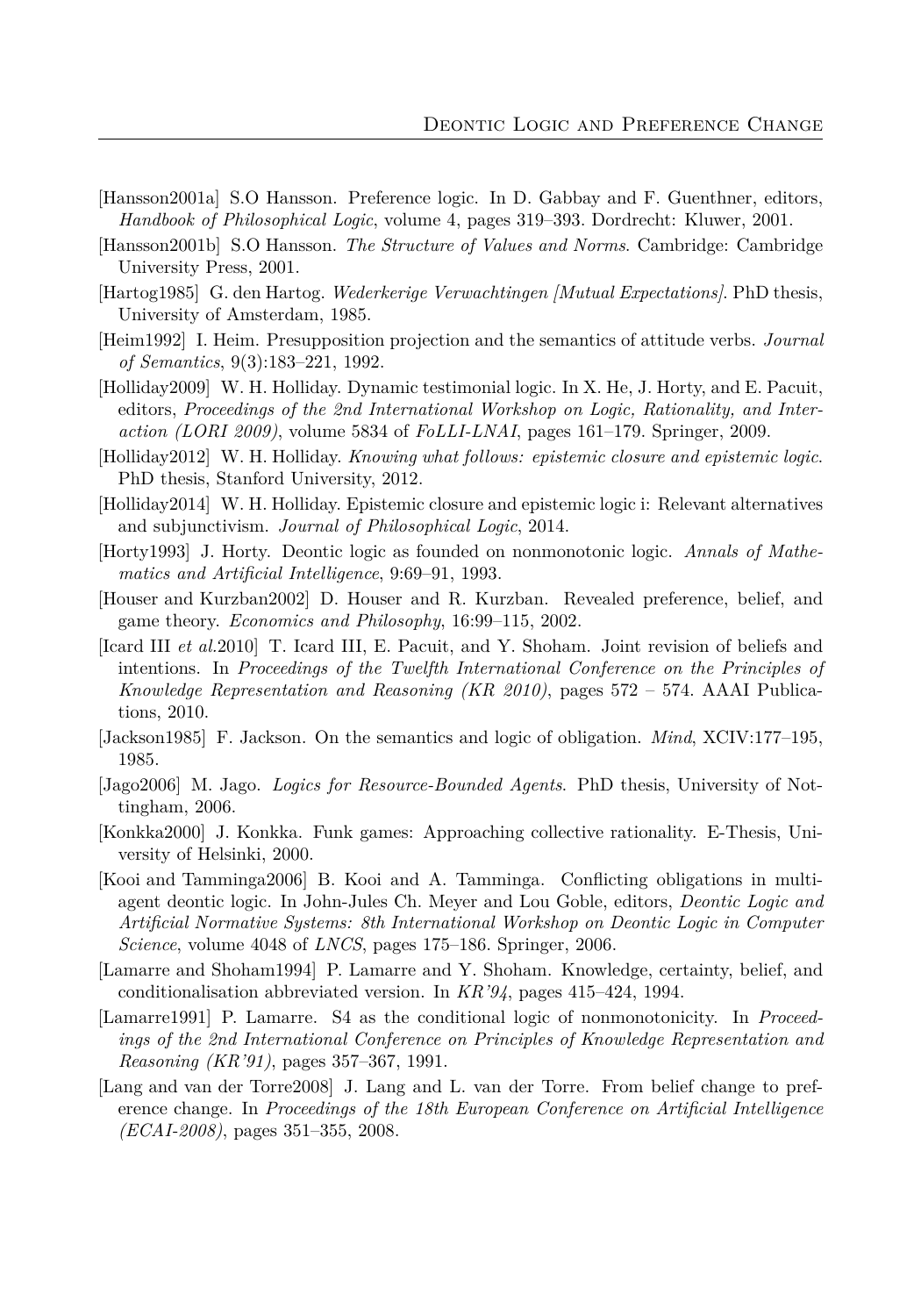<span id="page-43-7"></span>[Lang *et al.*2003] J. Lang, L. van der Torre, and E. Weydert. Hidden uncertainty in the logical representation of desires. In *Proceedings of the 18th International Joint Conference on Artificial Intelligence (IJCAI'03)*, pages 189–231, 2003.

<span id="page-43-1"></span>[Lewis1973] D. Lewis. *Counterfactuals*. Oxford: Blackwell, 1973.

- <span id="page-43-0"></span>[Liu2004] F. Liu. Dynamic variations: Update and revision for diverse agents. Master's thesis, MoL-2004-05. ILLC, University of Amsterdam, 2004.
- <span id="page-43-3"></span>[Liu2008] F. Liu. *Changing for the Better: Preference Dynamics and Agent Diversity*. PhD thesis, ILLC, University of Amsterdam, 2008.
- <span id="page-43-6"></span>[Liu2009a] F. Liu. Logics for interaction between preference and belief. Manuscript, Department of Philosophy, Tsinghua University, 2009.
- <span id="page-43-14"></span>[Liu2009b] F Liu. Preference change: A quantitative approach. *Studies in Logic*, 2(3):12–27, 2009.
- <span id="page-43-4"></span>[Liu2011a] F. Liu. *Reasoning about Preference Dynamics*, volume 354 of *Synthese Library*. Springer, 2011.
- <span id="page-43-5"></span>[Liu2011b] F. Liu. A two-level perspective on preference. *Journal of Philosophical Logic*, 40:421–439, 2011.
- <span id="page-43-12"></span>[Loohuis2009] L. O. Loohuis. Obligations in a responsible world. In X. He, J. Horty, and E. Pacuit, editors, *Proceedings of the 2nd International Workshop on Logic, Rationality and Interaction (LORI 2009)*, volume 5834 of *FoLLI-LNAI*, pages 251–262. Springer, 2009.
- <span id="page-43-15"></span>[Mastop2005] R. Mastop. *What Can You Do? Imperative Mood in Semantic Theory*. PhD thesis, ILLC, University of Amsterdam, 2005.
- <span id="page-43-13"></span>[Meyden1996] R. van der Meyden. The dynamic logic of permission. *Journal of Logic and Computation*, 6:465–479, 1996.
- <span id="page-43-10"></span>[Meyer and van der Hoek1995] J.-J.Ch. Meyer and W. van der Hoek. *Epistemic Logic for Computer Science and Artificial Intelligence*. Cambridge: Cambridge University Press, 1995.
- <span id="page-43-11"></span>[Meyer1988] J-J.Ch. Meyer. A different approach to deontic logic: Deontic logic viewed as a variant of dynamic logic. *Notre Dame Journal of Formal Logic*, 29:109–136, 1988.
- <span id="page-43-8"></span>[Moore1903] G. E. Moore. *Principia Ethica*. Cambridge University Press, 1903.
- <span id="page-43-16"></span>[Osherson and Weinstein2012a] D. Osherson and S. Weinstein. Preference based on reasons. *The Review of Symbolic Logic*, 5:122–147, 3 2012.
- <span id="page-43-17"></span>[Osherson and Weinstein2012b] D. Osherson and S. Weinstein. quantified preference logic. Manuscript, October 5, 2012.
- <span id="page-43-18"></span>[Osherson and Weinstein2014] D. Osherson and S. Weinstein. Deontic modality based on preference. Manuscript, July 4, 2014.
- <span id="page-43-2"></span>[Otterloo2005] S. van Otterloo. *A Strategic Analysis of Multi-agent Protocols*. PhD thesis, Liverpool University, UK, 2005.
- <span id="page-43-9"></span>[Pacuit *et al.*2006] E. Pacuit, R. Parikh, and E. Cogan. The logic of knowledge based on obligation. *Synthese*, 149:311–341, 2006.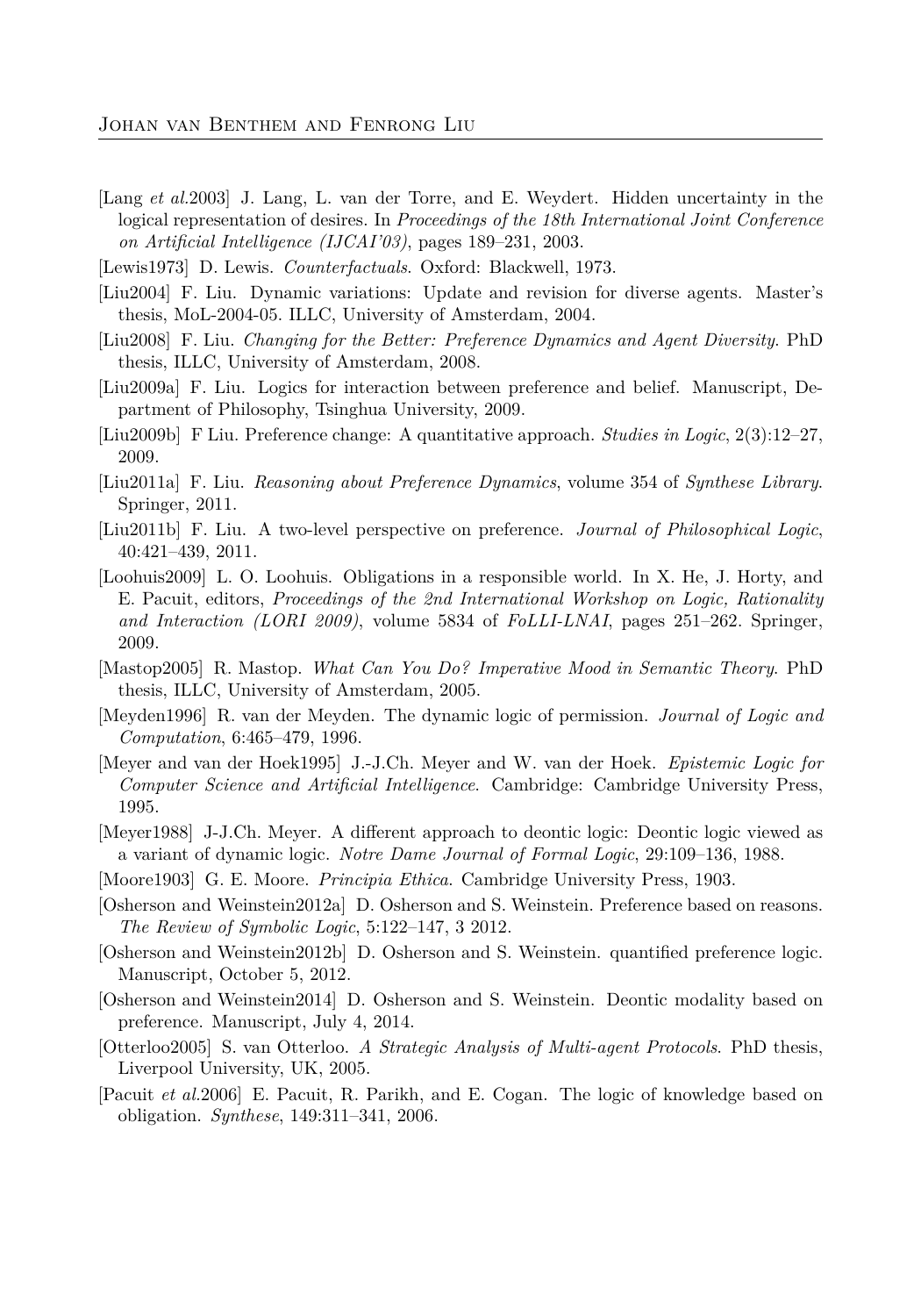- <span id="page-44-15"></span>[Parent2003] X. Parent. Remedial interchange, contrary-to-duty obligation and commutation. *Journal of Applied Non-Classical Logics*, 13(3/4):345–375, 2003.
- <span id="page-44-11"></span>[Parikh and Ramanujam2003] R. Parikh and R. Ramanujam. A knowledge-based semantics of messages. *Journal of Logic, Language and Information*, 12:453–467, 2003.
- <span id="page-44-8"></span>[Parikh *et al.*2011] R. Parikh, L. O. Loohuis, and C. Baskent. Epistemic norms. To appear in Dov Gabbay, John Horty, Ron van der Meyden and Leon van der Torre eds, Handbook on Deontic Logic and Normative Systems, College Publications, London, 2011.
- <span id="page-44-7"></span>[Parikh1999] R. Parikh. Beliefs, belief revision, and splitting languages. In J. Ginzburg, L. Moss, and M. de Rijke, editors, *Logic, Language and Computation*, volume 2, pages 266–278. Center for the Study of Language and Information Stanford, CA, 1999.
- <span id="page-44-0"></span>[Plaza1989] J.A. Plaza. Logics of public communications. In M. Emrich, M. Pfeifer, M. Hadzikadic, and Z. Ras, editors, *Proceedings of the 4th International Symposium on Methodologies for Intelligent Systems: Poster Session Program*, pages 201–216, 1989.
- <span id="page-44-5"></span>[Prince and Smolensky2004] A. Prince and P. Smolensky. *Optimality Theory: Constraint Interaction in Generative Grammar*. Oxford: Blackwell, 2004.
- <span id="page-44-14"></span>[Pucella and Weissmann2004] R. Pucella and V. Weissmann. Reasoning about dynamic policies. In *Proceedings FoSSaCS-7*, Lecture Notes in Computer Science 2987, pages 453– 467, 2004.
- <span id="page-44-10"></span>[Rao and Georgeff1991] A.S. Rao and M.P. Georgeff. Modeling rational agents within a BDI-architecture. In J. Allen, R. Fikes, and E. Sandewall, editors, *Proceedings of the 2nd International Conference on Principles of Knowledge Representation and Reasoning*, pages 473–484. San Mateo, CA: Morgan Kaufmann, 1991.
- <span id="page-44-13"></span>[Rescher1966] N. Rescher. Notes on preference, utility, and cost. *Synthese*, 16:332–343, 1966.
- <span id="page-44-6"></span>[Rott2003] H. Rott. Basic entrenchment. *Studia Logica*, 73:257–280, 2003.
- <span id="page-44-2"></span>[Rott2006] H. Rott. Shifting priorities: Simple representations for 27 iterated theory change operators. In H. Langerlund, S. Lindström, and R. Sliwinski, editors, *Modality Matters: Twenty-Five Essays in Honour of Krister Segerberg*, pages 359–384. Uppsala Philosophical Studies 53, 2006.
- <span id="page-44-3"></span>[Roy2008] O. Roy. *Thinking before Acting: Intentions, Logic and Rational Choice*. PhD thesis, ILLC, University of Amsterdam, 2008.
- <span id="page-44-9"></span>[Searle and Veken1985] J. R. Searle and D. van der Veken. *Foundations of Illocutionary Logic*. Cambridge: Cambridge University Press, 1985.
- <span id="page-44-1"></span>[Segerberg2001] K. Segerberg. The basic dynamic doxastic logic of AGM. In M.-A. Williams and H. Rott, editors, *Frontiers in Belief Revision*, pages 57–84. Kluwer Academic Publishers, 2001.
- <span id="page-44-4"></span>[Seligman *et al.*2013] J. Seligman, F. Liu, and P. Girard. Facebook and the epistemic logic of friendship. In Burkhard. C. Schipper, editor, *Proceedings of the 14th Conference on Theoretical Aspects of Rationality and Knowledge*, pages 229–238, 2013.
- <span id="page-44-12"></span>[Sergot2004] M. Sergot.  $(C+)$ <sup>++</sup>: An action language for modelling norms and institutions. Technical Report 8, Department of Computing, Imperial College, London, 2004.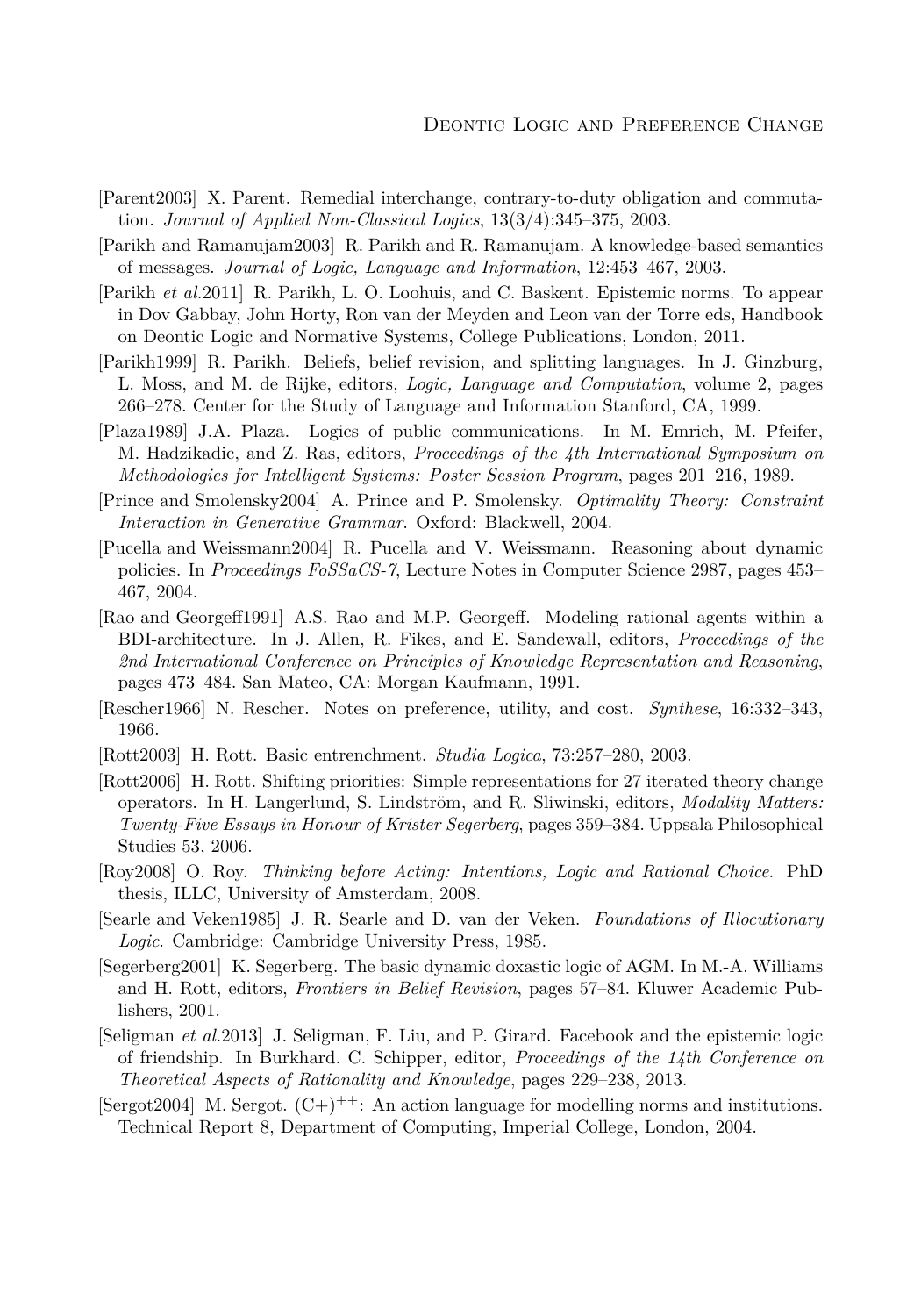- <span id="page-45-0"></span>[Shi2014] C. Shi. Logics of evidence-based belief and knowledge. Master's thesis, Tsinghua University, 2014.
- <span id="page-45-8"></span>[Shoham and Leyton-Brown2008] Y. Shoham and K. Leyton-Brown. *Multiagent Systems: Algorithmic, Game Theoretic and Logical Foundations*. Cambridge: Cambridge University Press, 2008.
- <span id="page-45-2"></span>[Shoham1988] Y. Shoham. *Reasoning About Change: Time and Causation from the Standpoint of Artificial Intelligence*. Cambridge, MA: The MIT Press, 1988.
- <span id="page-45-1"></span>[Snyder2004] J. Snyder. Product update for agents with bounded memory. Manuscript, Department of Philosophy, Stanford University, 2004.
- <span id="page-45-5"></span>[Spohn1988] W. Spohn. Ordinal conditional functions: A dynamic theory of epistemic states. In W.L. Harper and B. Skyrms, editors, *Causation in Decision, Belief Change and Statistics II*, pages 105–134. Dordrecht: Kluwer, 1988.
- <span id="page-45-16"></span>[Stalnaker1984] R. Stalnaker. *Inquiry*. Cambridge University Press: Cambridge, United Kingdom, 1984.
- <span id="page-45-4"></span>[Stalnaker1996] R. Stalnaker. Knowledge, belief and counterfactual reasoning in games. *Economics and Philosophy*, 12(2):133–163, 1996.
- <span id="page-45-6"></span>[Stalnaker1999] R. Stalnaker. Extensive and strategic forms: Games and models for games. *Research in Economics*, 53:293–319, 1999.
- <span id="page-45-9"></span>[Stalnaker2006] R. Stalnaker. On logics of knowledge and belief. *Philosophical Studies*, 128(1):169–199, 2006.
- <span id="page-45-17"></span>[Tan and van der Torre1996] Y.-H. Tan and L. van der Torre. How to combine ordering and minimizing in a deontic logic based on preferences. In M. Brown and J. Carmo, editors, *Deontic Logic, Agency and Normative Systems, DEON '96: The 3rd International Workshop on Deontic Logic in Computer Science*, pages 216–232, 1996.
- <span id="page-45-18"></span>[Trapp1985] R.W. Trapp. Utility theory and preference logic. *Erkenntnis*, 22:301–339, 1985.
- <span id="page-45-15"></span>[van der Torre and Tan1999] L. van der Torre and Y.-H. Tan. An update semantics for deontic reasoning. In P. McNamara and H. Prakken, editors, *Norms, Logics and Information Systems*, pages 73–90. Amsterdam: IOS Press, 1999.
- <span id="page-45-14"></span>[van der Torre1997] L. van der Torre. *Reasoning about Obligations: Defeasibility in Preference-based Deontic Logic*. PhD thesis, Rotterdam, 1997.
- <span id="page-45-10"></span>[Van Ditmarsch *et al.*2007] H. Van Ditmarsch, W. van der Hoek, and B. Kooi. *Dynamic Epistemic Logic*. Berlin: Springer, 2007.
- <span id="page-45-11"></span>[Velazquez-Quesada2009] F. R. Velazquez-Quesada. Inference and update. *Synthese*, 169:283–300, 2009.
- <span id="page-45-7"></span>[Veltman1985] F. Veltman. *Logics for Conditionals*. PhD thesis, University of Amsterdam, 1985.
- <span id="page-45-3"></span>[Veltman1996] F. Veltman. Defaults in update semantics. *Journal of Philosophical Logic*, 25:221–261, 1996.
- <span id="page-45-12"></span>[von Wright1951] G. H. von Wright. Deontic logic. *Mind*, 60:1–15, 1951.
- <span id="page-45-13"></span>[von Wright1956] G. H. von Wright. A note on deontic logic and derived ogligation. *Mind*, 65:507–509, 1956.